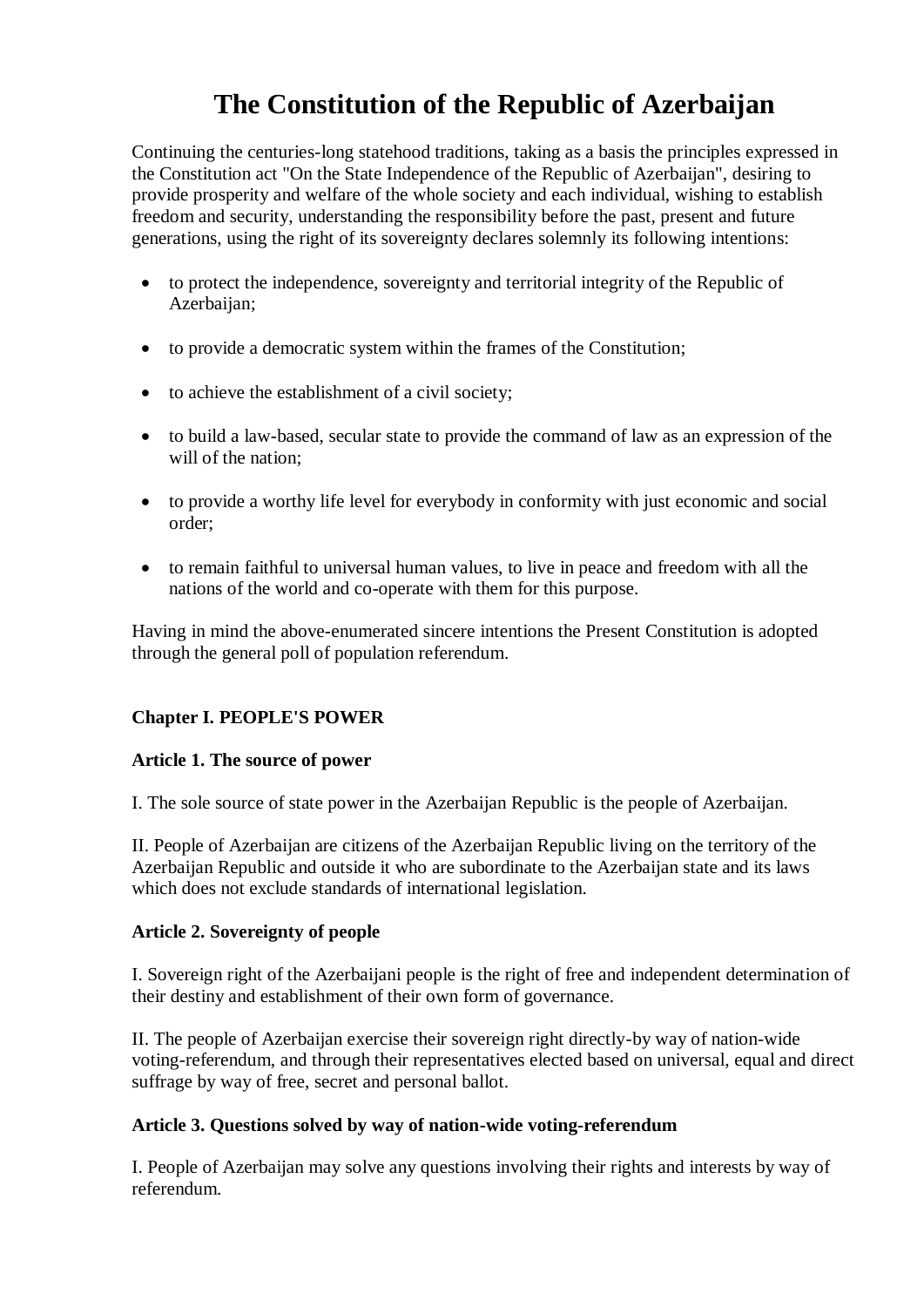II. The following questions may be solved only by way of referendum:

1. acceptance of the Constitution of the Azerbaijan Republic and introduction of amendments thereto;

2. change of state borders of the Azerbaijan Republic.

III. The referendum can not be held with respect to the following issues:

1. Taxation and state budget

2. Amnesty and pardon

3. "Election, appointment or approval of the officials, whose election, appointment or approval has been accordingly referred to the competences of the legislative and (or) executive bodies".

#### **Article 4. Right to represent the people**

No one except authorized representatives elected by the people will have the right to represent the people, speak on behalf of people and to make statements on behalf of people.

#### **Article 5. Unity of people**

I. The people of Azerbaijan are united

II. Unity of the Azerbaijani people constitutes the basis of the Azerbaijani state. Azerbaijan Republic is mutual and indivisible motherland for all citizens of the Azerbaijan Republic.

## **Article 6.Inadmissibility of usurpation of power**

I. No part of people of Azerbaijan, no social group or organization, no individual may usurp the right for execution of power.

II. Usurpation of power is the gravest crime against the people.

#### **Chapter II. BASIS OF STATE Article 7. Azerbaijani state**

1. Azerbaijani state is democratic, legal, secular, unitary republic.

II. In terms of internal problems state power in the Azerbaijan Republic is limited only by law, in terms of foreign policy-by provisions resulting from international agreements, wherein the Azerbaijan Republic is one of the parties.

III. State power in the Azerbaijan Republic is based on a principle of division of powers:

· Milli Majlis of the Azerbaijan Republic exercises legislative power;

· executive power belongs to the President of the Azerbaijan Republic;

· law courts of the Azerbaijan Republic exercise judicial power.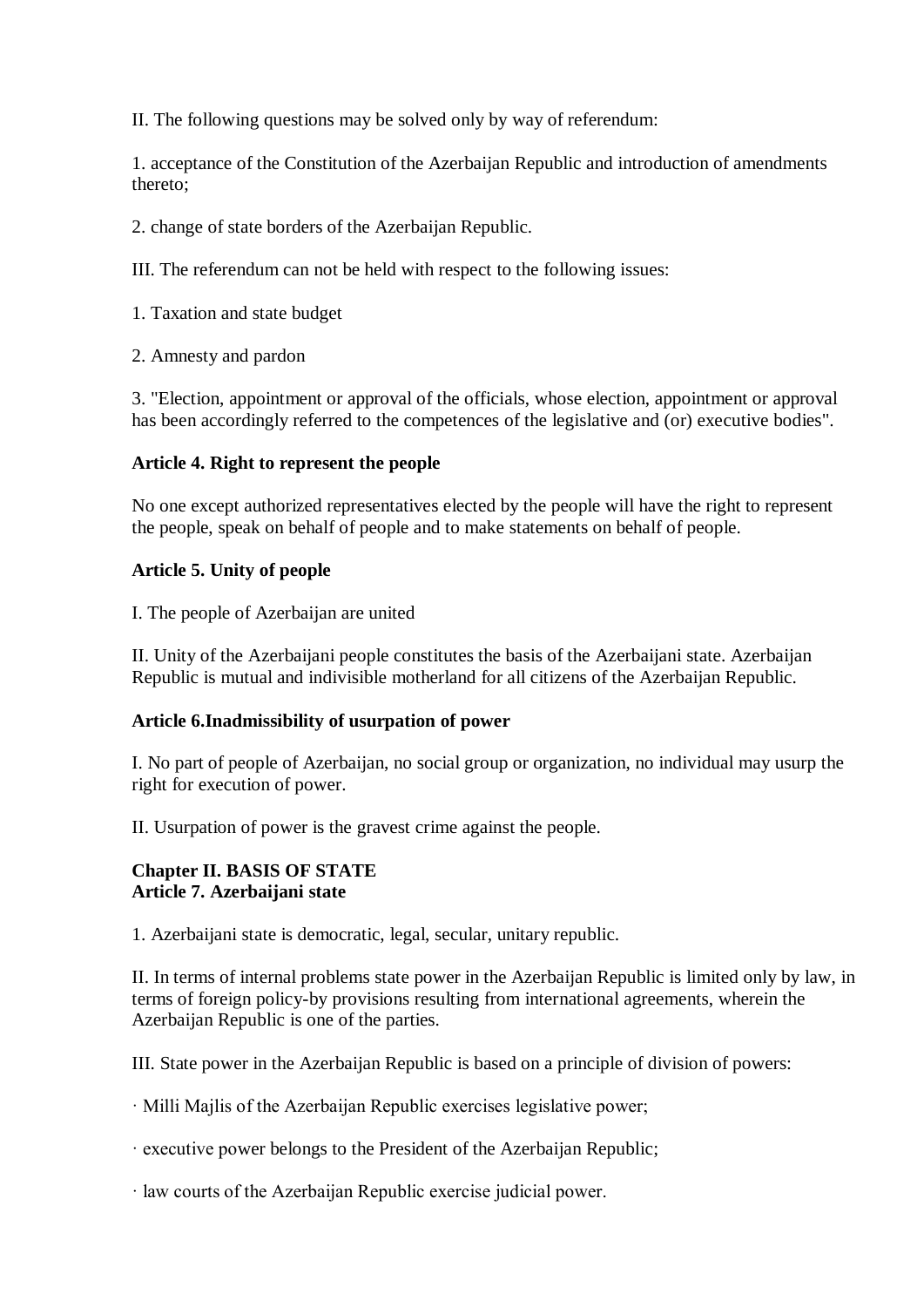IV. According to provisions of the present Constitution legislative, executive and judicial power interact and are independent within the limits of their authority.

#### **Article 8. The Head of the Azerbaijani state**

I. The President of the Azerbaijan Republic is the Head of the Azerbaijani state. He represents Azerbaijani state both within the country and in its relations with foreign countries.

II. The President of the Azerbaijan Republic represents unity of Azerbaijani people and provides continuity of the Azerbaijani statehood.

III. The President of the Azerbaijan Republic is guarantor of independence and territorial integrity of the Azerbaijani state, observance of international agreements wherein the Azerbaijan Republic is one of the parties.

IV. The President of the Azerbaijan Republic is guarantor of independence of judicial power.

#### **Article 9. Military forces**

I. In order to provide its safety and defend itself the Azerbaijan Republic establishes Military forces and other military troops

II. The Azerbaijan Republic rejects a war as a means of infringement on independence of other states and way of settlement of international conflicts.

III. The President of the Azerbaijan Republic is the Supreme Commander-in-Chief of Military Forces of the Azerbaijan Republic.

#### **Article 10. Principles of international relations**

Azerbaijan Republic develops its relations with other countries based on principles recognized in international legal standards.

## **Article 11. Territory**

I. The territory of the Azerbaijan Republic is sole, inviolable and indivisible.

II. Internal waters of the Azerbaijan Republic, sector of the Caspian Sea (lake) belonging to the Azerbaijan Republic, air space over the Azerbaijan Republic are integral parts of the territory of the Azerbaijan Republic.

III. No part of territory of the Azerbaijan Republic may be estranged. The Azerbaijan Republic will not give any part of its territory to anybody; state borders of the Azerbaijan Republic might be changed only by free decision of its peoples made by way of referendum declared by Milli Majlis of the Azerbaijan Republic.

## **Article 12. The highest priority objective of the state**

I. Ensuring the rights and liberties of a person and a citizen, decent living conditions for the citizens of the Republic of Azerbaijan is the highest objective of the State.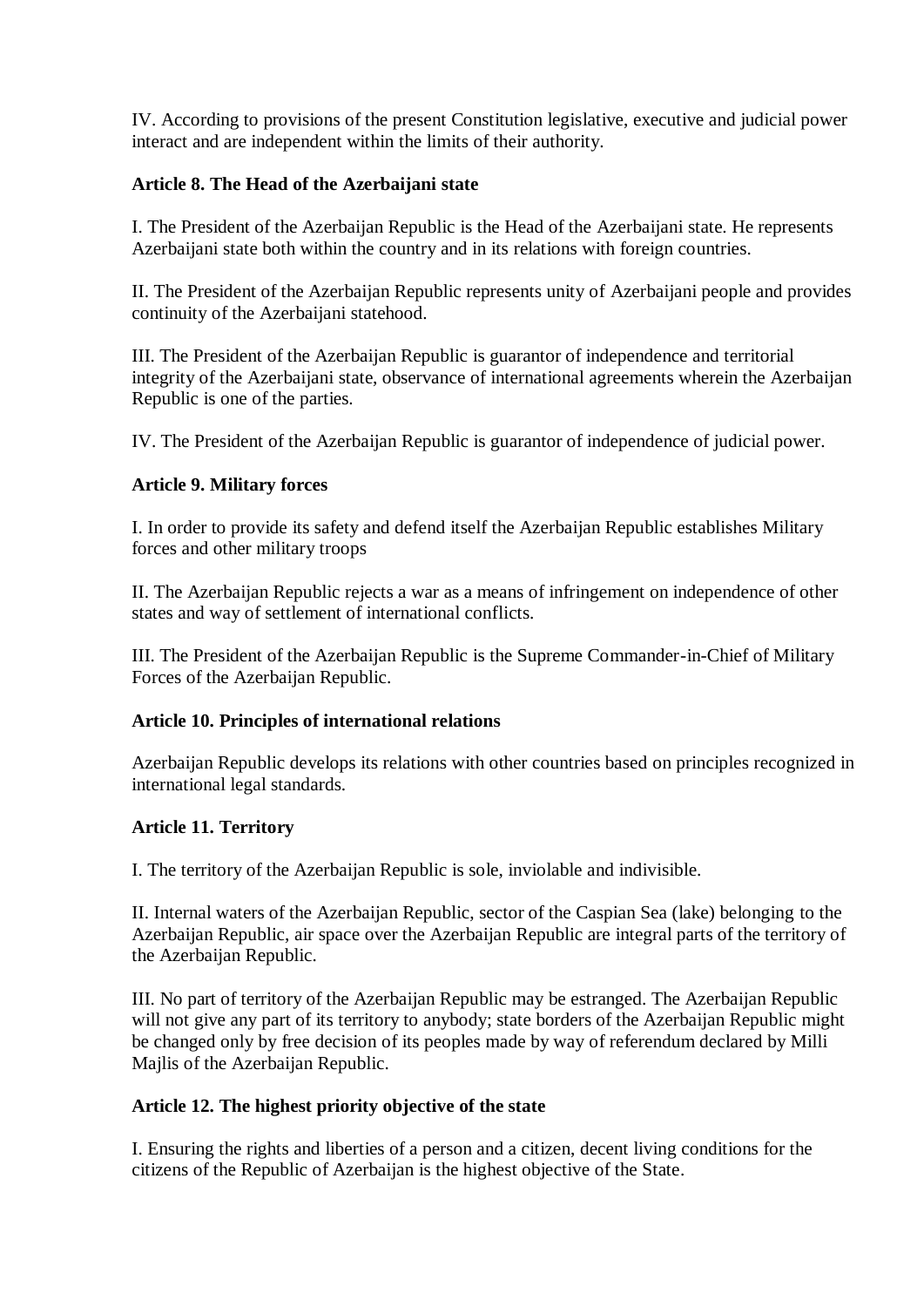II. Rights and liberties of a person and citizen listed in the present Constitution are implemented in accordance with international treaties wherein the Azerbaijan Republic is one of the parties.

# **Article 13. Property**

I. The property in the Azerbaijan Republic is inviolable and is protected by state.

II. The property may be state, private and municipal.

III. The property may not be used for restriction of rights and liberties of a person and citizen, interests of society and state, dignity of a person.

# **Article 14. Natural resources**

Without prejudice to rights and interests of any physical persons and legal entities natural resources belong to the Azerbaijan Republic.

# **Article 15. Economic development and state**

I. Development of economy based on various forms of property in the Azerbaijan Republic is aimed to prosperity of people.

II. Based on market relationships the Azerbaijani state creates conditions for development of a socially oriented economy, guarantees free business activity, prevents monopoly and unfair competition in economic relations.

## **Article 16. Social development and state**

I. Azerbaijani state takes care about improvement of prosperity of all people and each citizen, their social protection and proper living conditions.

II. Azerbaijani state participates in development of culture, education, public health, science, arts, protects environment, historical, material and spiritual heritage of people.

# **Article 17. Family, Children, and the State**

I. Family as a basic element of society is under special protection of the state.

II. Parents must take care of their children and their education. The state controls implementation of this responsibility.

III. Children who do not have parents or guardians and are deprived of parental care are under the protection of the State.

IV. It is prohibited to involve children in activities that may cause threat to their lives, health, and morality.

V. Children under the age of 15 may not be employed for work.

VI. The State implements children's rights.

## **Article 18. Religion and state**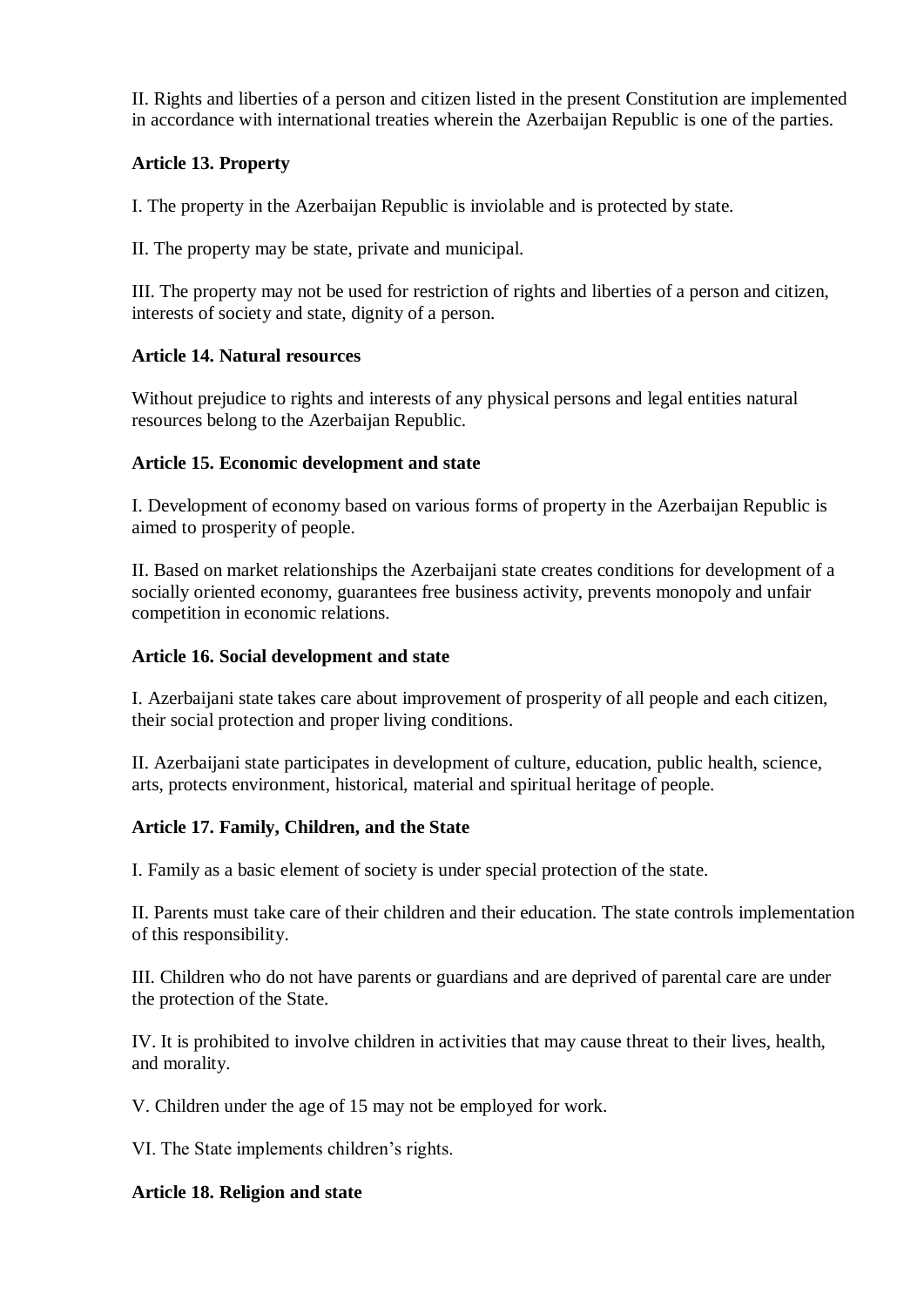I. Religion in the Azerbaijan Republic is separated from state. All religions are equal before the law.

II. Spreading and propaganda of religion (religious movements), humiliating people's dignity and contradicting the principles of humanism are prohibited.

III. State educational system is secular.

#### **Article 19. Monetary unit**

I. Monetary unit of the Azerbaijan Republic is manat.

II. Only the Central National Bank has the right to introduce money into and to withdraw money from circulation. The Central National Bank of the Republic of Azerbaijan belongs exclusively to the State.

III. Use of other monetary units, besides manat, on the territory of the Azerbaijan Republic is prohibited.

#### **Article 20. Restrictions concerning state debts**

Debts made with intention of assisting in revolts against the Azerbaijani state or coup shall not be accepted by the Azerbaijan Republic as liabilities and paid.

#### **Article 21. Official language**

I. Azerbaijani language is official language of the Azerbaijan Republic. Azerbaijan Republic provides development of the Azerbaijani language.

II. Azerbaijan Republic ensures free use and development of other languages spoken by the people.

#### **Article 22. Capital**

Baku is the capital of the Azerbaijan Republic.

#### **Article 23. Symbols of the Azerbaijani state**

I. State flag of the Azerbaijan Republic, State Emblem of the Azerbaijan Republic and State hymn of the Azerbaijan Republic are state symbols of the Azerbaijan Republic.

II. State flag of the Azerbaijan Republic consists of three horizontal stripes of same width. Upper stripe is blue, middle stripe is red, and the lower one is green; in the middle of red stripe on both sides of the flag white crescent with eight-pointed star are depicted. Width of the flag constitutes half of its length.

III. Appearance of state flag of the Azerbaijan Republic and State Emblem of the Azerbaijan Republic, music and text of State hymn of the Azerbaijan Republic are specified by Constitutional Law of the Azerbaijan Republic.

## **Chapter III. BASIC RIGHTS AND LIBERTIES OF A PERSON AND CITIZEN**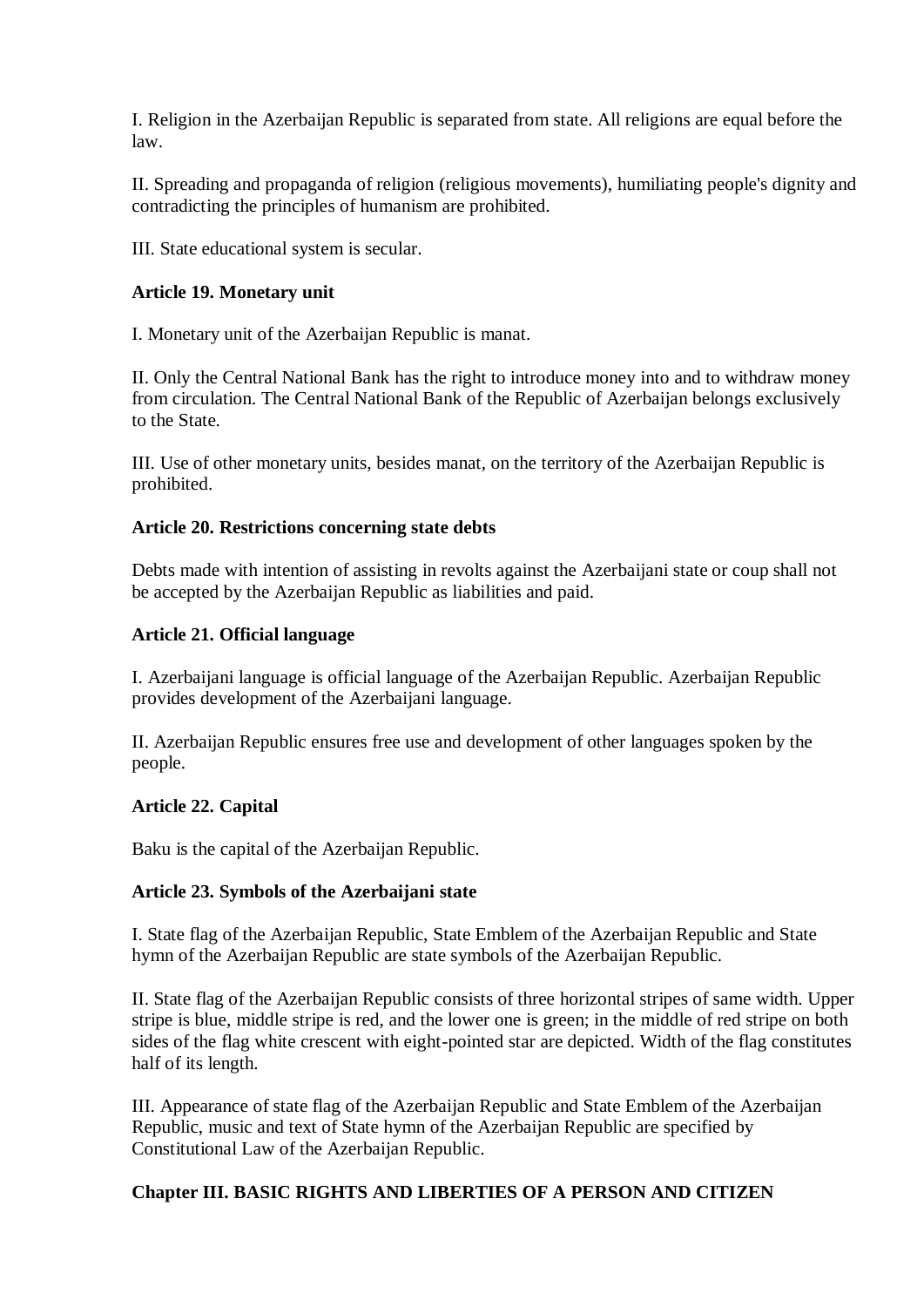# **Article 24. Main principle of rights and liberties of a person and citizen**

I. Everyone, from the moment when they are born possesses inviolable and inalienable rights and liberties.

II. Rights and liberties envisage also responsibility and obligations of everyone to the society and other persons.

## **Article 25. Right for equality**

I. All people are equal with respect to the law and law court.

II. Men and women possess equal rights and liberties.

III. The state guarantees equality of rights and liberties of everyone, irrespective of race, nationality, religion, language, sex, origin, financial position, occupation, political convictions, membership in political parties, trade unions and other public organizations. Rights and liberties of a person, citizen cannot be restricted due to race, nationality, religion, language, sex, origin, conviction, political and social belonging.

IV. No one may be harmed, granted allowances or privileges, or deprived from granting allowances and privileges on the basis of the grounds elaborated in Part III of this Article.

V. Equal rights shall be provided for everyone in relationship to the state institutions making decisions on rights and responsibilities and those having the competencies of state authority.

#### **Article 26. Protection of rights and liberties of a person and citizen**

I. Everyone has the right to protect his/her rights and liberties using means and methods not prohibited by law.

II. The state guarantees protection of rights and liberties of all people.

## **Article 27. Right for life**

I. Everyone has the right for life.

II. Except extermination of enemy soldiers in a case of military aggression, when executing the sentence and in other cases envisaged by law, right of every person for life is inviolable.

III. Death penalty, until it is completely annulled, may be applied legally only in cases of especially grave crime against the state, life and health of a human being.

IV. Arms shall not be used against human beings except cases of necessary defence, urgent situations, whenever a criminal should be caught, to prevent a prisoner from running away, to prevent revolt against the state or coup.

## **Article 28. Right for freedom**

I. Everyone has the right for freedom.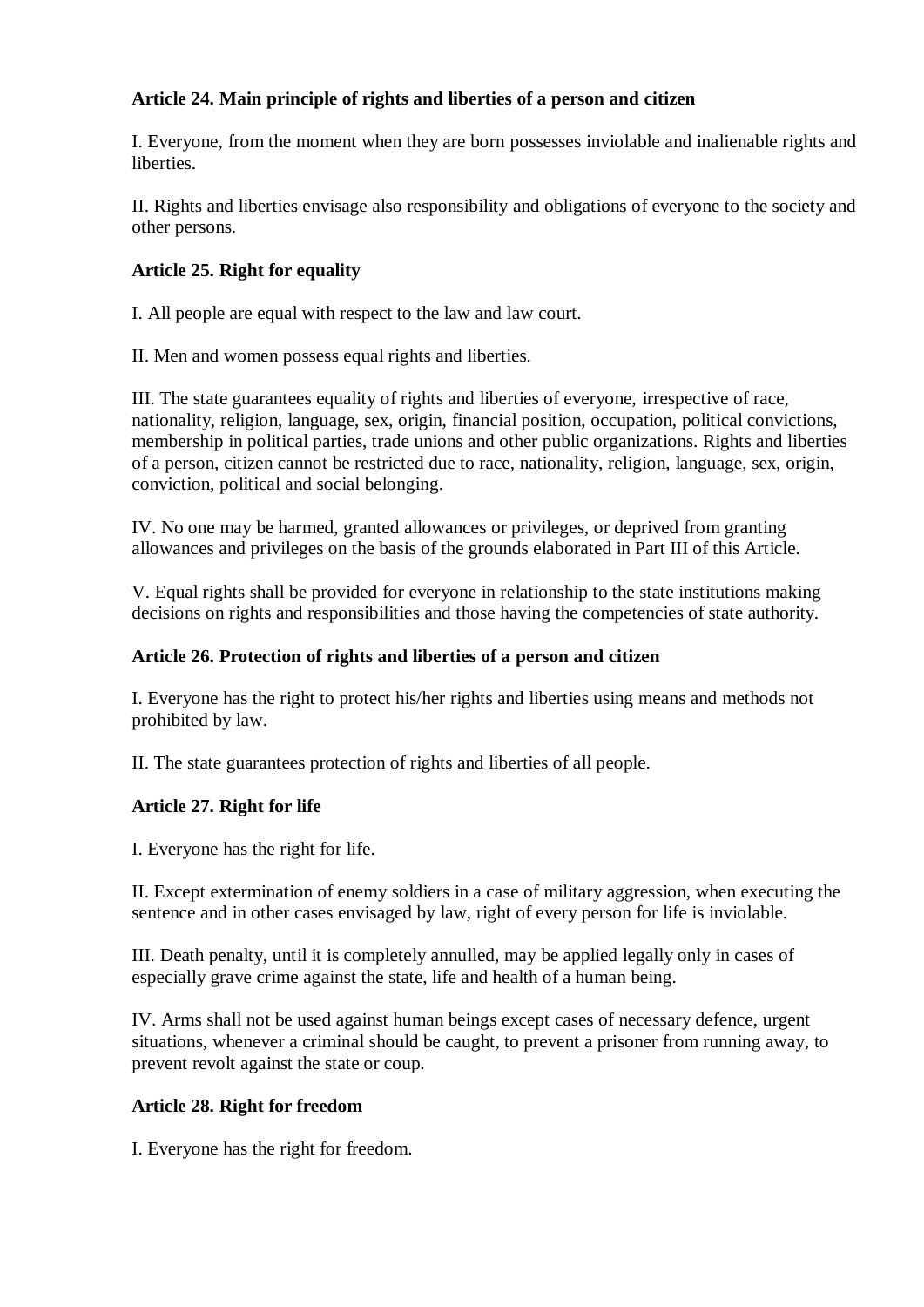II. Right for freedom might be restricted only as specified by law, by way of detention, arrest or imprisonment.

III. Everyone legally being on the territory of the Azerbaijan Republic may travel without restrictions, choose the place of residence and travel abroad.

IV. Any citizen of the Azerbaijan Republic has the right to return to his/her country whenever he/she so desires.

# **Article 29. Ownership right**

I. Everyone has the right to own property.

II. Neither kind of property has priority. Ownership right including right for private owners is protected by law.

III. Everyone might possess movable and real property. Right of ownership envisages the right of owner to possess, use and dispose of the property himself/herself or jointly with others.

IV. Nobody shall be deprived of his/her property without decision of law court. Total confiscation of the property is not permitted. Alienation of the property for state or public needs is permitted only after preliminary fair reimbursement of its cost.

V. The state guarantees succession rights.

## **Article 30. Right for intellectual property**

I. Everyone has the right for intellectual property.

II. Copyright, patent rights and other rights for intellectual property are protected by law.

#### **Article 31. Right to live in safety**

I. Everyone has the right to live in safety.

II. Except cases envisaged by law it is prohibited to infringe on anybody's life, physical and spiritual health, property, living premises, to commit acts of violence.

#### **Article 32. Right for personal immunity**

I. Everyone has the right for personal immunity.

II. Everyone has the right to keep secret private or family life. It is prohibited to interfere with private or family life, except in cases established by law. Everyone has the right to be protected from unlawful interference in his or her private and family life.

III. It is not allowed to obtain, keep, use and disseminate information about a person's private life without his or her consent. No one may be subjected to being followed, videotaped or photographed, tape recorded or subjected to other similar actions without his or her consent save activities in cases prescribed by law.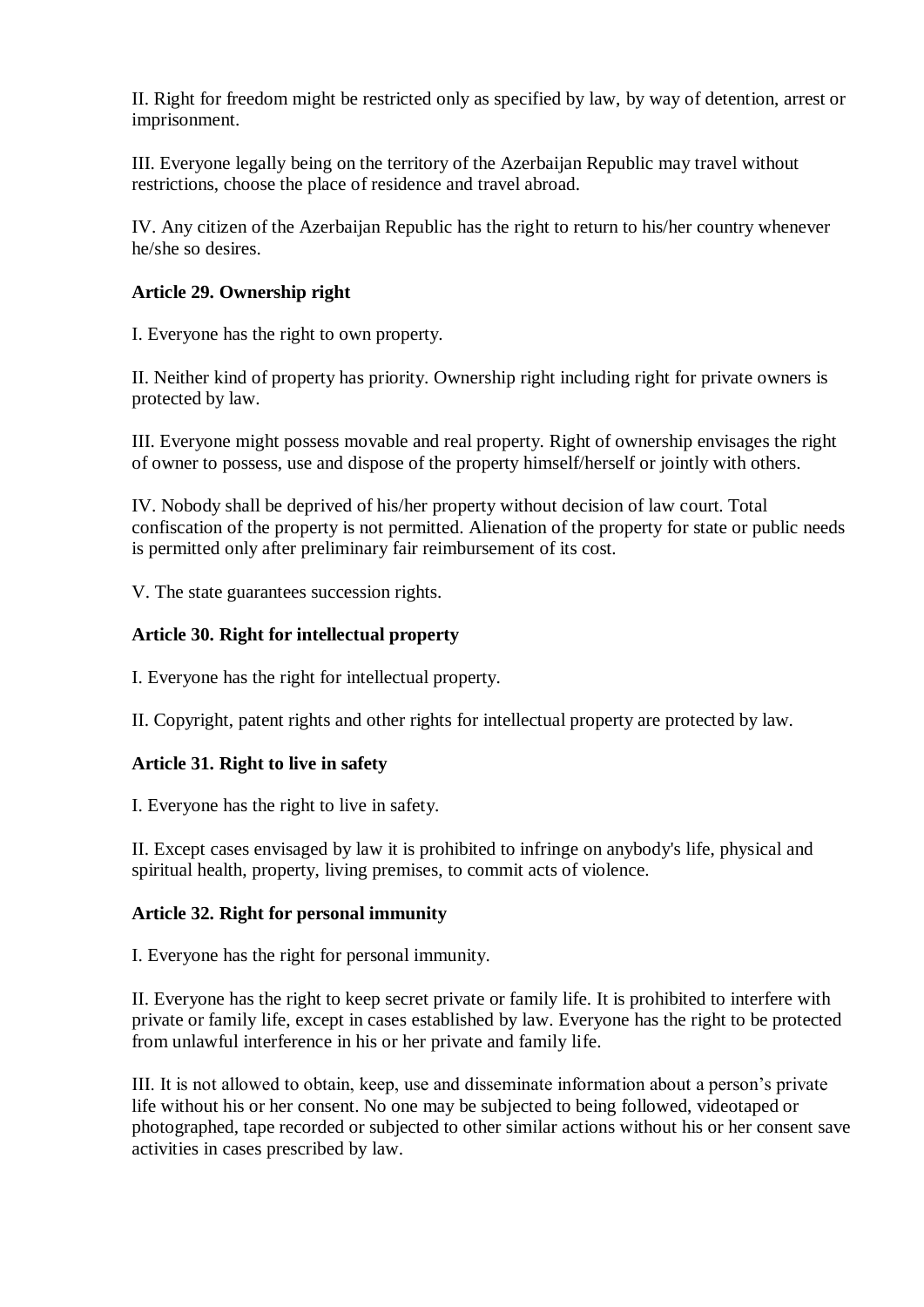IV. The state guarantees everyone the right for confidentiality with respect to correspondence, telephone communications, post, telegraph messages and information sent by other communication means. This right might be restricted, as specified by legislation, to prevent crime or to find out true facts when investigating criminal case.

V. Everyone may become familiar with the materials collected in regards to him or her save in cases prescribed by law. Everyone has a right to demand correction or elimination of the information collected in regards to him or her, which does not correspond to the truth, is incomplete or collected through violation of the provisions of law.

## **Article 33. Right for sanctity of home**

I. Everyone has the right for sanctity of his/her home.

II. Except cases specified by law or decision of law court nobody has the right to enter private home against the will of its inhabitants.

# **Article 34. Right for marriage**

I. Everyone has the right to marry on reaching the age specified by legislation.

II. Marriages shall be concluded voluntarily. Nobody should be forced into marriage.

III. Family and marriage are protected by state. Maternity, paternity and childhood are protected by the law. The state provides support to large families.

IV. Rights of wife and husband are equal. Care and education of children constitute both right and responsibility of parents.

V. Responsibility of children is to respect parents, look after them. Children who are of age (18) and capable of working must support disabled parents.

## **Article 35. Right to work**

I. Labor is the basis of personal and public prosperity.

II. Everyone has the right to choose independently, based on his/her abilities, kind of activity, profession, occupation and place of work.

III. Nobody might be forced to work.

IV. Labor agreements are concluded voluntarily. Nobody may be forced to conclude labor agreement.

V. Based on decisions of the law court there might be cases of forced labor, terms and conditions being specified by legislation; forced labor is permissible due to orders of authorized persons during the term of army service, state of emergency or martial law.

VI. Everyone has the right to work in safe and healthy conditions, to get remuneration for his/her work without any discrimination, not less than minimum wages rate established by the state.

VII. Unemployed persons have the right to receive social allowances from the state.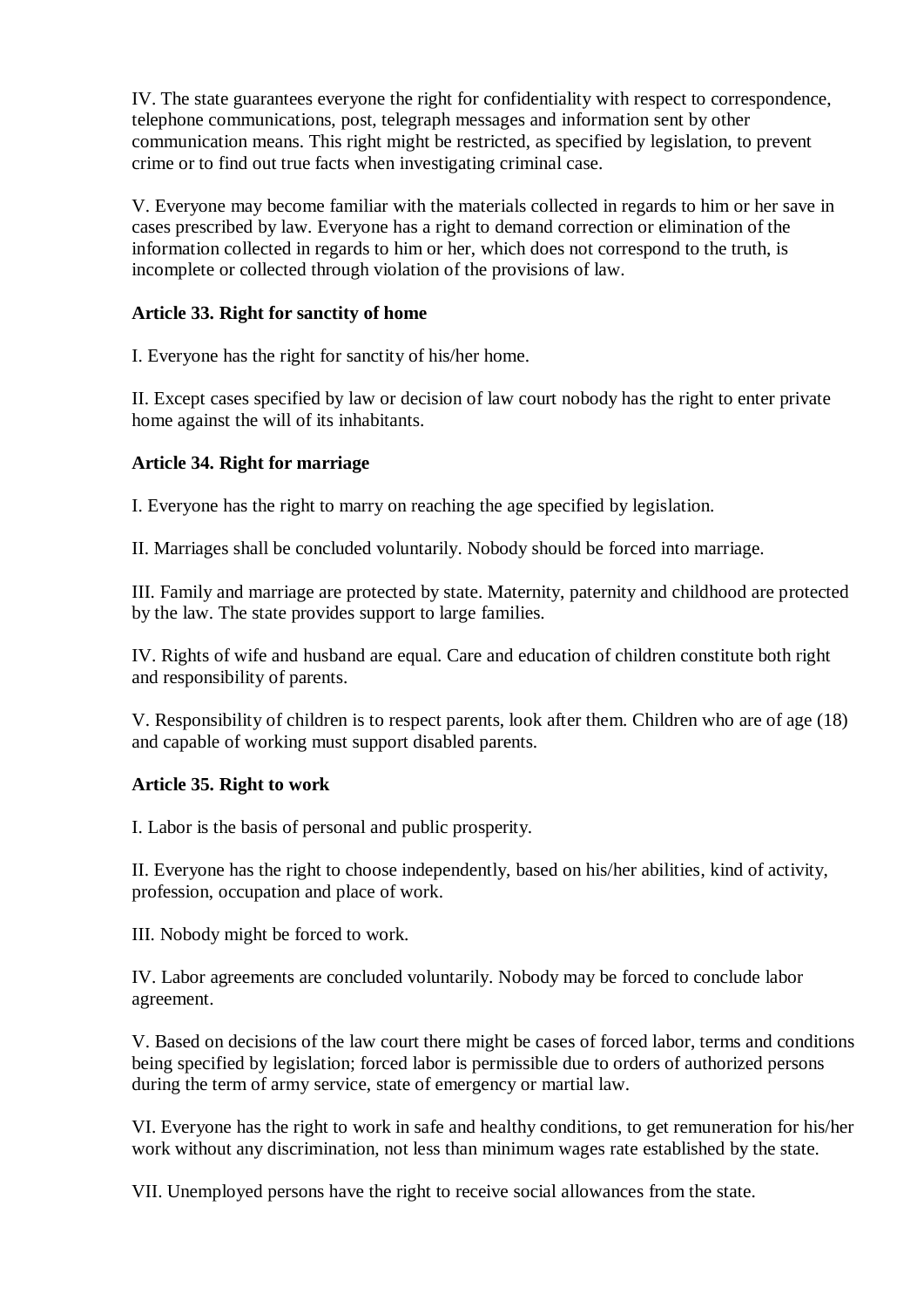VIII. The state will do its best to liquidate unemployment.

# **Article 36. Right for strikes**

I. Everyone has the right to be on strike, both individually and together with others.

II. Right for strike for those working based on labor agreements might be restricted only in cases envisaged by the law. Soldiers and civilians employed in the Army and other military formations of the Azerbaijan Republic have no right to go on strike.

III. Individual and collective labor disputes are settled in line with legislation.

# **Article 37. Right for rest**

I. Everyone has the right for rest.

II. For those working based on labor agreements 8-hour working day, national holidays and at least one paid vacation with duration of at least 21 calendar days are guaranteed.

# **Article 38. Right for social protection**

I. Everyone has the right for social protection.

II. Most vulnerable persons must get support, in the first place, from members of their families.

III. Everyone has the right for social protection on reaching specific age according to legislation, in case of illness, disability, loss of bread-winner in the family, due to unemployment and in other cases envisaged by legislation.

IV. Minimum sum of pensions and social allowances is specified by law.

V. The state creates possibilities for development of charitable activity, voluntary social insurance and other forms of social protection.

## **Article 39. Right to live in healthy environment**

I. Everyone has the right to live in healthy environment.

II. Everyone has the right to gain information about true ecological situation and to get compensation for damage done to his/her health and property because of violation of ecological requirements.

III. No one may cause threat or damage to the environment and natural resources to the extent that it is higher than the limit prescribed by law.

IV. The state guarantees the preservation of ecological balance and protection of the species of wild plants and animals determined by law.

## **Article 40. Right for culture**

I. Everyone has the right to take part in cultural life, to use organizations and values of culture.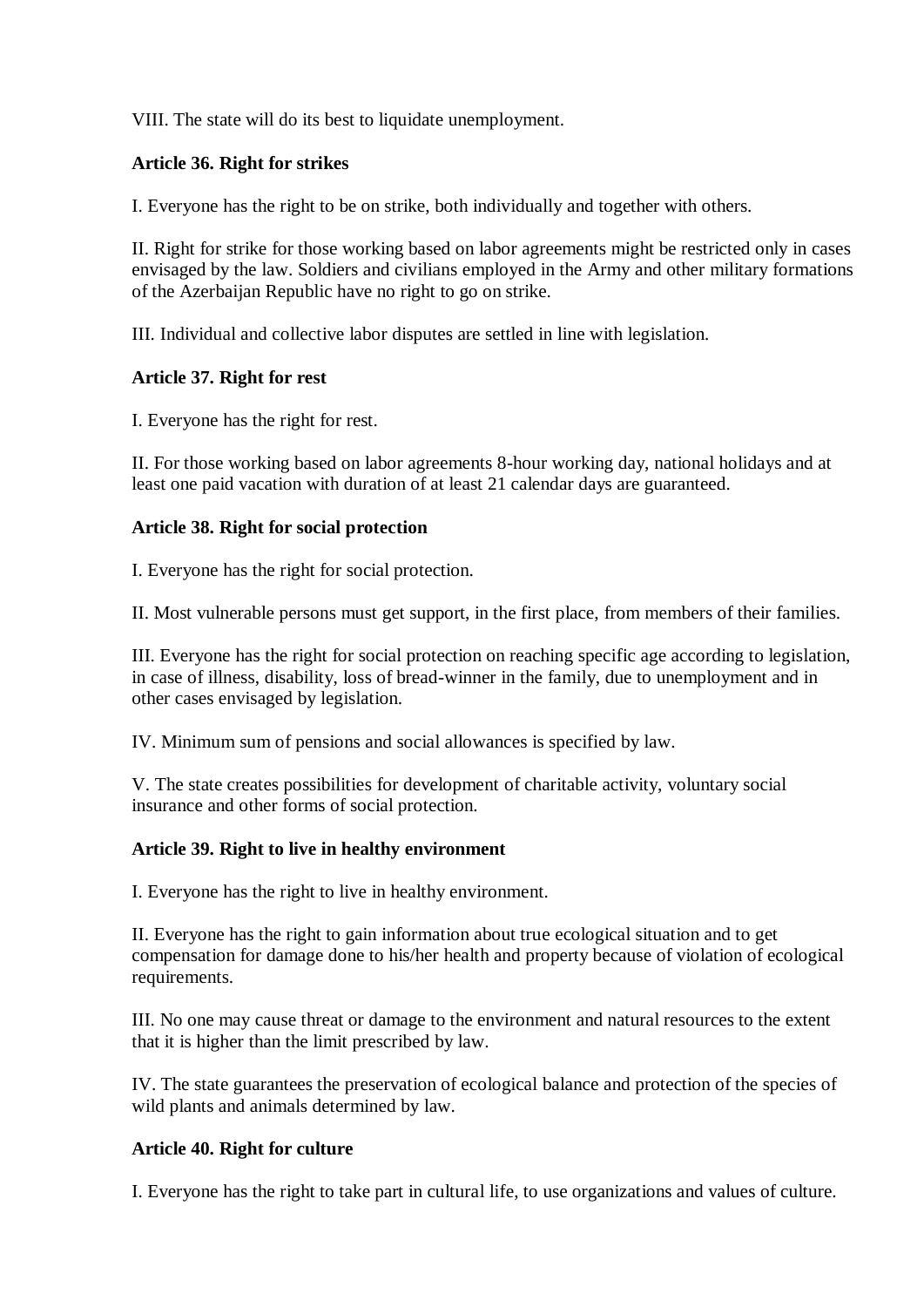II. Everyone must respect historical, cultural and spiritual inheritance, take care of it, protect historical and cultural memorials.

## **Article 41. Right for protection of health**

I. Everyone has the right for protection of his/her health and for medical care.

II. The state takes all necessary measures for development of all forms of health services based on various forms of property, guarantees sanitary-epidemiological safety, creates possibilities for various forms of medical insurance.

III. Officials concealing facts and cases dangerous for life and health of people will bear legal responsibility.

#### **Article 42. Right for education**

I. Every citizen has the right for education.

II. The state guarantees free obligatory secondary education.

III. The system of education is under the state control.

IV. The state guarantees continuation of education for most gifted persons irrespective of their financial position.

V. The state establishes minimum educational standards.

#### **Article 43. Right for home**

I. Nobody might be deprived of his/her home.

II. The state assists in construction of living premises, takes special measures for realization of right for home.

#### **Article 44. Right for nationality**

I. Everyone has the right to keep his/her nationality.

II. Nobody may be forced to change his/her nationality.

#### **Article 45. Right to use mother tongue**

I. Everyone has the right to use his/her mother tongue. Everyone has the right to be educated, carry out creative activity in any language, as desired.

II. Nobody may be deprived of right to use his/her mother tongue.

## **Article 46. Right to defend the honor and dignity**

I. Everyone has the right to defend his/her honor and dignity.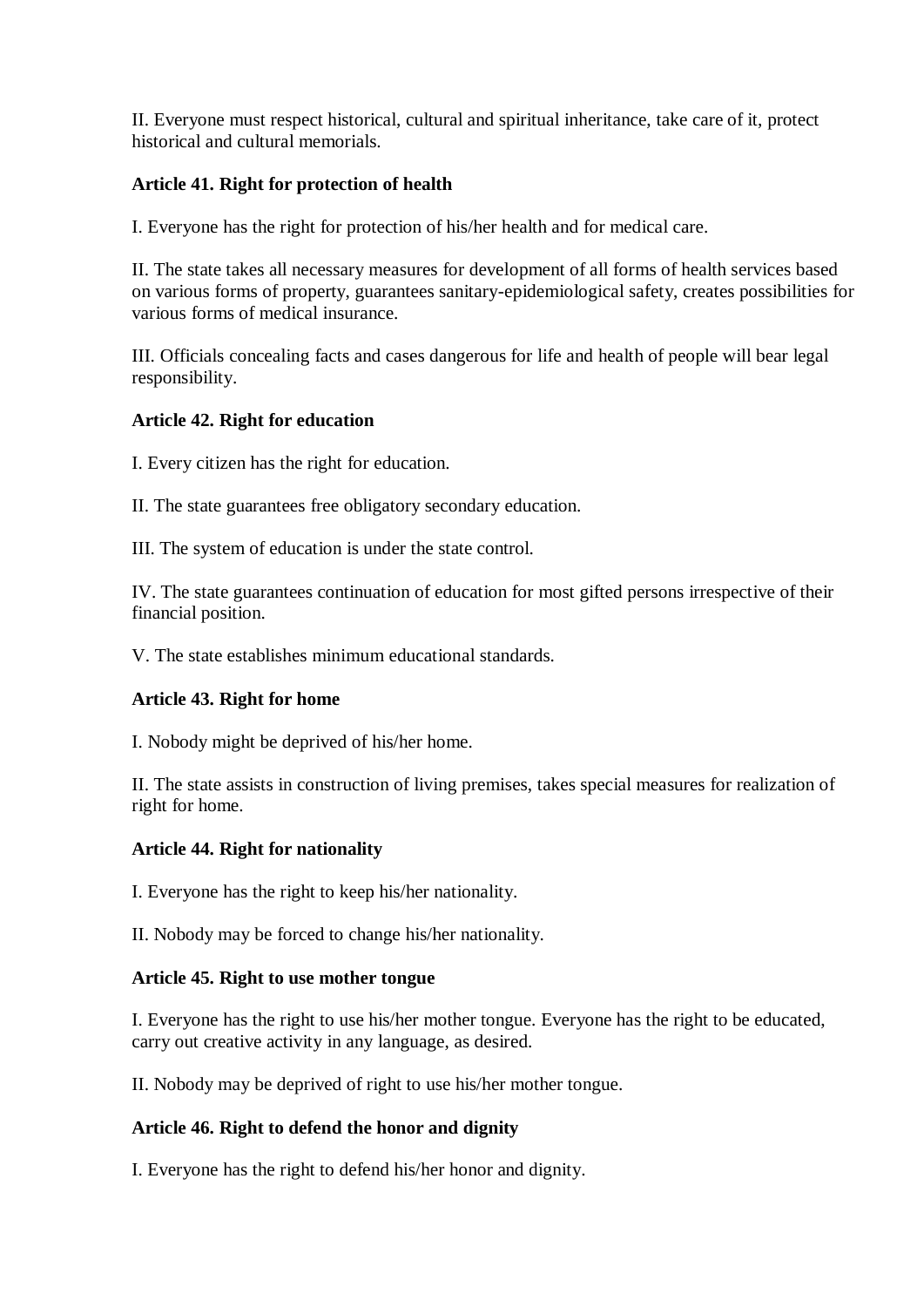II. Dignity of a person is protected by state. Nothing must lead to humiliation of dignity of human being.

III. Nobody must be subject to tortures and torment, treatment or punishment humiliating the dignity of human beings. Medical, scientific and other experiments must not be carried out on any person without his/her consent.

# **Article 47. Freedom of thought and speech**

I. Everyone may enjoy freedom of thought and speech.

II. Nobody should be forced to promulgate his/her thoughts and convictions or to renounce his/her thoughts and convictions.

III. Propaganda provoking racial, national, religious and social discord and animosity is prohibited.

# **Article 48. Freedom of conscience**

I. Everyone enjoys the freedom of conscience.

II. Everyone has the right to define his/her attitude to religion, to profess, individually or together with others, any religion or to profess no religion, to express and spread one's beliefs concerning religion.

III. Everyone is free to carry out religious rituals, however this should not violate public order and contradict public morals.

IV. Religious beliefs and convictions do not excuse infringements of the law.

V. No one shall be forced to express (to demonstrate) his or her religious faith and belief, to execute religious rituals and participate in religious ceremonies.

## **Article 49. Freedom of meetings**

I. Everyone has the right for meetings.

II. Everyone has the right, having notified respective governmental bodies in advance, peacefully and without arms, meet with other people, organize meetings, demonstrations, processions, place pickets.

## **Article 50. Freedom of information**

I. Everyone is free to look for, acquire, transfer, prepare and distribute information.

II. Freedom of mass media is guaranteed. State censorship in mass media, including press is prohibited.

III. Everyone's right to refute or react to the information published in the media and violating his or her rights or damaging his or her reputation shall be guaranteed.

## **Article 51. Freedom of creative activity**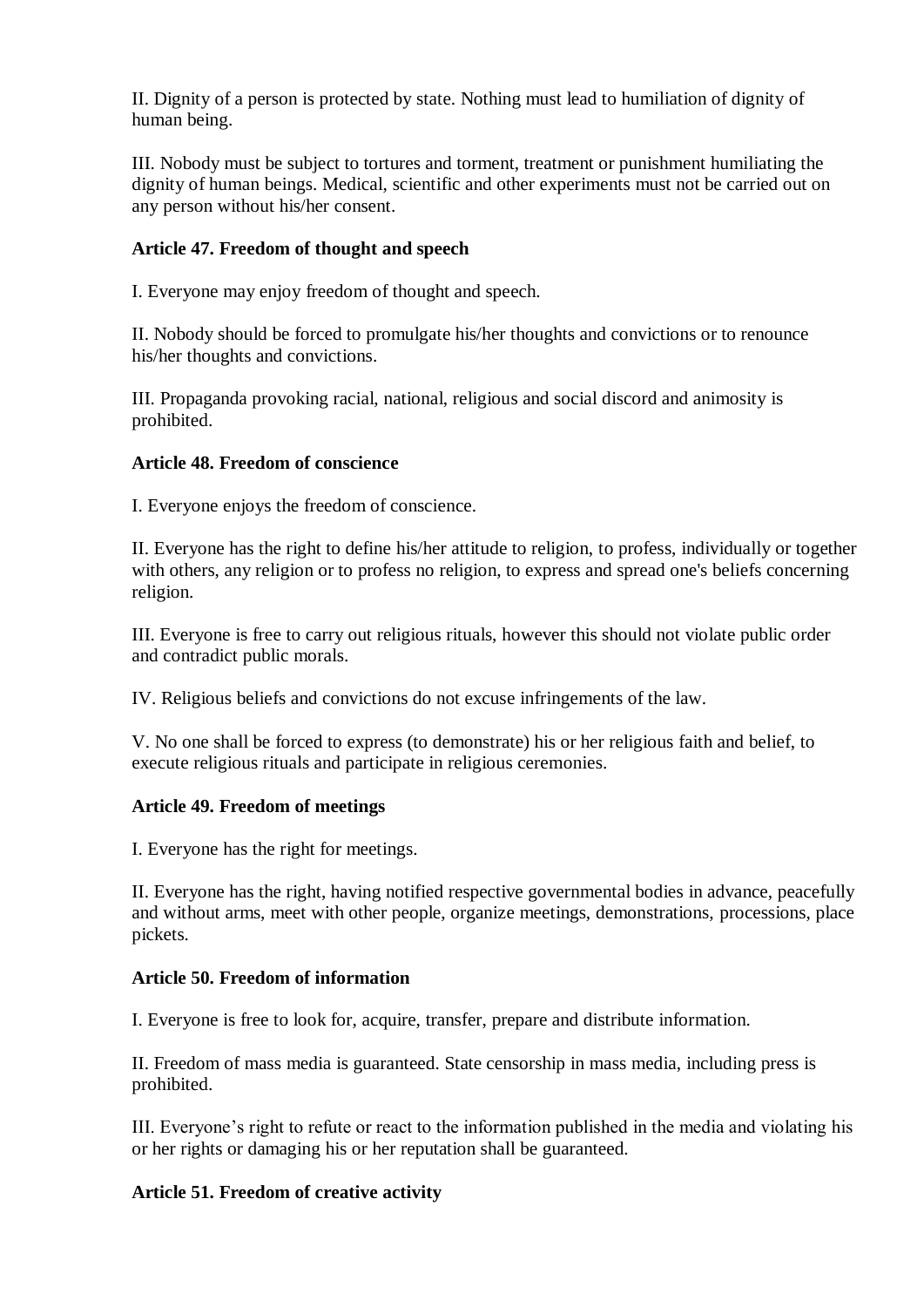I. Everyone is free to carry out creative activity.

II. The state guarantees freedom in literary-artistic, scientific-technical and other kinds of creative activity.

## **Article 52. Right for citizenship**

A person having political and legal relations with the Azerbaijan Republic and also mutual rights and obligations is the citizen of the Azerbaijan Republic. A person born on the territory of the Azerbaijan Republic or by citizens of the Azerbaijan Republic is the citizen of the Azerbaijan Republic. A person is the citizen of the Azerbaijan Republic if one of his/her parents is the citizen of the Azerbaijan Republic.

#### **Article 53. Guarantee of right for citizenship**

I. In no circumstances a citizen of the Azerbaijan Republic may be deprived of citizenship of the Azerbaijan Republic.

II. In no circumstances a citizen of the Azerbaijan Republic may be expelled from the Azerbaijan Republic or extradited to foreign state.

III. The Azerbaijan Republic ensures legal protection and patronizes citizens of the Azerbaijan Republic temporarily or permanently living outside the Republic.

## **Article 54. Right to take part in political life of society and state**

I. Citizens of the Azerbaijan Republic have the right to take part in political life of society and state without restrictions.

II. Any citizen of the Azerbaijan Republic has the right himself to stand up to the attempt of rebellion against the state or state coup.

#### **Article 55. Right to take part in governing the state**

I. Citizens of the Azerbaijan Republic have the right to take part in governing the state. They may exercise said right themselves or through their representatives.

II. Citizens of the Azerbaijan Republic have the right to work in governmental bodies. Officials of state bodies are appointed from citizens of the Azerbaijan Republic. Foreign citizens and stateless citizens may be employed into state organizations in an established order.

#### **Article 56. Electoral right**

I. Citizens of the Azerbaijan Republic have the right to elect and be elected to state bodies and also to take part in referendum.

II. Those recognized incapable by law court have no right to take part in elections and in referendum.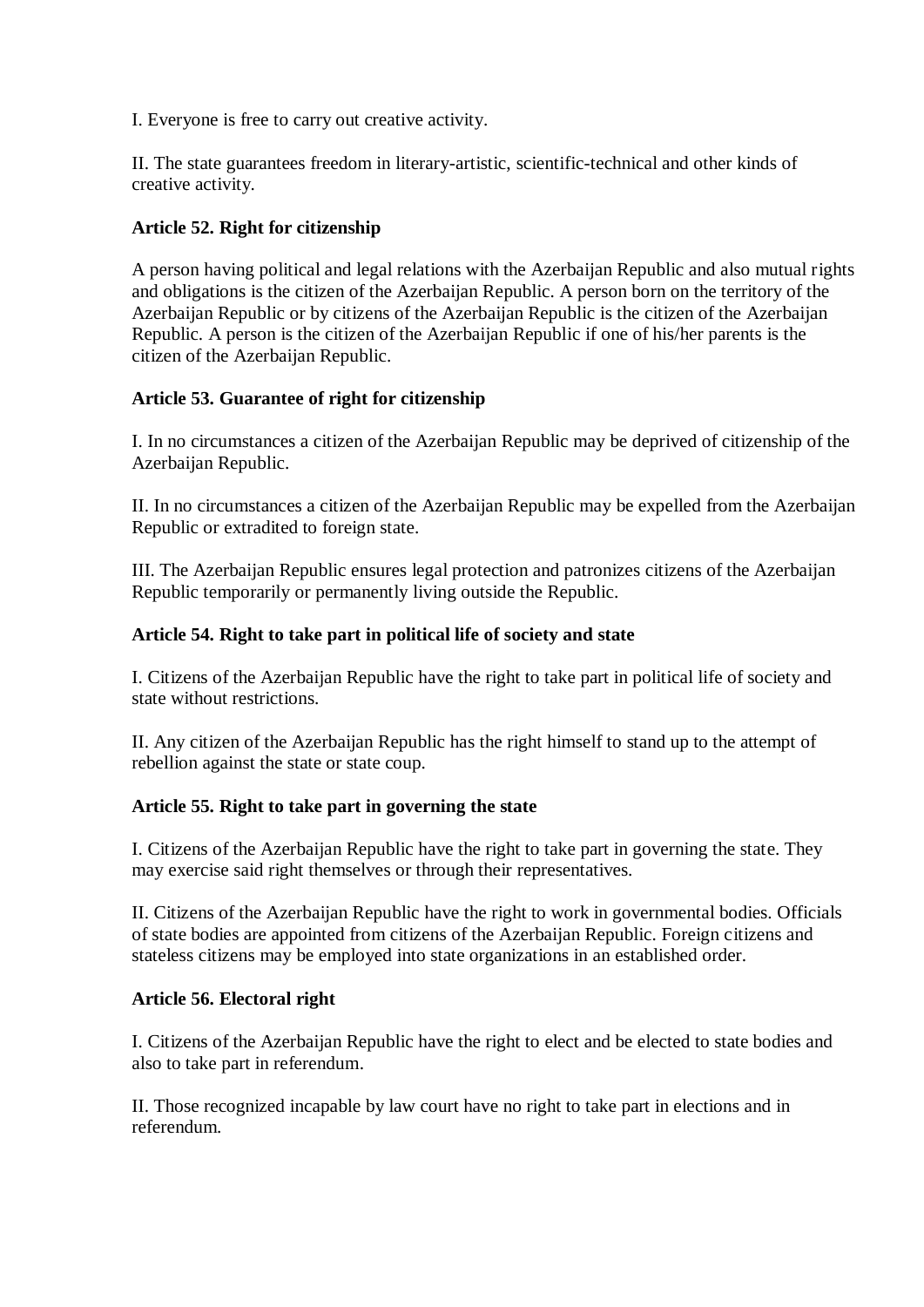III. Participation in elections of military personnel, judges, state employees, religious officials, persons imprisoned by decision of law court, other persons specified in the present Constitution and laws might be restricted by law.

#### **Article 57. Right to appeal**

I. Citizens of the Azerbaijan Republic have the right to appeal personally and also to submit individual and collective written applications to state bodies. Each application should be responded to in an established order and term.

II. Citizens of the Azerbaijan Republic have the right to criticize activity or work of state bodies, their officials, political parties, trade unions, other public organizations and also activity or work of individuals. Prosecution for criticism is prohibited. Insult or libel shall not be regarded as criticism.

## **Article 58. Right for joining**

I. Everyone is free to join other people.

II. Everyone has the right to establish any union, including political party, trade union and other public organization or enter existing organizations. Unrestricted activity of all unions is ensured.

III. Nobody may be forced to joint any union or remain its member.

IV. Activity of unions intended for forcible overthrow of legal state power on the whole territory of the Azerbaijan Republic or on a part thereof is prohibited. Activity of unions which violates the Constitution and laws might be stopped by decision of law court.

#### **Article 59. Right for business activity**

Everyone may, using his/her possibilities, abilities and property, according to existing legislation, individually or together with other citizens, carry out business activity or other kinds of economic activity not prohibited by the law.

#### **Article 60. Guarantee of rights and liberties by law court**

I. Legal protection of rights and liberties of every citizen is ensured.

II. Everyone may appeal to law court regarding decisions and activity (or inactivity) of state bodies, political parties, trade unions, other public organizations and officials.

#### **Article 61. Right for legal advice**

I. Everyone has the right for obtaining qualified legal advice.

II. IIn specific cases envisaged by legislation legal advice shall be rendered free, at the governmental expense.

III. Every citizen has the right for the lawyer's advice from the moment of detention, arrest or accusation with crime by competent state bodies.

## **Article 62. Inadmissibility of change of legal jurisdiction**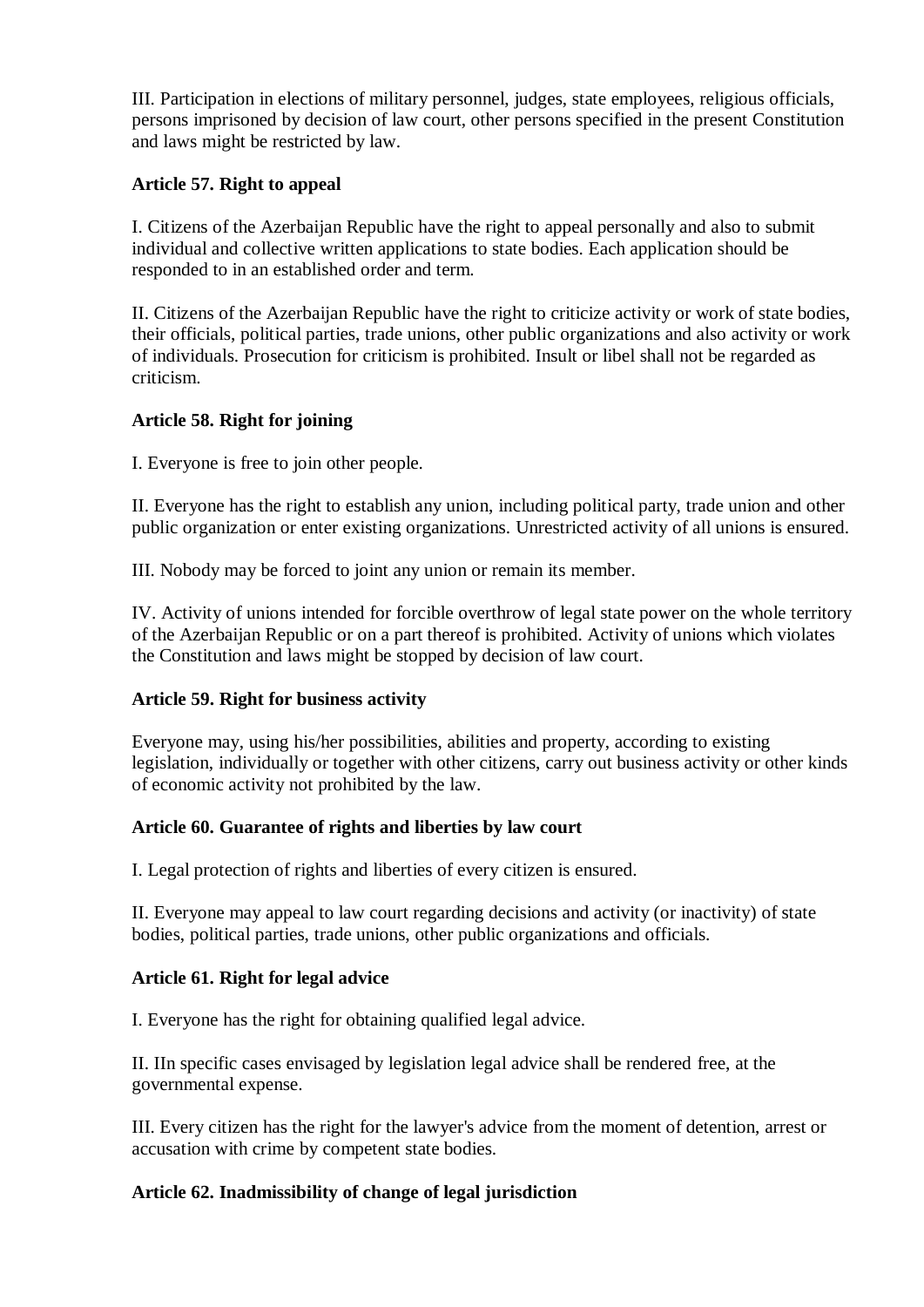Everyone has the right for consideration of his/her case in the law court specified by the legislation. Case of the person shall not be considered in other law court without the person's consent.

## **Article 63. Presumption of innocence**

I. Everyone is entitled for presumption of innocence. Everyone who is accused of crime shall be considered innocent until his guilt is proved legally and if no verdict of law court has been brought into force.

II. A person under suspicion of crime must not be considered guilty.

III. A person accused of crime does not need to prove his/her innocence.

IV. Proofs received against the law must not be used when administering justice.

V. Nobody may be accused of crime without the verdict of law court.

## **Article 64. Inadmissibility of repeated conviction for one and the same crime**

Nobody may be repeatedly sentenced for one and the same crime.

## **Article 65. Right for repeated appeal to the law court**

Every person convicted by the law court has the right to appeal, as specified by the law, to the higher law court asking for reconsideration of the verdict and also for pardon and mitigation of the sentence.

## **Article 66. Inadmissibility of testifying against relations**

Nobody may be forced to testify against him/herself, wife (husband), children, parents, brother, sister. Complete list of relations against whom testifying is not obligatory is specified by law.

## **Article 67. Rights of Those Detained, Arrested and Accused charged of a Crime**

I. Every person who has been detained, arrested, accused charged of a crime by an authorized state body shall be informed immediately about his or her rights, and reasons for the detention, arrest, and institution of criminal proceedings shall be explained.

II. Every person accused of a criminal offence shall be heard before being sentenced.

#### **Article 68. Right for compensation of losses**

I. Rights of the person suffered from crime and also from usurpation of power are protected by law. Suffered person has the right to take part in administration of justice and demand for compensation of losses.

II. Everyone has the right for compensation by the state of losses borne as a result of illegal actions or non-action of state bodies or their officials.

## **Article 69. Right of foreign citizens and stateless persons**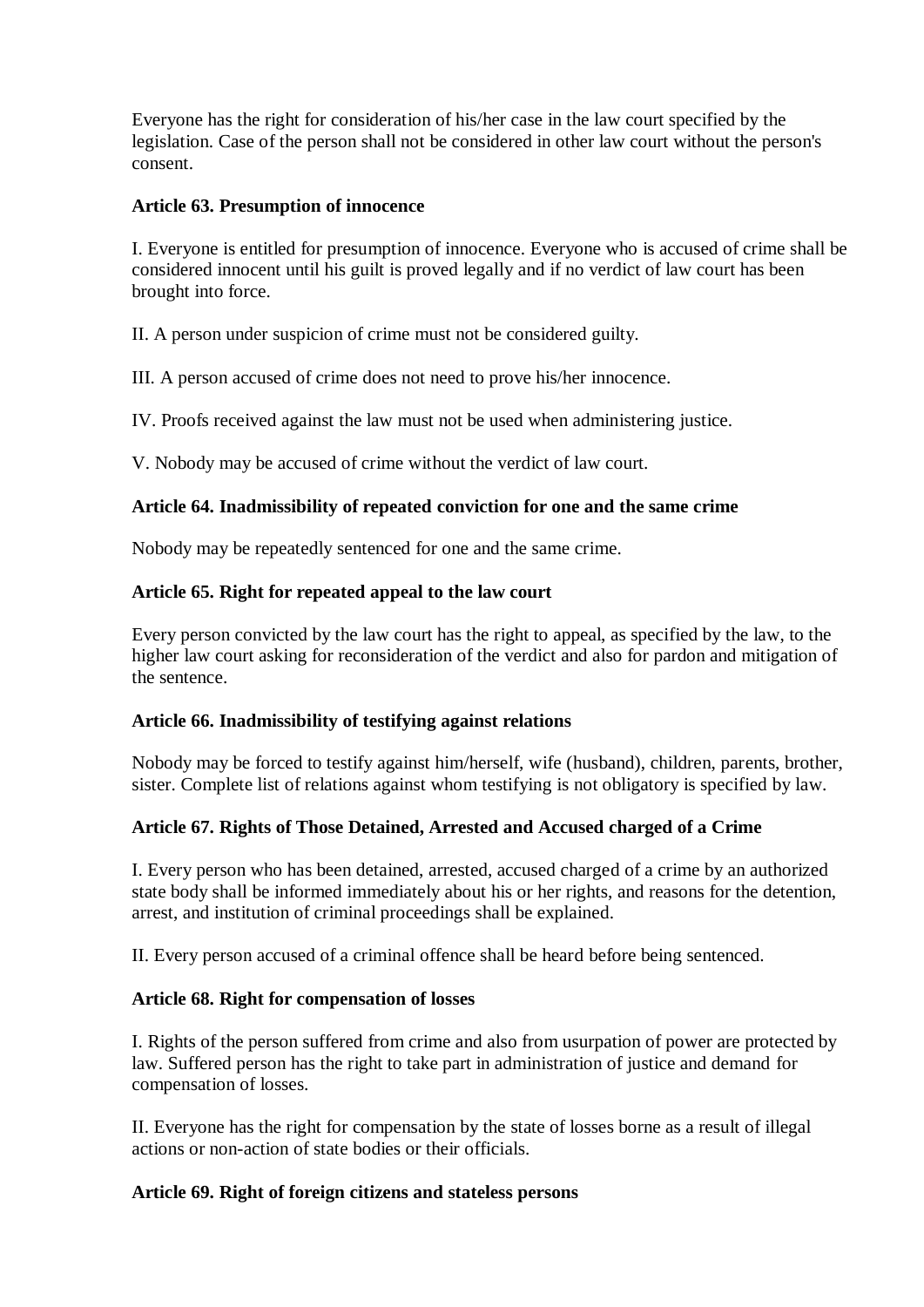I. Foreign citizens and stateless persons staying in the Azerbaijan Republic may enjoy all rights and must fulfil all obligations like citizens of the Azerbaijan Republic if not specified by legislation or international agreement in which the Azerbaijan Republic is one of the parties.

II. Rights and liberties of foreign citizens and stateless persons permanently living or temporarily staying on the territory of the Azerbaijan Republic may be restricted only according to international legal standards and laws of the Azerbaijan Republic.

## **Article 70. Right for political refuge**

I. In accordance with recognized international legal standards the Azerbaijan Republic grants political refuge to foreign citizens and stateless persons.

II. Extradition of persons persecuted for their political beliefs and also for acts which are not regarded as crime in the Azerbaijan Republic is not permitted.

# **Article 71. Protection of rights and liberties of a human being and citizen**

I. To observe and to protect rights and liberties of a human being and citizen specified in the Constitution-is responsibility of bodies of legislative, executive and legal power.

II. No one may restrict implementation of rights and liberties of a human being and citizen. Everyone's rights and freedoms are limited by the grounds provided for in this Constitution and laws, as well as by the rights and freedoms of others.

III. Rights and liberties of a human being and citizen may be partially and temporarily restricted on announcement of war, martial law and state of emergency, and also mobilization, taking into consideration international obligations of the Azerbaijan Republic. Population of the Republic shall be notified in advance about restrictions as regards their rights and liberties.

IV. Nobody, in no circumstances may be forced to promulgate his/her religious and other beliefs, thoughts and to be persecuted for such.

V. None of the provisions of Constitution may be interpreted as regulation directed to prohibition of rights and liberties of a human being and citizen.

VI. Rights and liberties of a human being and citizen act on the territory of the Azerbaijan Republic by themselves.

VII. Any arguments related to violation of rights and liberties of a human being and citizen are settled in law courts.

VIII. No one will be responsible for acts which were not considered criminal at the moment of their implementation. If after the crime new law was introduced envisaging no responsibility or mitigation of responsibility, said new law shall apply.

IX. Everyone may conduct actions not prohibited by law and no one may be forced to conduct actions not envisaged by law.

X. The state institutions may function only on the basis of this Constitution, in the manner and within the boundaries prescribed by law.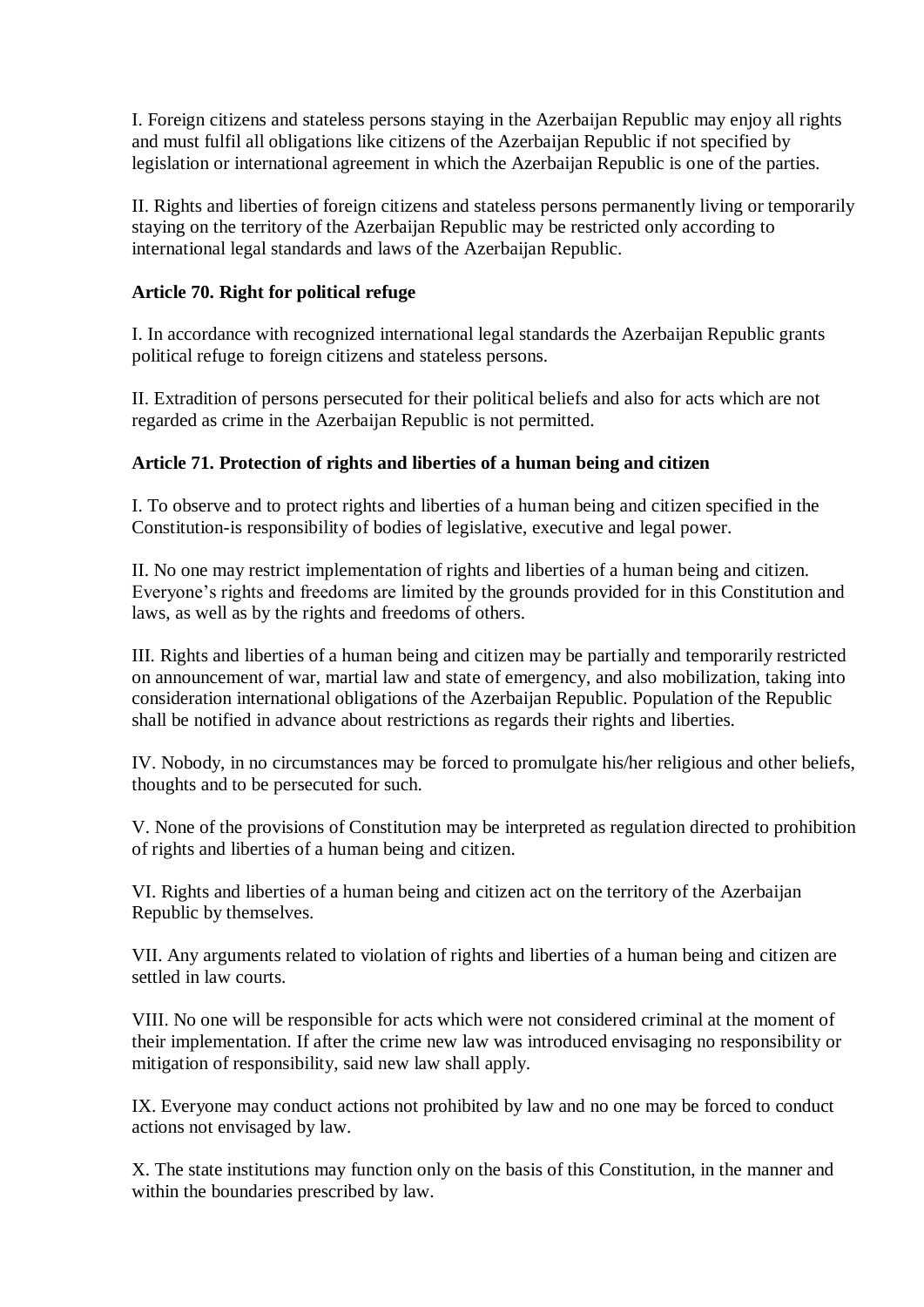## **Chapter IV. MAIN RESPONSIBILITIES OF CITIZENS Article 72. Main responsibilities of citizens**

I. Everyone has obligations to the state and society directly resulting from his/her rights and liberties. Duties may be imposed on everyone only by this Constitution or law.

II. Everyone must follow provisions of the Constitution and Laws of the Azerbaijan Republic, respect rights and liberties of other persons, fulfil other obligations envisaged by the law.

III. Not knowing the law does not release from responsibility.

## **Article 73. Taxes and other state duties**

I. Everyone must pay taxes and other state duties in-time and in full volume as required.

II. Nobody may be forced to pay taxes and other state duties if they are not envisaged in the law and in excess of amount specified therein.

#### **Article 74. Loyalty to motherland**

I. Loyalty to motherland is sacred

II. Persons working in legislative, executive or judicial power bodies who were elected and appointed to their posts are responsible for accurate and conscientious fulfilment of their obligations and, whenever required by the law, make an oath.

III. Person working in legislative, executive or judicial power bodies who was elected and appointed to his/her post and made an oath regarding the Constitution of the Azerbaijan Republic shall be considered dismissed and will not be able to take this position if he/she was accused in crime against the state, including rebellion or state coup and has been sentenced based on this accusation.

#### **Article 75. Respect for state symbols**

I. Every citizen must respect the state symbols of the Republic of Azerbaijan – its flag, state emblem, and anthem.

II. Expression of disrespect to the state symbols shall involve liability as determined by law.

#### **Article 76. Defence of motherland**

I. Defence of motherland is duty of any citizen. Citizens of the Republic serve in the army according to legislation.

II. If beliefs of citizens come into conflict with service in the army then in some cases envisaged by legislation alternative service instead of regular army service is permitted.

## **Article 77. Protection of historical and cultural memorials**

Every citizen is responsible for protection of historical and cultural memorials.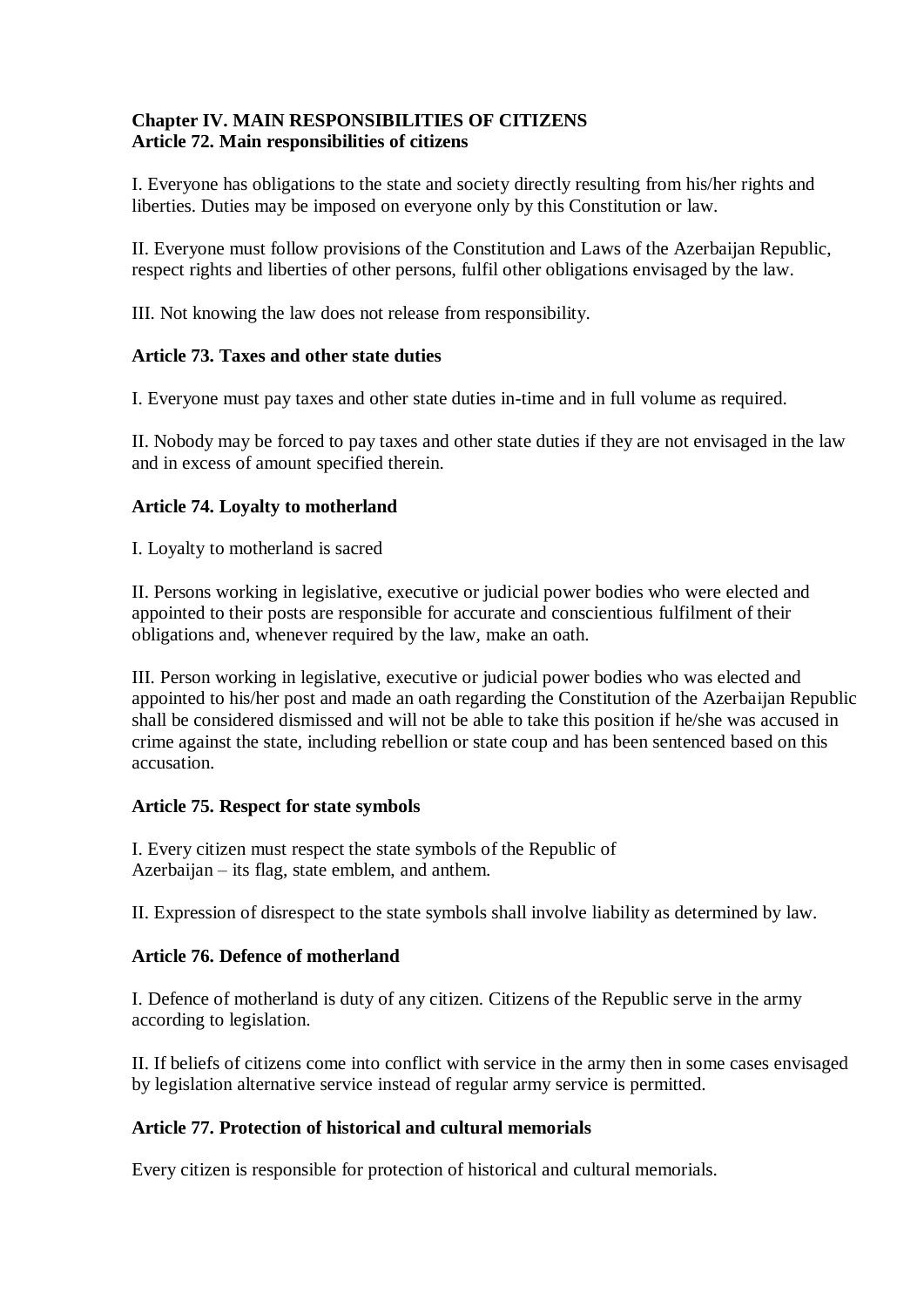## **Article 78. Protection of environment**

Every citizen is responsible for protection of environment.

#### **Article 79. Inadmissibility of fulfilment of obligations contradicting the legislation**

No one may be forced to carry out obligations contradicting the Constitution and laws of the Azerbaijan Republic.

#### **Article 80. Responsibility**

Violation of provisions of the present Constitution and laws of the Azerbaijan Republic including usurpation of rights and liberties and also failure to fulfil responsibilities specified in the present Constitution and laws of the Azerbaijan Republic are persecuted.

#### **Chapter V. LEGISLATIVE POWER Article 81. Implementation of legislative power**

Legislative power in the Azerbaijan Republic is implemented by Milli Majlis of the Azerbaijan Republic.

## **Article 82. Number of deputies in Milli Majlis of the Azerbaijan Republic**

Milli Majlis of the Azerbaijan Republic consists of 125 deputies.

## **Article 83. Procedure of elections of deputies of Milli Majlis of the Azerbaijan Republic**

Deputies of Milli Majlis of the Azerbaijan Republic are elected based on majority voting systems and general, equal and direct elections by way of free, individual and secret voting.

## **Article 84. Term of authority of a calling of Milli Majlis of the Azerbaijan Republic**

I. Term of authority of each calling of Milli Majlis of the Azerbaijan Republic is 5 years. In case the conduct of elections to the Milli Majlis of the Republic of Azerbaijan may not be held due to military operations under a state of war, the term of office of the Milli Majlis of the Republic of Azerbaijan shall be extended until the end of military operations. The decision of this matter shall be adopted by the Constitutional Court of the Republic of Azerbaijan on the basis of the application of the state body organizing elections (referendum).

II. Elections for each calling of Milli Majlis of the Azerbaijan Republic take place every 5 years on a first Sunday of November.

III. Term of authority of deputies of Milli Majlis of the Azerbaijan Republic is restricted by term of authority of respective calling of Milli Majlis of the Azerbaijan Republic.

IV. If new elections of deputies to replace retired deputies of Milli Majlis of the Azerbaijan Republic are carried out, then term of authority of newly elected deputy corresponds to remaining term of authority of respective retired deputy.

#### **Article 85. Requirements to candidates to the posts of deputies of Milli Majlis of the Azerbaijan Republic**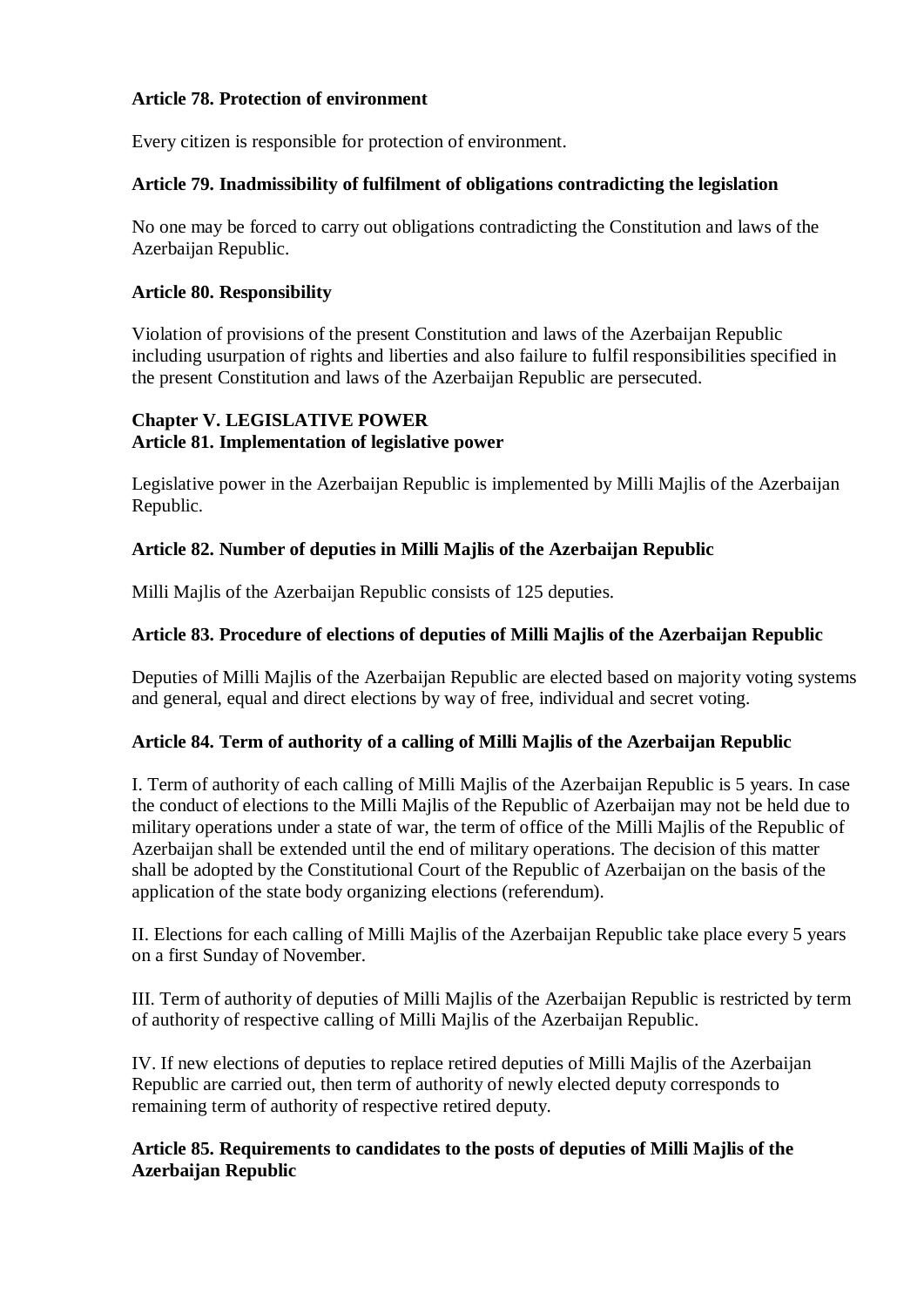I. Every citizen of the Azerbaijan Republic not younger than 25 may be elected the deputy of Milli Majlis of the Azerbaijan Republic in an established order.

II. Persons having double citizenship, those having obligations to other states, those working in the bodies of executive or judicial power, persons involved in other payable activity except scientific, pedagogical and creative activity, religious men, persons whose incapacity has been confirmed by law court, those condemned for grave crime, serving a sentence due to verdict of law court may not be elected the deputies of Milli Majlis of the Azerbaijan Republic.

## **Article 86. Inspection and approval of results of elections of deputies of Milli Majlis of the Azerbaijan Republic**

Accuracy of results of elections is checked and approved by Constitutional Court of the Azerbaijan Republic as specified in the law.

## **Article 87. End of the term of authority of deputies of Milli Majlis of the Azerbaijan Republic**

I. Term of authority of deputies of Milli Majlis of the Azerbaijan Republic ends on a day of first meeting of new calling of Milli Majlis of the Azerbaijan Republic.

II. Elections of deputies to replace those who left Milli Majlis of the Azerbaijan Republic shall not be held if less than 25 days remains to the end of term of authority of Milli Majlis of the Azerbaijan Republic.

III. Milli Majlis of the Azerbaijan Republic will have powers after authority of 83 of its deputies has been approved.

## **Article 88. Sessions of Milli Majlis of the Azerbaijan Republic**

I. Every year two spring and autumn sessions of Milli Majlis of the Azerbaijan Republic are held.

After approval of authority of 83 deputies of Milli Majlis of the Azerbaijan Republic the first meeting of Milli Majlis of the Azerbaijan Republic shall be summoned within 1 week beginning from the day of approval.

If after elections to Milli Majlis of the Azerbaijan Republic, authority of 83 its deputies has not been approved before 10 October or 10 March then day of opening of the first meeting of Milli Majlis of the Azerbaijan Republic will be established by Constitutional Court of the Azerbaijan Republic.

II. Extraordinary sessions of Milli Majlis of the Azerbaijan Republic will be summoned by the Chairman of Milli Majlis of the Azerbaijan Republic at request of the President of the Azerbaijan Republic or 42 deputies of Milli Majlis of the Azerbaijan Republic.

III. Agenda of extraordinary session will be prepared by those who summoned said session. After the questions of agenda have been discussed extraordinary session ends.

IV. The assemblies of the sessions of the Milli Majlis of the Republic of Azerbaijan are open to the public. An assembly of the session of the Milli Majlis may be closed to the public upon the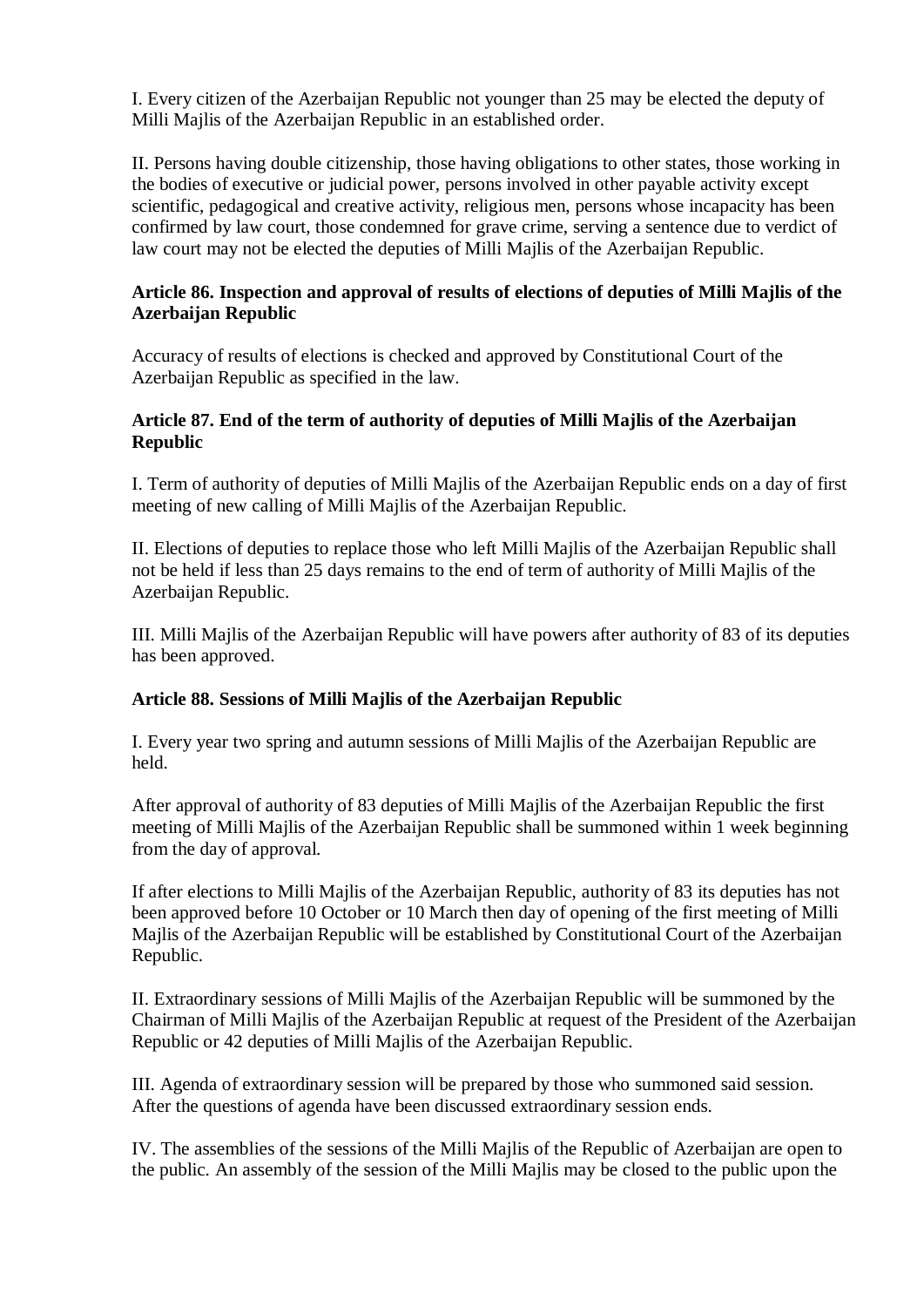claim of 83 members of parliament or the proposal by the President of the Republic of Azerbaijan.

## **Article 89. Deprivation of deputies of Milli Majlis of the Azerbaijan Republic of their mandates and loss of powers by the deputy of Milli Majlis of the Azerbaijan Republic**

I. The deputy of Milli Majlis of the Azerbaijan Republic looses his/her mandate in the following cases:

1. whenever during the elections there was falsification in calculation of votes;

2. on giving up the citizenship of the Azerbaijan Republic or accepting other citizenship;

3. on commitment of crime and whenever there is valid verdict of law court;

4. on taking position in state bodies, post in religious organizations, involvement in business, commercial or other paid activity (except scientific, pedagogical and creative activity);

5. on a voluntary basis;

Decision about deprivation of the deputy of Milli Majlis of the Azerbaijan Republic of his mandate is taken as specified in legislation.

II. Whenever deputies of Milli Majlis of the Azerbaijan Republic are not able to fulfil their obligations and in other cases specified by law their authority is considered terminated. Procedure of taking respective decision is determined by the law.

## **Article 90. Immunity of deputies of Milli Majlis of the Azerbaijan Republic**

I. A deputy of Milli Majlis of the Azerbaijan Republic enjoys immunity during the whole term of his powers. Except cases when the deputy may be caught in the act of crime, the deputy of Milli Majlis of the Azerbaijan Republic may not be called to criminal responsibility during the whole term of his/her authority, arrested, disciplinary measures may not be applied to him by law court, he may not be searched. The deputy of Milli Majlis of the Azerbaijan Republic may be arrested only if he/she has been caught at a place of crime. In such case the body which detained the deputy of Milli Majlis of the Azerbaijan Republic must immediately notify General Procurator of the Azerbaijan Republic about the fact.

II. Immunity of deputy of Milli Majlis of the Azerbaijan Republic might be stopped only by decision of Milli Majlis of the Azerbaijan Republic based on application of General Procurator of the Azerbaijan Republic.

## **Article 91. Prohibition on institution of proceedings against deputies of Milli Majlis of the Azerbaijan Republic**

Deputies of Milli Majlis of the Azerbaijan Republic cannot be made responsible for their activity in Milli Majlis of the Azerbaijan Republic, voting in Milli Majlis of the Azerbaijan Republic and statements made in Milli Majlis of the Azerbaijan Republic. Without the deputies' consent, in connection with such cases, they are not obliged to give explanations and evidence.

# **Article 92. Organization of work of Milli Majlis of the Azerbaijan Republic**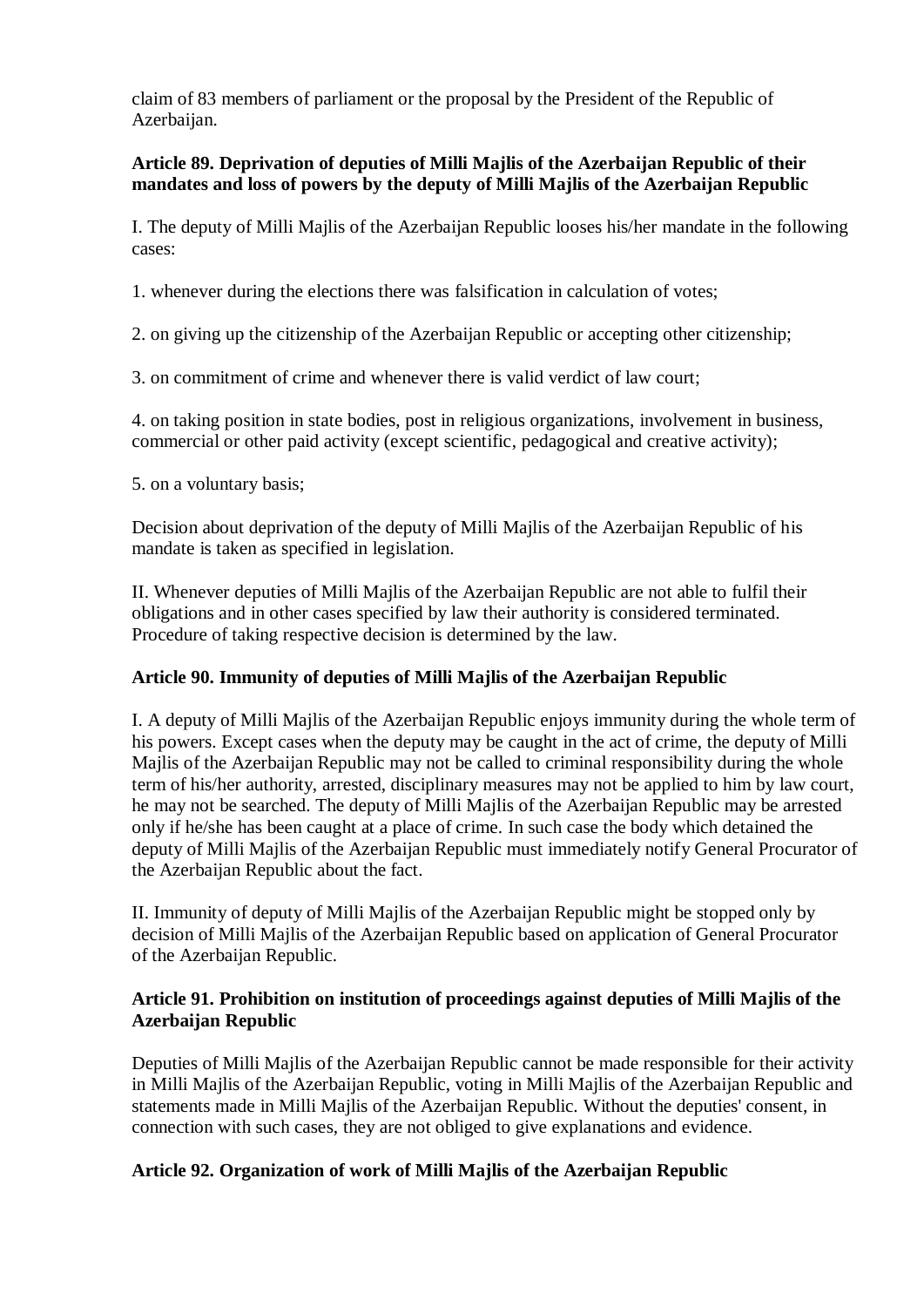The Milli Majlis of the Republic of Azerbaijan shall determine its regulations of work and establish its bodies including election of chairperson and deputies, organization of committees standing and other commissions, establishment of counting chamber.

## **Article 93. Acts of Milli Majlis of the Azerbaijan Republic**

I. Milli Majlis of the Azerbaijan Republic accepts Constitutional laws and decrees regarding the questions of its competence.

II. Constitutional laws, laws and decrees are taken in Milli Majlis of the Azerbaijan Republic in an order specified in the present Constitution.

III. Deputies of Milli Majlis of the Azerbaijan Republic exercise their voting right personally.

IV. Specific orders to the bodies of executive power and law courts cannot be envisaged in laws and decrees of Milli Majlis of the Azerbaijan Republic.

# **Article 94. General rules established by Milli Majlis of the Azerbaijan Republic**

I. Milli Majlis of the Azerbaijan Republic establishes general rules concerning the following matters:

1. use of rights and liberties of a person and citizen specified in the present Constitution, state guarantees of these rights and liberties;

2. elections of the President of the Azerbaijan Republic;

3. elections to Milli Majlis of the Azerbaijan Republic and status of deputies of Milli Majlis of the Azerbaijan Republic;

4. referendum;

5. judicial system and status of judges; procurator's office, the bar and notary's offices;

- 6. legal proceedings, execution of court verdicts;
- 7. elections to municipalities and status of municipalities;
- 8. state of emergency; martial law;
- 9. state awards;
- 10. status of physical persons and legal entities;
- 11. objects of civil law;

12. transactions, civil-legal agreements, representation and inheritance;

13. right of property, including legal regime of state, private and municipal property, right of intellectual property, other proprietary rights; liability right;

14. family relationships, including guardianship and trusteeship;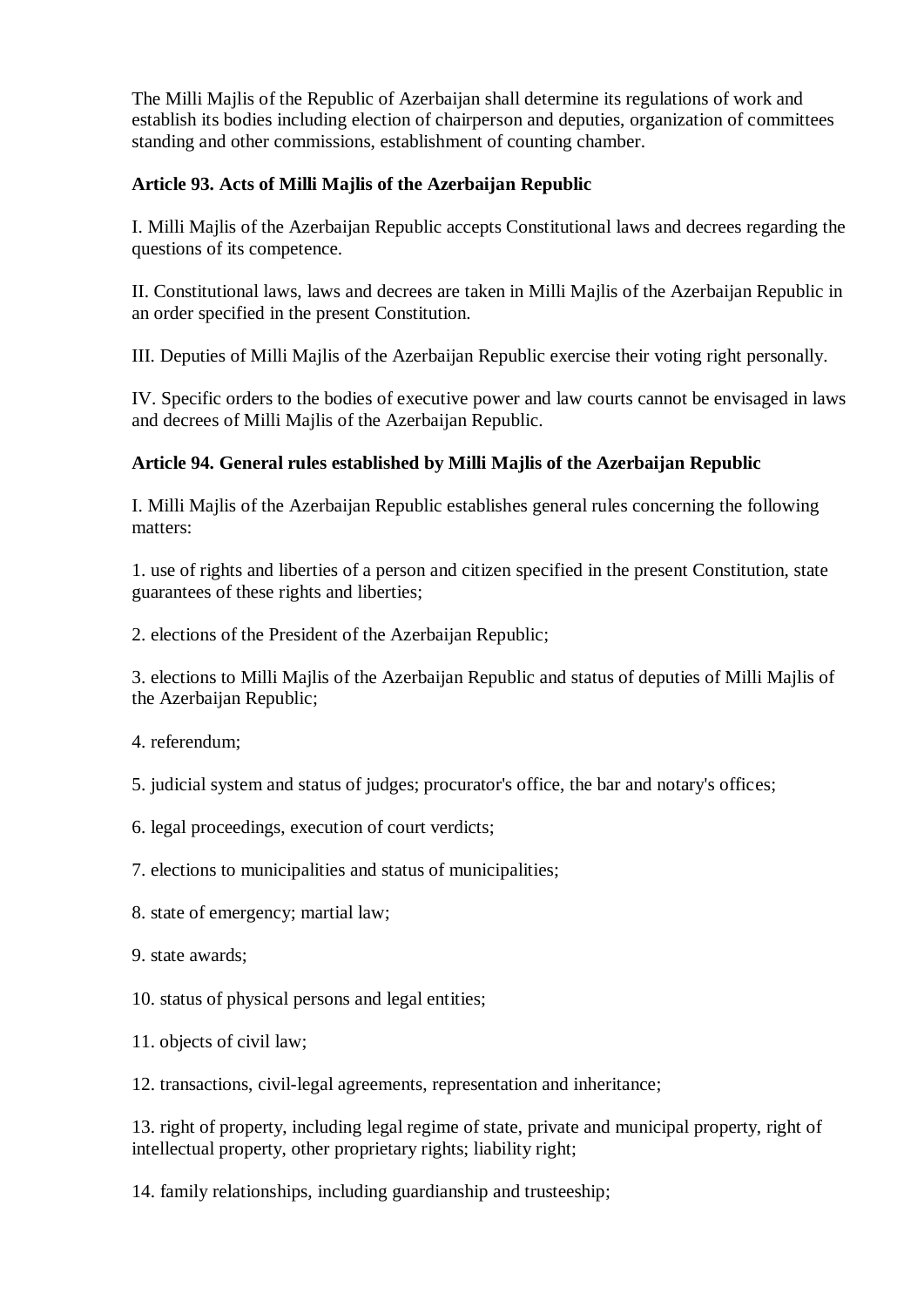15. basis of financial activity-taxes, duties and charges;

16. labor relationships and social maintenance;

17. interpretation of crime and other violations of law; establishment of responsibility for these acts;

- 18. defence and military service;
- 19. governmental employment;
- 20. basis of security;
- 21. territorial arrangement; regime of state borders;
- 22. ratification and denunciation of international treaties;
- 23. communications and transport;
- 24. statistics; metrology and standards;
- 25. customs;
- 26. commerce and stock exchange activity;
- 27. banking business, accounting, insurance.

II. As per questions specified in paragraphs 2, 3, 4 of the present Article the laws are approved by majority of 83 votes, as per other questions-by majority of 63 votes.

III. The first part of the present Article might be supplemented with the Constitutional law.

## **Article 95. Competence of Milli Majlis of the Azerbaijan Republic**

I. The following questions fall under the competence of Milli Majlis of the Azerbaijan Republic:

1. organization of work of Milli Majlis of the Azerbaijan Republic;

2. based on recommendation by the President of the Azerbaijan Republic establishment of diplomatic representations of the Azerbaijan Republic;

3. administrative-territorial division;

4. approval and termination of interstate and intergovernmental agreements envisaging laws different from the laws of the Republic of Azerbaijan;

5. based on recommendation by the President of the Azerbaijan Republic approval of state budget of the Azerbaijan Republic and control over its execution;

6. election of Ombudsman of Azerbaijan Republic upon recommendation of the President of Azerbaijan Republic;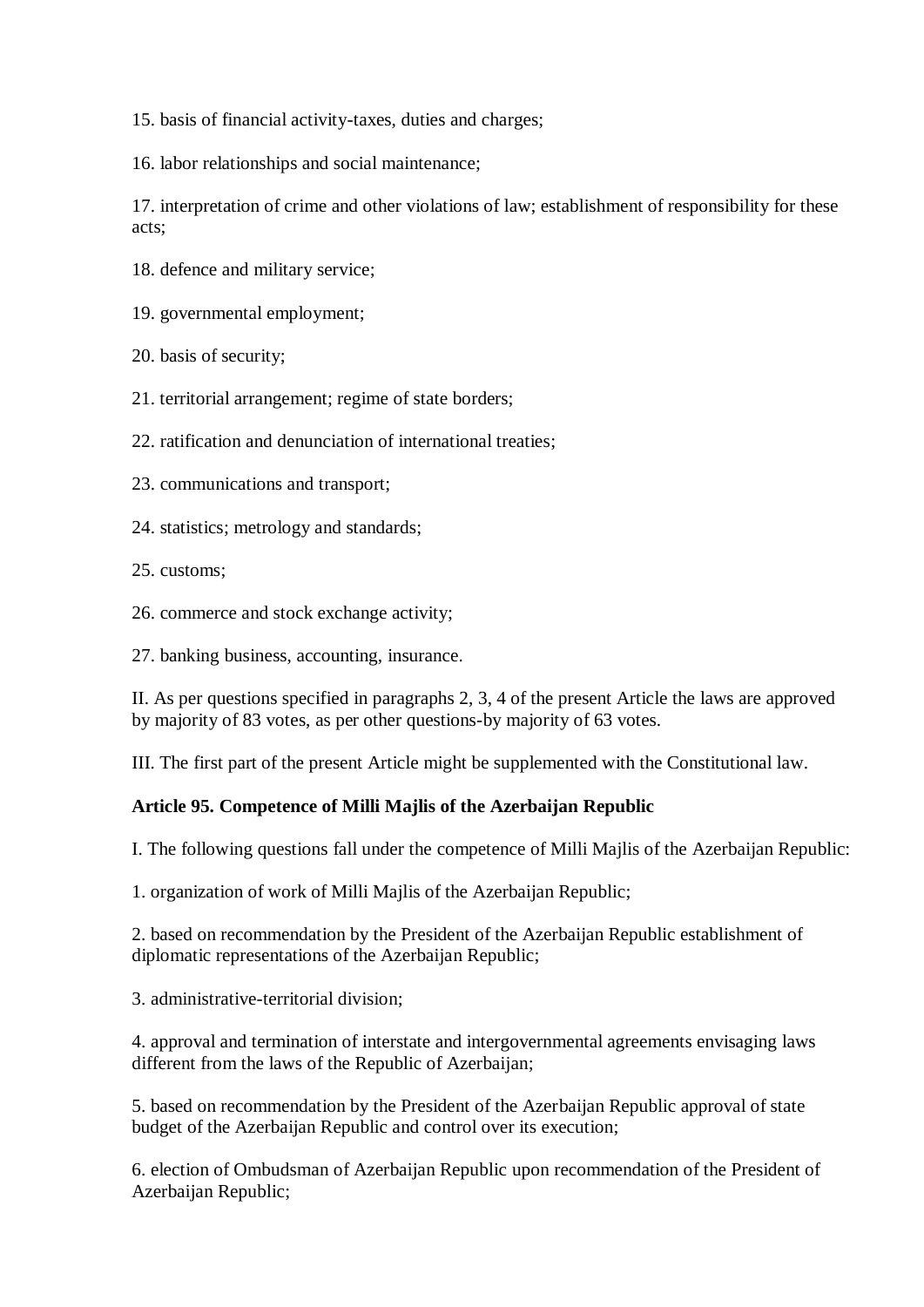7. based on recommendation by the President of the Azerbaijan Republic approval of military doctrine of the Azerbaijan Republic;

8. in cases specified in the present Constitution approval of decrees of the President of the Azerbaijan Republic;

9. based on recommendation by the President of the Azerbaijan Republic giving consent for appointment of Prime-minister of the Azerbaijan Republic;

10. based on recommendation by the President of the Azerbaijan Republic appointment of judges of Constitutional Court of the Azerbaijan Republic, Supreme Court of the Azerbaijan Republic and the Courts of Appeal of the Azerbaijan Republic;

11. based on recommendation by the President of the Azerbaijan Republic giving consent for appointment and dismissal of General Procurator of the Azerbaijan Republic;

12. dismissal of the President of the Azerbaijan Republic by way of impeachment based on recommendation of Constitutional Court of the Azerbaijan Republic:

13. based on recommendation by the President of the Azerbaijan Republic dismissal of judges;

14. taking decision regarding a vote of confidence in the Cabinet of Ministers of the Azerbaijan Republic;

15. appointing and dismissing the members of the Board of Directors of the Central National Bank of the Republic of Azerbaijan upon recommendation of the President of the Republic of Azerbaijan:

16. based on recommendation by the President of the Azerbaijan Republic giving consent for enlistment of Military Forces of the Azerbaijan Republic to operations other than their normal duties;

17. based on request of the President of the Azerbaijan Republic giving consent for announcement of war and conclusion of peace treaty;

18. announcement of referendum;

19. amnesty.

20. hearing of the municipality reports. *(Additions made by Constitutional Law No. 7-IIIKQD dated December 13, 2005)*

Resolution of the following issues shall be under the responsibilities of the Milli Majlis of the Republic of Azerbaijan in conformity with Part IV of this Article:

1. appointing members of the Central Election Commission;

2. electing a part of members of the Council of Administration of Public Service;

3. electing a part of members of Commission on Combating Corruption within the Council of Administration of Public Service;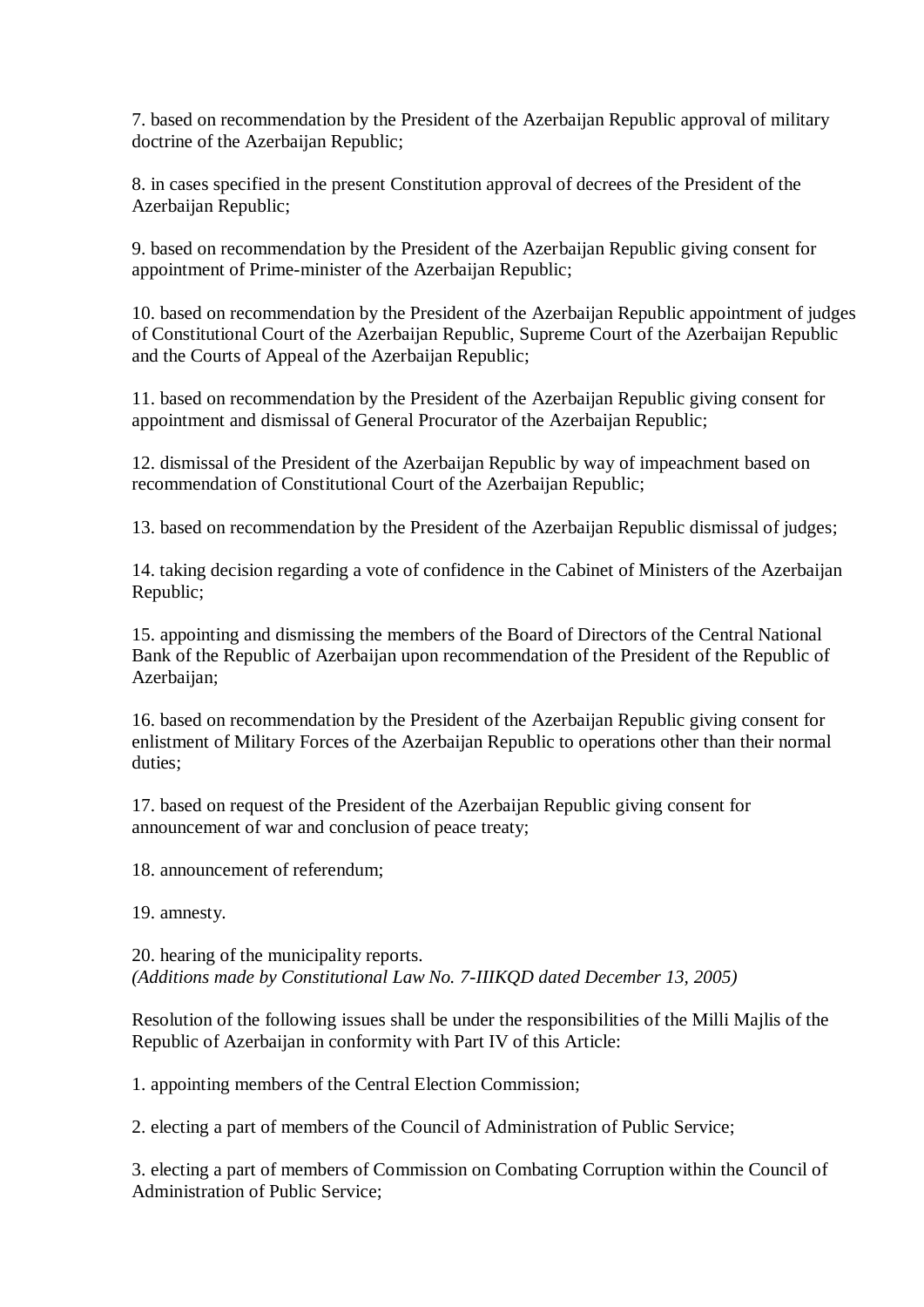4. electing a part of members of the Judicial Legal Council of the Republic of Azerbaijan; and

5. appointing members of the Council of Broadcast of the Public Television and Radio Broadcasting institution.

II. As per questions specified in paragraphs 1-5 of the present Article the laws are approved by majority of 63 votes, as per other questions decrees are approved in the same order if not specified otherwise by the present Constitution.

III. Resolutions shall be also adopted with respect to other issues which, according to the present Constitution, fall within the competence of Milli Majlis of Azerbaijan Republic, the issues connected with the organization of the activity of Milli Majlis of Azerbaijan Republic as well as the issues where the opinions of Milli Majlis of Azerbaijan Republic are required.

IV. The first part of the present Article may be supplemented with the Constitutional law.

#### **Article 96. Right of legislative initiative**

I. Right of legislative initiative in Milli Majlis of the Azerbaijan Republic (right to submit for consideration by Milli Majlis of the Azerbaijan Republic drafts of laws and other questions) belongs to deputies of Milli Majlis of the Azerbaijan Republic, the President of the Azerbaijan Republic, Supreme Court of the Azerbaijan Republic, 40 thousand citizens of the Republic of Azerbaijan enjoying suffrage, the Prosecutor's Office of Azerbaijan Republic and Ali Majlis of Nakhchyvan Autonomous Republic.

II. Drafts of laws or decrees submitted for consideration by Milli Majlis of the Azerbaijan Republic by the President of the Azerbaijan Republic, Supreme Court of the Azerbaijan Republic, 40 thousand citizens of the Republic of Azerbaijan enjoying suffrage, the Prosecutor's Office of Azerbaijan Republic or Ali Majlis of Nakhchyvan Autonomous Republic, as legislative initiative, are put to the vote as they are.

III. Changes to such laws or decisions can be made with the consent of the subject body enjoying the right of legislative initiative.

IV. Drafts of laws or decrees submitted for consideration by Milli Majlis of the Azerbaijan Republic by the President of the Azerbaijan Republic, Supreme Court of the Azerbaijan Republic, the Prosecutor's Office of Azerbaijan Republic or Ali Majlis of Nakhchyvan Autonomous Republic, as legislative initiative, are put to the vote in Milli Majlis of the Azerbaijan Republic within two months.

V. If draft of the law or decree has been declared by the President of the Azerbaijan Republic, Supreme Court of the Azerbaijan Republic, 40 thousand citizens of the Republic of Azerbaijan enjoying suffrage, the Prosecutor's Office of Azerbaijan Republic or Ali Majlis of Nakhchyvan Autonomous Republic urgent, then above specified term shall constitute 20 days.

VI. The manner in which 40 thousand citizens of the Republic of Azerbaijan enjoying suffrage exercise their right to initiate legislation shall be defined by law.

VII. Draft laws and decisions shall be substantiated and the purposes for their adoption shall be indicated.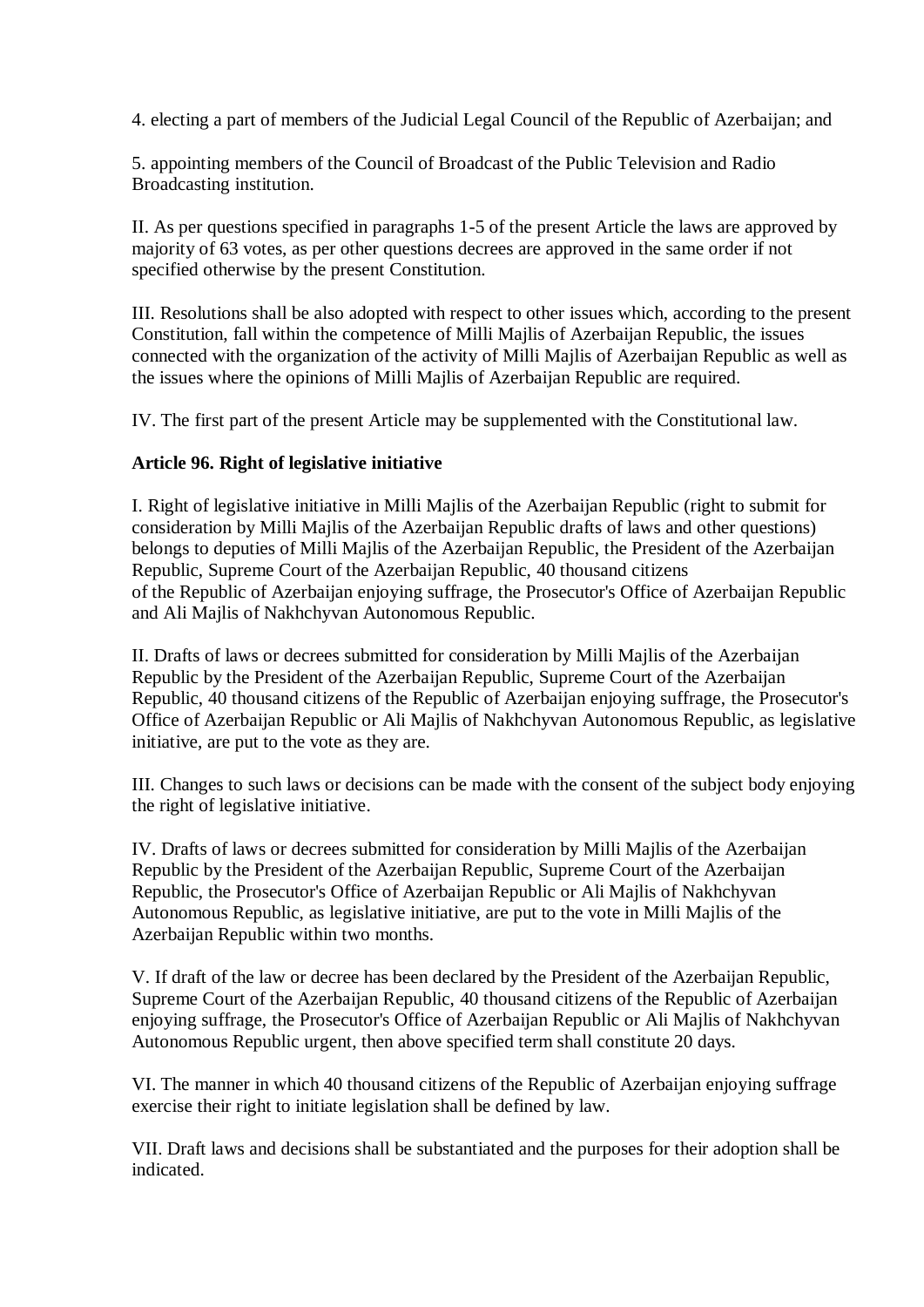# **Article 97. Term for submitting laws for signing**

I. Drafts of the laws are submitted to the President of the Azerbaijan Republic for signing within 14 days from the day of their acceptance.

II. Urgent draft of the law is submitted to the President of the Azerbaijan Republic for signing within 24 hours from the moment of its acceptance.

# **Article 98. Validity of acts of Milli Majlis of the Azerbaijan Republic**

If not specified otherwise in the law and decree of Milli Majlis of the Azerbaijan Republic themselves the law and decree become valid from the date of their publication.

#### Chapter VI. EXECUTIVE POWER **Article 99. Belonging of executive power**

Executive power in the Azerbaijan Republic belongs to the President of the Azerbaijan Republic.

## **Article 100. Requirements to candidates to the post of the President of the Azerbaijan Republic**

Citizen of the Azerbaijan Republic not younger than 35, permanently living on the territory of the Azerbaijan Republic longer than 10 years, possessing voting right, without previous conviction, having no liabilities in other states, with university degree, not having double citizenship may be elected the President of the Azerbaijan Republic.

## **Article 101. Procedure of elections of the President of the Azerbaijan Republic**

I. The President of the Azerbaijan Republic is elected for a 5-year term by way of general, direct and equal elections, with free, personal and secret ballot.

II. The President of the Azerbaijan Republic is elected by the majority of more than the half of votes.

III. If required majority has not achieved in the first round of voting, then second round will be held on second Sunday after the first round. Only two candidates who gained more votes than others in the first round, or two candidates following closely the first ones, should they recall their candidatures, will take part in the second round of elections.

IV. The candidate having collected majority of votes in the second round of elections is considered elected the President of the Azerbaijan Republic.

V. No one can be elected as the President of the Republic ofAzerbaijan more than twice. In case the conduct of the Presidential Election of the Republic of Azerbaijan is not held due to military operations under a state of war, the term of office of the President of the Republic of Azerbaijan shall be extended until the end of military operations. The decision on this matter shall be adopted by the Constitutional Court of the Republic of Azerbaijan on the basis of the application of the state body organizing elections (referendum).

VI. Procedure of implementation of the present Article is specified in legislation.

## **Article 102. Results of elections of the President of the Azerbaijan Republic**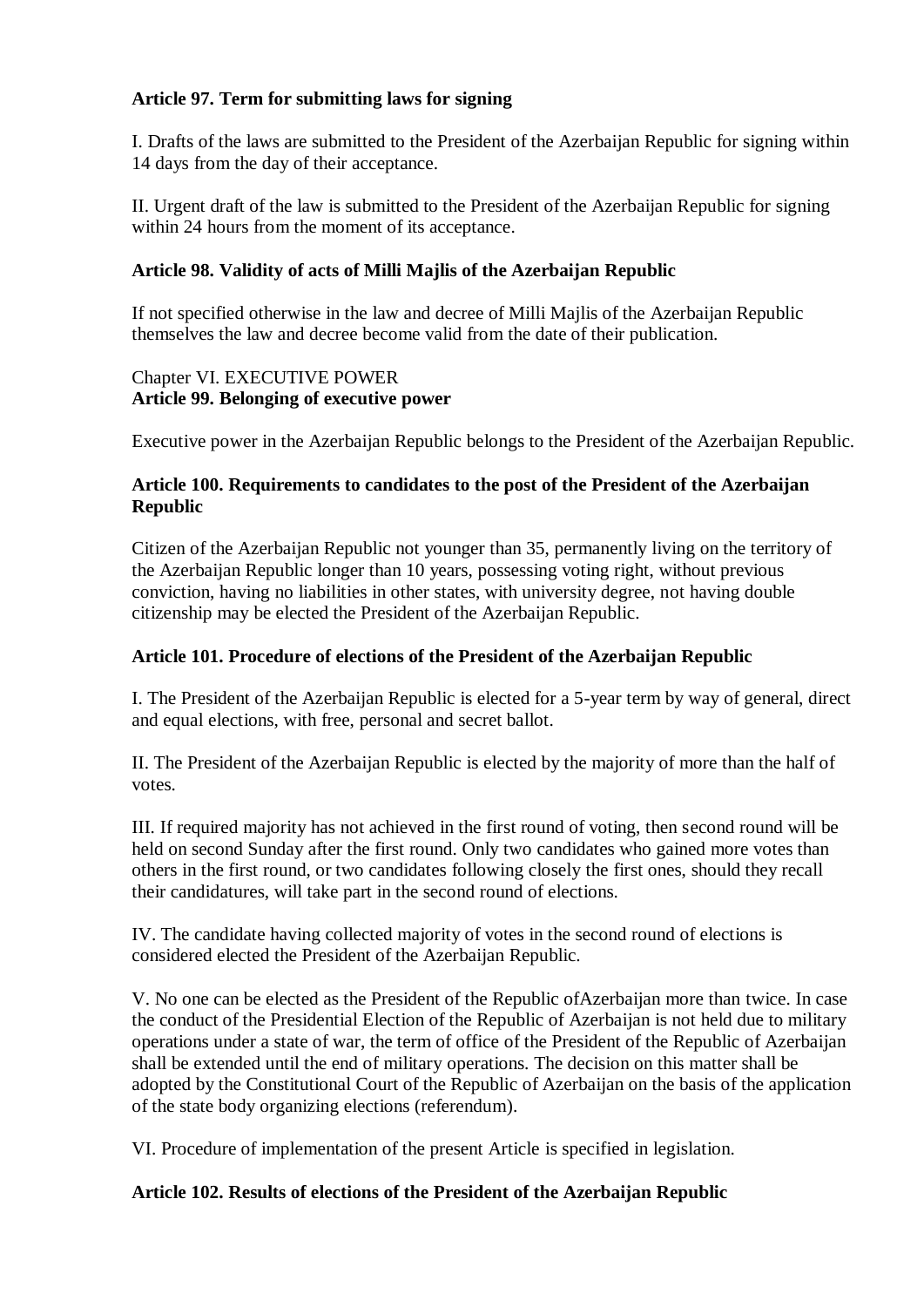Results of elections of the President of the Azerbaijan Republic are officially announced by Constitutional Court of the Azerbaijan Republic within 14 days from the day of voting.

# **Article 103. Oath of a person elected the President of the Azerbaijan Republic**

I. A person elected the President of the Azerbaijan Republic, within 3 days from the day when results of elections of the President of the Azerbaijan Republic have been announced, with participation of judges of Constitutional Court of the Azerbaijan Republic takes an oath: "Carrying out powers of the President of the Azerbaijan Republic I swear to follow the Constitution of the Azerbaijan Republic, protect sovereignty and territorial integrity of the state, to serve people".

II. It is considered that the President of the Azerbaijan Republic began carrying out his official powers from the day when he took his oath.

# **Article 104. Inability of the President of the Azerbaijan Republic to carry out his powers**

I. The President of the Azerbaijan Republic is considered having left his position ahead of time on resignation, complete inability to fulfil his powers due to illness, dismissal from his post in cases and in an order envisaged in the present Constitution.

II. When the President of the Azerbaijan Republic is going to resign, his application concerning resignation is presented to Constitutional Court of the Azerbaijan Republic. Constitutional Court of the Azerbaijan Republic, having confirmed that the President of the Azerbaijan Republic himself sent in his resignation makes decision to accept such resignation. From that moment the President is considered having left his post due to resignation.

III. Having received notifications about complete inability of the President of the Azerbaijan Republic to fulfil his powers due to poor health, Milli Majlis of the Azerbaijan Republic applies to the Constitutional Court of the Azerbaijan Republic for clarification of this fact. Should the Constitutional Court of the Azerbaijan Republic confirm this fact the question is settled.

## **Article 105. Implementation of powers of the President of the Azerbaijan Republic on his resignation**

I. Whenever the President of the Azerbaijan Republic resigns from his post ahead of time, extraordinary elections of the President of the Azerbaijan Republic are held within three months. In such case, until new President of the Azerbaijan Republic is elected, the Prime-Minister of Azerbaijan Republic will carry out powers of the President of the Azerbaijan Republic.

II. If during said term the Prime-Minister of Azerbaijan Republic carrying out powers of the President of the Azerbaijan Republic resigns, becomes incapable of carrying out his powers due to illness, Chairman of Milli Majlis of Azerbaijan Republic will carry out powers of the President of the Azerbaijan Republic.

III. If Chairman of Milli Majlis of Azerbaijan Republic is unable to fulfil powers of the President of the Azerbaijan Republic due to reasons given in paragraph II of the Present Article, Milli Majlis of the Azerbaijan Republic takes decree about delegation of powers of the President of the Azerbaijan Republic to other official.

## **Article 106. Immunity of the President of the Azerbaijan Republic**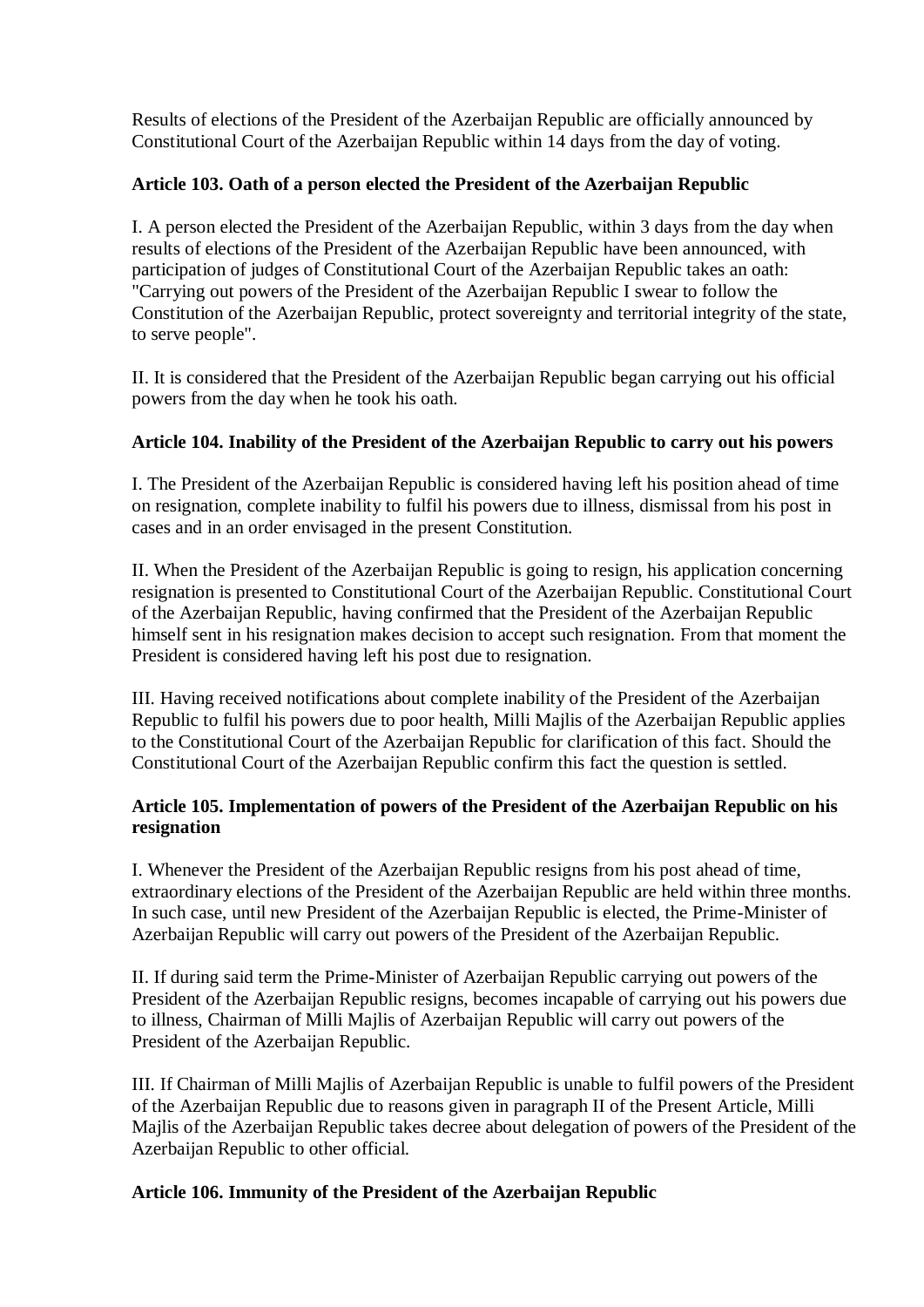The President of the Azerbaijan Republic enjoys the right of personal immunity. Honor and dignity of the President of the Azerbaijan Republic are protected by law.

## **Article 107. Dismissal of the President of the Azerbaijan Republic from his post**

I. In case of grave crime done by the President of the Azerbaijan Republic the question of dismissal of the President may be submitted to Milli Majlis of the Azerbaijan Republic on initiative of Constitutional Court of the Azerbaijan Republic based on conclusions of Supreme Court of the Azerbaijan Republic presented within 30 days.

II. The President of the Azerbaijan Republic may be dismissed from his post by decree of Milli Majlis of the Azerbaijan Republic taken by majority of 95 votes of deputies. This decree is signed by the Chairman of Constitutional Court of the Azerbaijan Republic. If Constitutional Court of the Azerbaijan Republic fails to sign said decree within one week it shall not come into force.

III. Decree about dismissal of the President of the Azerbaijan Republic from his post must be accepted within 2 months from the date of application of Constitutional Court of the Azerbaijan Republic to Milli Majlis of the Azerbaijan Republic. If said decree is not taken within said term, then accusation against the President of the Azerbaijan Republic is considered rejected.

# **Article 108. Provisions for the President of the Azerbaijan Republic**

I. The President of the Azerbaijan Republic and his family are provided for by the state. Security of the President of the Azerbaijan Republic and his family is ensured by special security teams

II. Regulations for the material security of the person who was elected President of the Republic of Azerbaijan in the past shall be defined by a Constitutional law.

# **Article 109. Competence of the President of the Azerbaijan Republic**

The President of the Azerbaijan Republic:

1. announces elections to Milli Majlis of the Azerbaijan Republic;

2. submits for approval by Milli Majlis of the Azerbaijan Republic state budget of the Azerbaijan Republic;

3. approves state economic and social programs;

4. by consent of Milli Majlis of the Azerbaijan Republic appoints Prime-minister of the Azerbaijan Republic, dismisses Prime-minister of the Azerbaijan Republic;

5. appoints and dismisses members of Cabinet of Ministers of the Azerbaijan Republic; whenever necessary takes chair at the meetings of Cabinet of Ministers of the Azerbaijan Republic;

6. takes decision about resignation of Cabinet of Ministers of the Azerbaijan Republic;

7. establishes central and local executive power bodies within the limits of sums allotted in state budget of the Azerbaijan Republic;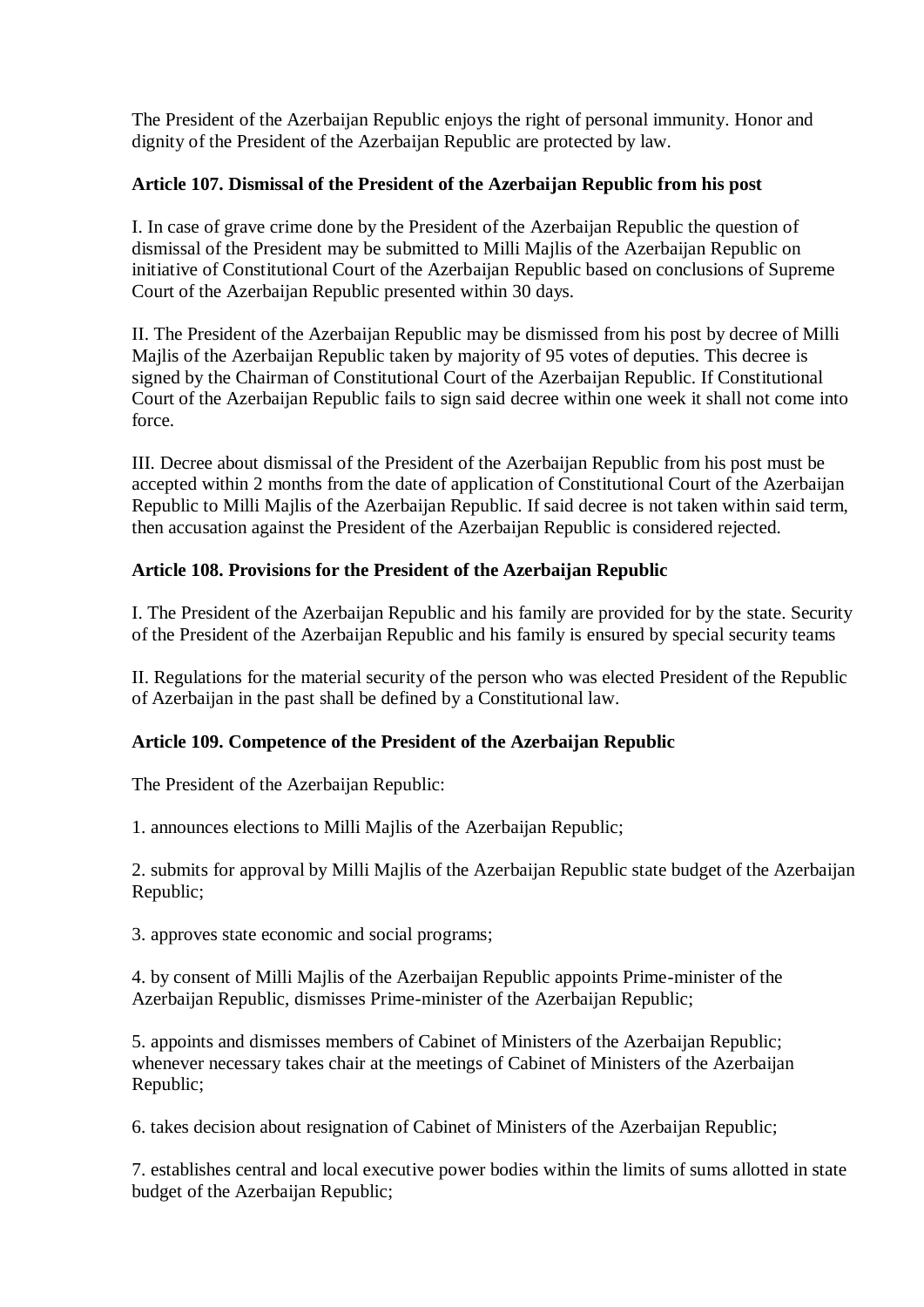8. cancels decrees and orders of Cabinet of Ministers of the Azerbaijan Republic and Cabinet of Ministers of Nakhchyvan Autonomous Republic, acts of central and local executive power bodies;

9. submits proposals to Milli Majlis of the Azerbaijan Republic about appointment of judges of Constitutional Court of the Azerbaijan Republic, Supreme Court of the Azerbaijan Republic and the Courts of Appeal of the Azerbaijan Republic; appoints judges of other courts of the Azerbaijan Republic; by consent of Milli Majlis of the Azerbaijan Republic appoints and dismisses General procurator of the Azerbaijan Republic;

10) recommends the Milli Majlis of the Republic of Azerbaijan on appointing or dismissing the members of the Board of Directors of the Central National Bank of the Republic of Azerbaijan; appoints the Chairman of the Central Bank of the Republic of Azerbaijan from the members of the Board of Directors of the Central Bank of the Republic of Azerbaijan.

11. submits to Milli Majlis of the Azerbaijan Republic for approval military doctrine of the Azerbaijan Republic;

12. appoints and dismisses officers of higher rank to Military Forces of the Azerbaijan Republic;

13) organizes the Administration Executive Apparatus of the President of the Republic of Azerbaijan and appoints its Heads;

14. Shall recommend to the Milli Majlis of Azerbaijan Republic as regards the election of the Ombudsman of Azerbaijan Republic;

15. submits recommendations to Milli Majlis of the Azerbaijan Republic about establishment of diplomatic representations of the Azerbaijan Republic in foreign countries and under international organizations, appoints and dismisses diplomatic representatives of the Azerbaijan Republic in foreign countries and in international organizations;

16. receives credential papers and letters of recall from diplomatic representatives of foreign countries;

17) signs interstate and intergovernmental international agreements; submits interstate international and intergovernmental agreements envisaging regulations other than those prescribed by the laws of the Republic of Azerbaijan, to the Milli Majlis of the Republic of Azerbaijan for approval or termination; signs the certificates;

18. announces referendum;

- 19. signs and issues laws;
- 20. settles questions concerning citizenship;
- 21. settles questions concerning granting political refuge;
- 22. grants pardon;
- 23. gives state awards;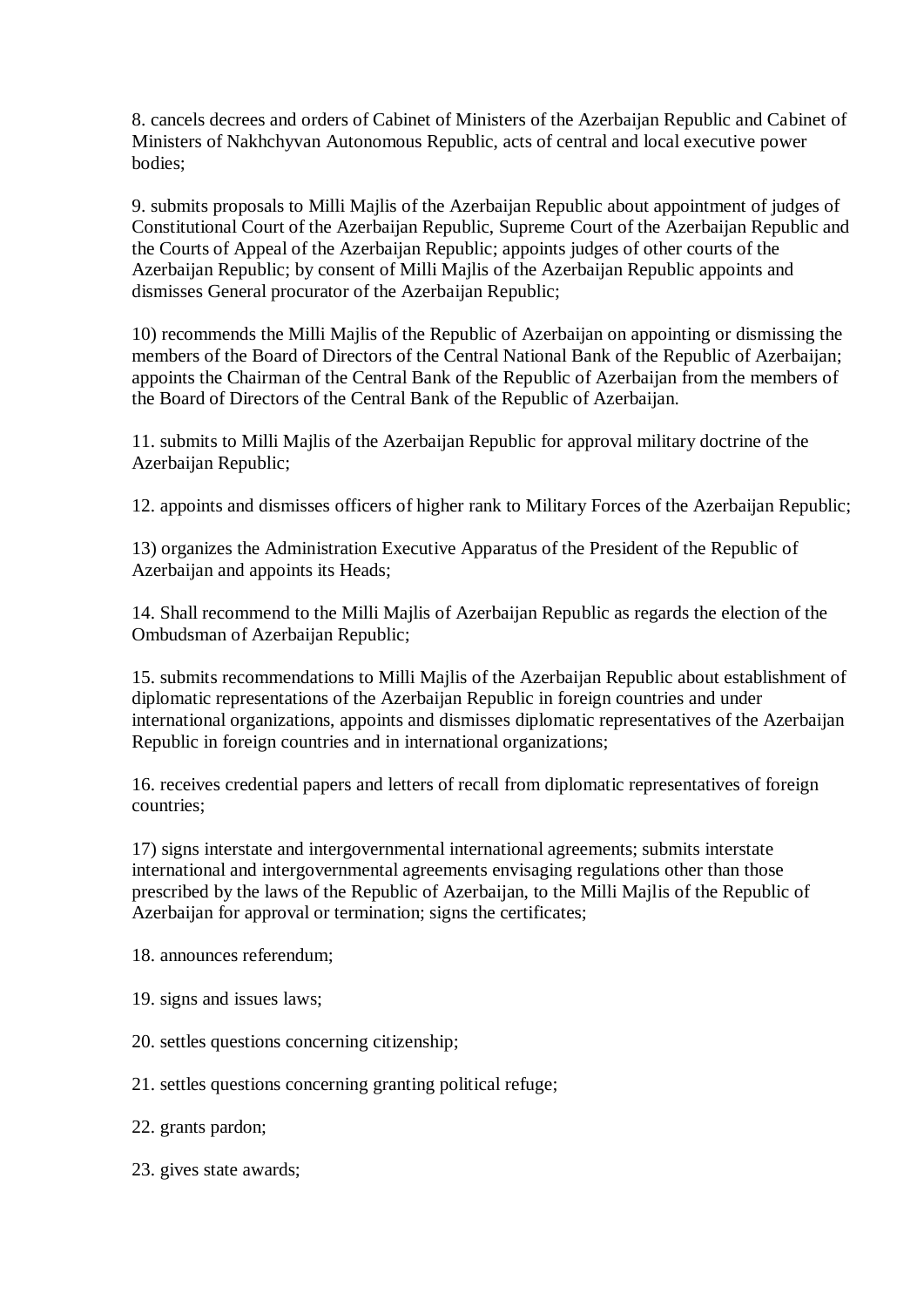24. assigns higher military and higher special ranks;

25. announces total or partial mobilization and also demobilization;

26. takes decision about calling up citizens of the Azerbaijan Republic to urgent military service and transfer to the reserve of soldiers of urgent military service;

27. forms Security Council of the Azerbaijan Republic;

28. submits recommendation to Milli Majlis of the Azerbaijan Republic about consent for use of Military Forces of the Azerbaijan Republic in implementation of duties other than their normal duties;

29. announces state of emergency and martial law;

30. on consent of Milli Majlis of the Azerbaijan Republic announces a war and concludes peace agreements;

31. forms special security bodies within the limits of sums allotted from state budget of the Azerbaijan Republic;

32. settles other questions which under the present Constitution do not pertain to the competence of Milli Majlis of the Azerbaijan Republic and law courts of the Azerbaijan Republic;

## **Article 110. Signing of the laws**

I. The President of the Azerbaijan Republic signs the laws within 56 days after their presentation. If the President of the Azerbaijan Republic has objections against a law he may return it to Milli Majlis of the Azerbaijan Republic within specified term without signing, together with his comments.

II. Should the President of the Azerbaijan Republic fail to sign Constitutional laws they will not come into force. If Milli Majlis of the Azerbaijan Republic accepts by majority of 95 votes laws that have been accepted previously by majority of 83 votes, and by majority of 83 votes the laws that have been accepted previously by majority of 63 votes, said laws come into force after repeated voting.

## **Article 111. Declaration of martial law**

In cases of actual occupation of some part of the territory of the Azerbaijan Republic, announcement of war by foreign country or countries against the Azerbaijan Republic, blockade of the territory of the Azerbaijan Republic and also whenever there is real danger of armed attack against the Azerbaijan Republic, blockade of the territory of the Azerbaijan Republic and also in case of real threat of such blockade the President of the Azerbaijan Republic announces martial law all over the territory of the Azerbaijan Republic or in individual areas, and within 24 hours submits respective decree for approval by Milli Majlis of the Azerbaijan Republic.

## **Article 112. State of emergency**

Whenever natural calamities take place, epidemic, epizootic, grave ecological and other disasters and also on accomplishment of acts aimed to violation of territorial integrity of the Azerbaijan Republic, revolt or state coup, with mass disorders accompanied by violence, other conflicts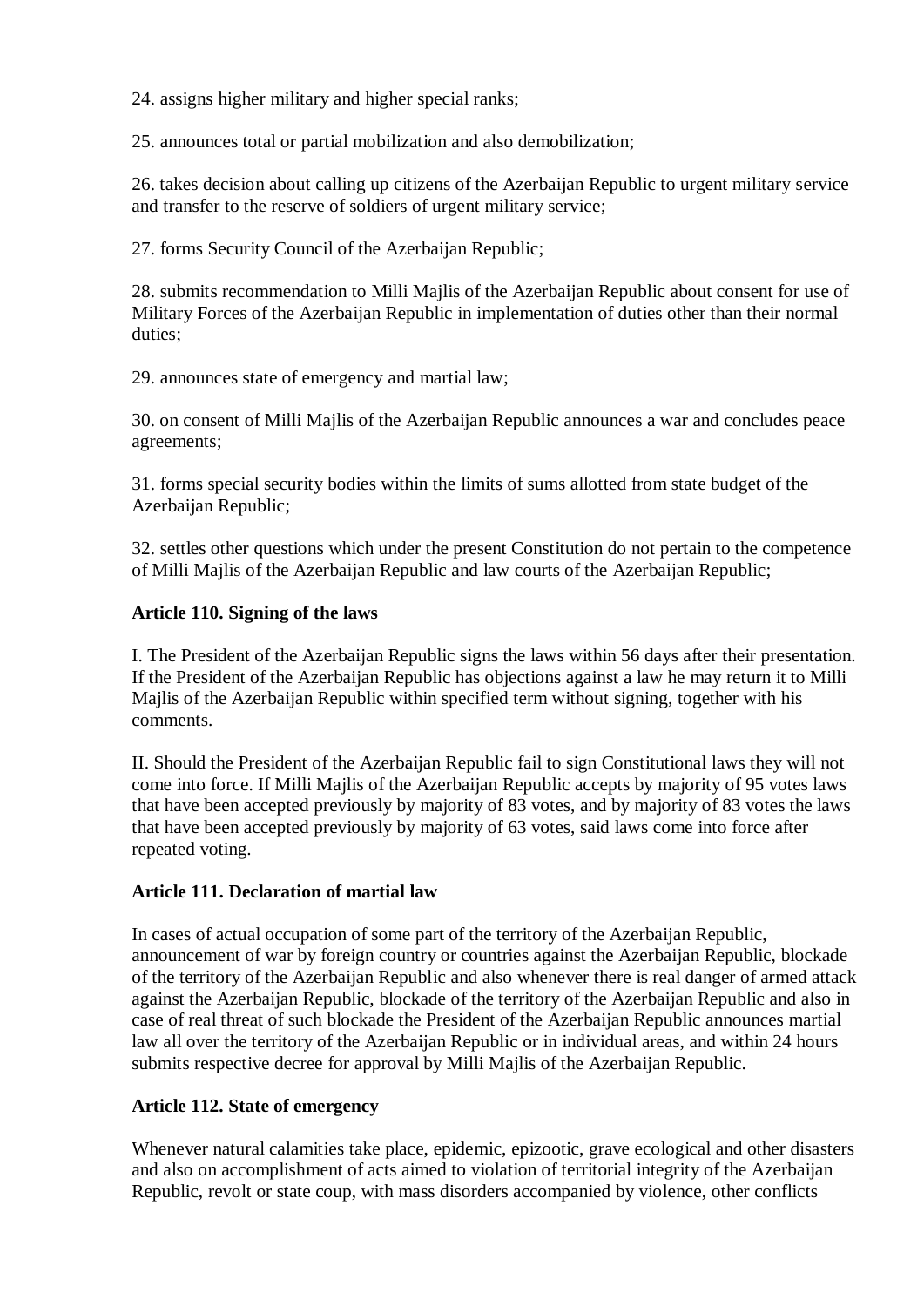threatening life and safety of citizens, or normal activity of state bodies, the President of the Azerbaijan Republic announces state of emergency in individual areas of the Azerbaijan Republic and within 24 hours submits respective decree for approval by Milli Majlis of the Azerbaijan Republic.

# **Article 113. Acts of the President of the Azerbaijan Republic**

I. Establishing general procedures the President of the Azerbaijan Republic issues decrees, as per all other questions - he issues orders.

II. If not specified otherwise in decrees and orders of the President of the Azerbaijan Republic they become valid from the day of their publication.

# **Article 114. Status of the Cabinet of Ministers of the Azerbaijan Republic**

I. For implementation of executive powers the President of the Azerbaijan Republic establishes Cabinet of Ministers of the Azerbaijan Republic.

II. Cabinet of Ministers of the Azerbaijan Republic is the highest body of executive power of the President of the Azerbaijan Republic.

III. Cabinet of Ministers of the Azerbaijan Republic is subordinate to the President of the Azerbaijan Republic and reports to him.

IV. Procedure of activity of Cabinet of Ministers of the Azerbaijan Republic is defined by the President of the Azerbaijan Republic.

## **Article 115. Composition of Cabinet of Ministers of the Azerbaijan Republic**

Cabinet of Ministers of the Azerbaijan Republic includes Prime-minister of the Azerbaijan Republic, his deputies, ministers and heads of other central bodies of executive power.

# **Article 116. Resignation of Cabinet of Ministers of the Azerbaijan Republic**

On a day when newly elected President of the Azerbaijan Republic comes into his rights and begins carrying out his powers Cabinet of Ministers of the Azerbaijan Republic resigns.

## **Article 117. Meetings of the Cabinet of Ministers of the Azerbaijan Republic**

As a rule, Prime-minister of the Azerbaijan Republic takes chair at the meetings of the Cabinet of Ministers of the Azerbaijan Republic.

## **Article 118. Procedure of appointment of Prime-minister of the Azerbaijan Republic**

I. Prime-minister of Azerbaijan Republic is appointed by the President of the Azerbaijan Republic on consent of Milli Majlis of the Azerbaijan Republic.

II. Proposed candidature for the post of Prime-minister of the Azerbaijan Republic is submitted for consideration to Milli Majlis of the Azerbaijan Republic by the President of the Azerbaijan Republic not later than one month from the day when the President begins carrying out his powers, or not later than two weeks from the day of resignation of Cabinet of Ministers of the Azerbaijan Republic.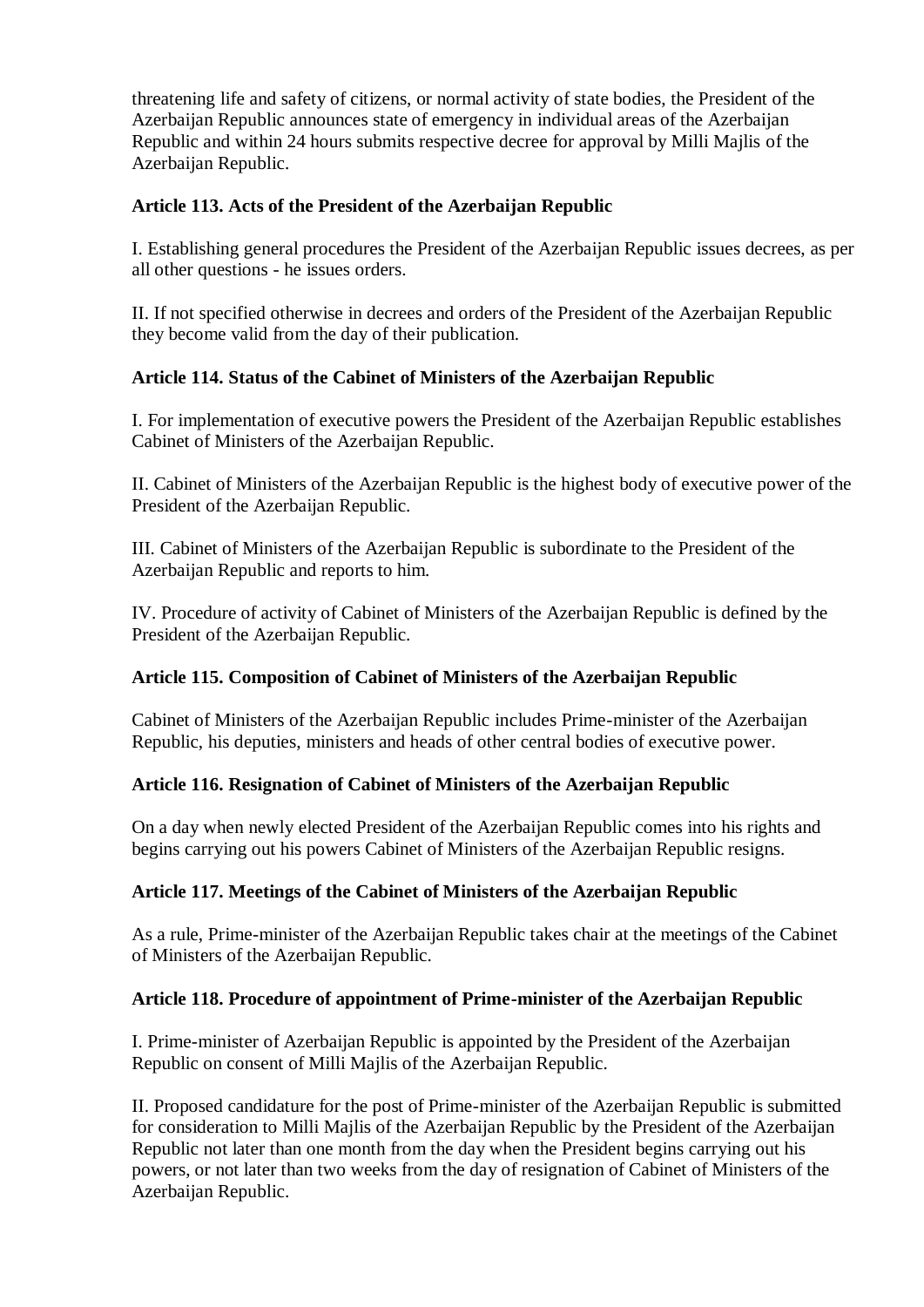III. Milli Majlis of the Azerbaijan Republic takes decision concerning the candidate to the post of Prime-minister of the Azerbaijan Republic not later than within one week from the day when such candidature has been proposed. Should said procedure be violated, or candidatures proposed by the President of the Azerbaijan Republic for the post of Prime-minister of the Azerbaijan Republic be rejected three times, then the President of the Azerbaijan Republic may appoint Prime-minister of the Azerbaijan Republic without consent of Milli Majlis of the Azerbaijan Republic.

# **Article 119. Authority of Cabinet of Ministers of the Azerbaijan Republic**

Cabinet of Ministers of the Azerbaijan Republic:

· prepares draft of state budget of the Azerbaijan Republic and submits it to the President of the Azerbaijan Republic;

· provides implementation of state budget of the Azerbaijan Republic;

· provides implementation of financial-credit and monetary policy;

· provides implementation of state economic programs;

· provides implementation of state social programs;

· carries out control over ministries and other central bodies of executive power, annuls their acts;

· solves other questions delegated to it by the President of the Azerbaijan Republic.

## **Article 120. Acts of Cabinet of Ministers of the Azerbaijan Republic**

I. Establishing general procedures Cabinet of Ministers of the Azerbaijan Republic issues decrees, as per all other questions - it issues orders.

II. If not specified otherwise in decrees and orders of Cabinet of Ministers of the Azerbaijan Republic, they become valid from the day of their publication.

#### **Article 121. Requirements to candidates to the posts of members of Cabinet of Ministers of the Azerbaijan Republic**

I. Prime-minister of the Azerbaijan Republic shall be a citizen of the Azerbaijan Republic not younger than 30, having voting right, with university degree, having no liabilities in other states.

II. Deputy Prime-minister of the Azerbaijan Republic, minister, head of other central body of executive power shall be a citizen of the Azerbaijan Republic not younger than 25, having voting right, with university degree, having no liabilities in other states.

## **Article 122. Requirements to members of Cabinet of Ministers of the Azerbaijan Republic**

Prime-minister of the Azerbaijan Republic, his deputies, ministers, heads of other central bodies of executive power may not occupy any posts, irrespective of the procedure - elections or appointment, may not be involved in business, commercial and other payable activity except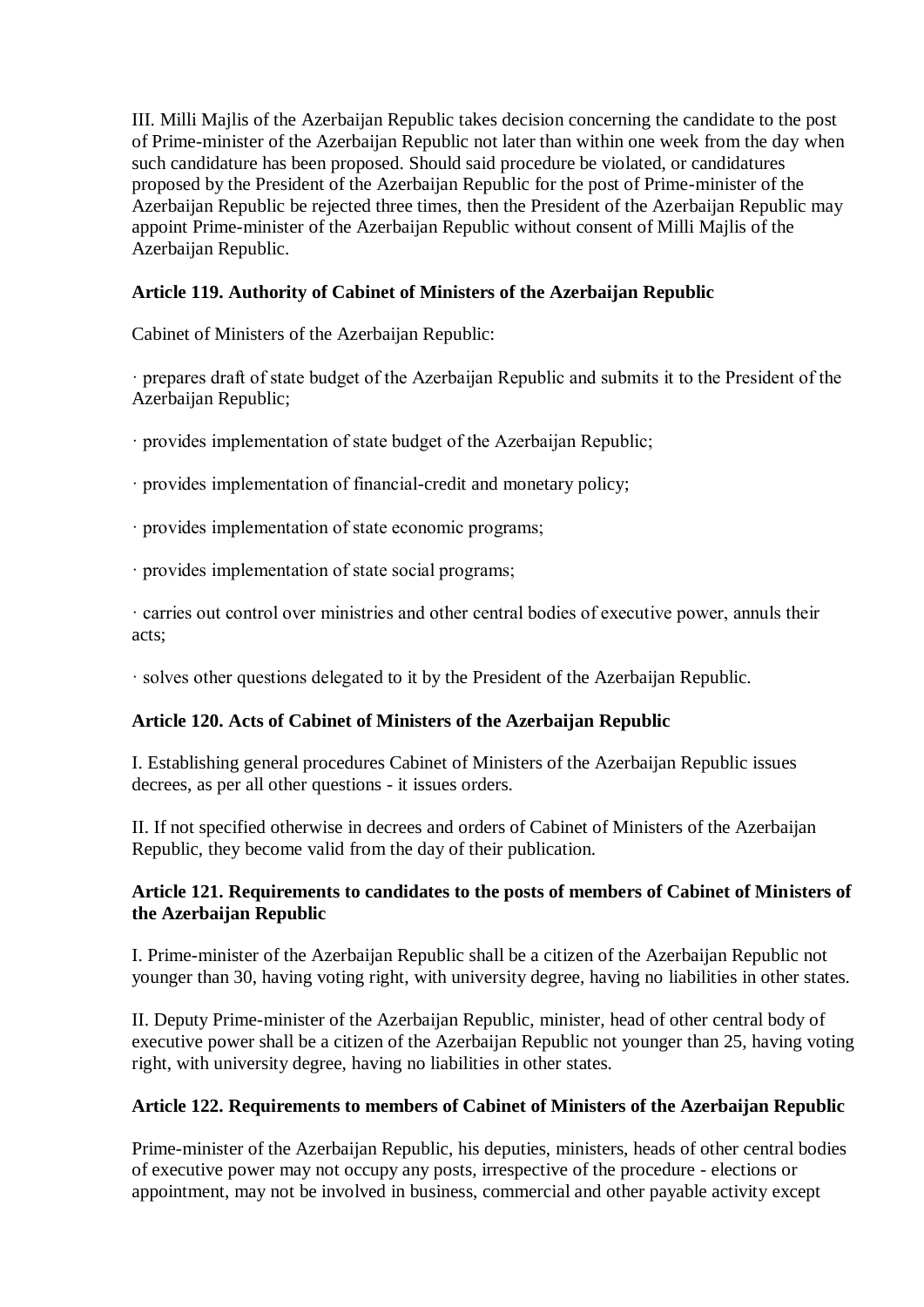scientific, pedagogical and creative activity, may not get remuneration other than their wages and money for scientific, pedagogical and creative activity.

# **Article 123. Immunity of Prime-minister of the Azerbaijan Republic**

I. Prime-minister of the Azerbaijan Republic enjoys immunity during the whole term of his powers.

II. Prime-minister of the Azerbaijan Republic may not be arrested, called to criminal responsibility except cases when he has been caught in the act of crime, disciplinary measures may not be applied to him by law court, he may not be searched.

III. Prime-minister of the Azerbaijan Republic may be arrested if he has been caught in the act of crime. In such case body detained the deputy of Milli Majlis of the Azerbaijan Republic must immediately notify General Procurator of the Azerbaijan Republic about the fact.

IV. Immunity of Prime- minister of the Azerbaijan Republic might be stopped only by the President of the Azerbaijan Republic, based on application of General Procurator of the Azerbaijan Republic.

#### **Article 124. Local bodies of executive power**

I. Heads of executive power bodies carry out executive power locally.

II. Heads of executive power bodies are appointed to their posts and dismissed by the President of the Azerbaijan Republic.

III. Limits of authority of local executive power bodies are determined by the President of the Azerbaijan Republic.

#### **Chapter VII. JUDICIAL POWER Article 125. Judicial power**

I. Judicial power in Azerbaijan is implemented by law courts.

II. Judicial power is implemented through the Constitutional Court of the Azerbaijan Republic, Supreme Court of the Azerbaijan Republic, Courts of Appeal of the Azerbaijan Republic, ordinary and specialized law courts of the Azerbaijan Republic.

III. Judicial power is implemented by way of constitutional, civil and criminal legal proceedings and other forms of legislation provided for by law.

IV. In the criminal legal proceedings, Procurator's Office of the Azerbaijan Republic and lawyers take part.

V. Judicial system and legal proceedings in the Azerbaijan Republic are determined by law.

VI. Use of legal means aimed to change of authority of law courts and establishment of extraordinary law courts which are not envisaged by the law are prohibited.

VII. Court proceeding shall provide for the discovery of the truth.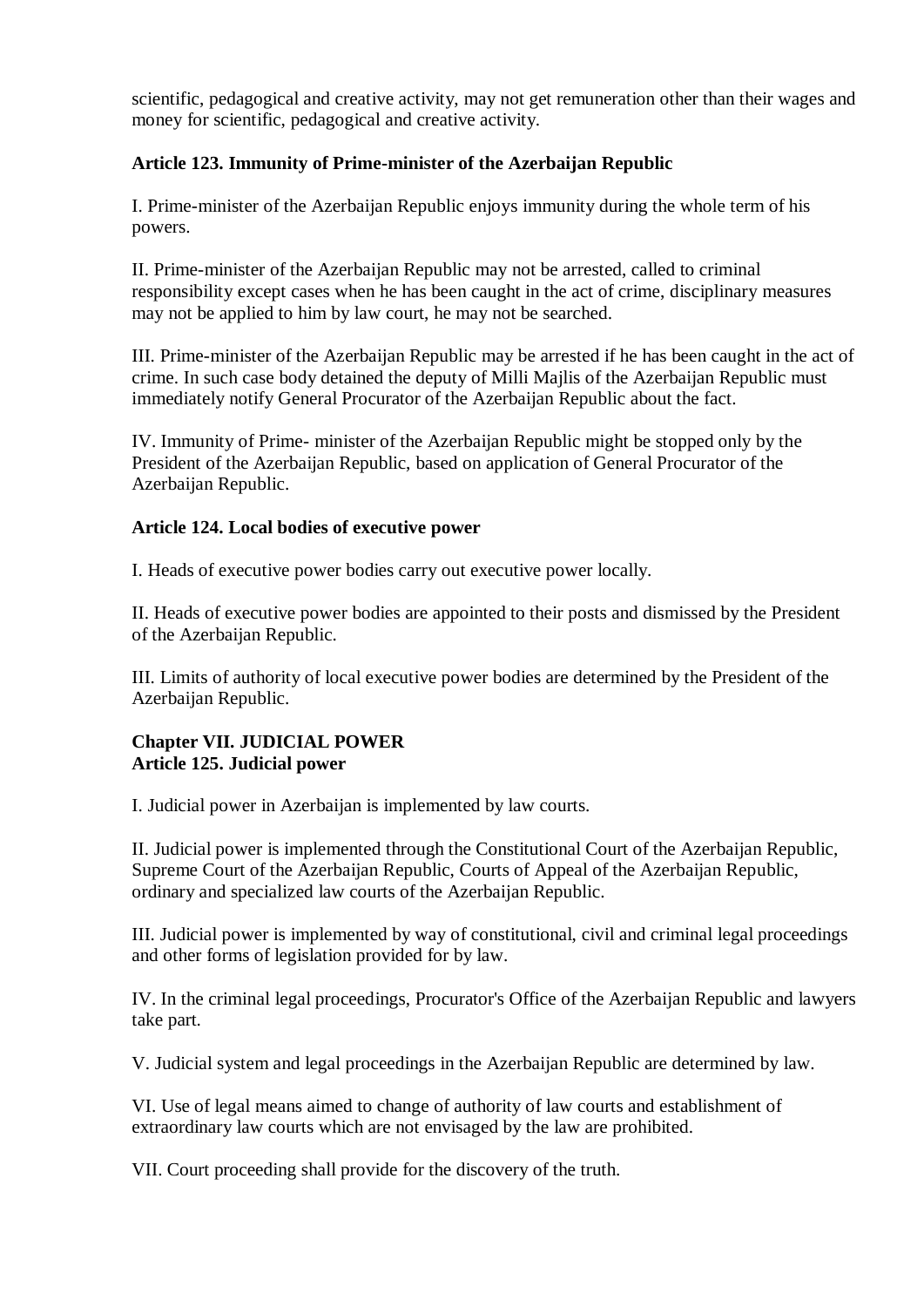# **Article 126. Requirements to candidates to judge posts**

I. Judges shall be citizens of the Azerbaijan Republic not younger than 30, having voting right, higher juridical education and at least 5-year working experience in the sphere of law.

II. Judges may not occupy any other posts, irrespective of the procedure - elections or appointment, may not be involved in business, commercial and other payable activity, except scientific, pedagogical and creative activity, may not be involved in political activity and join political parties, may not get remuneration other than their wages and money for scientific, pedagogical and creative activity.

## **Article 127. Independence of judges, main principles and conditions of implementation of justice**

I. Judges are independent, they are subordinate only to Constitution and laws of the Azerbaijan Republic, they cannot be replaced during the term of their authority.

II. In consideration of legal cases judges must be impartial, fair, they should provide juridical equality of parties, act based on facts and according to the law.

III. Direct and indirect restriction of legal proceedings from somebody's part and due to some reason, illegal influence, threats and interference are not allowed.

IV. Justice shall be implemented based on equality of citizens before the law and law court.

V. In all law courts hearing of legal cases shall be open.

It is allowed to have closed hearing of legal cases only if the law court decides that open hearings may result in disclosure of state, professional or commercial secrets, or that it is necessary to keep confidentiality with respect to personal or family life.

VI. Except cases envisaged by law it is prohibited to carry out legal proceedings by correspondence.

VII. Law proceedings are carried out based on the principle of contest.

VIII. Everyone has the right for defence at all stages of legal proceedings.

IX. Justice is based on presumption of innocence.

X. In the Azerbaijan Republic legal proceedings are carried out in state language of the Azerbaijan Republic or in a language of majority of population in specific area. Personsparticipants of legal proceedings not knowing the language of proceedings have the right to be acquainted with materials of proceedings, to take part in legal proceedings using interpreter, to make statements in the law court in their native language.

## **Article 128. Immunity of judges**

I. Judges are immune.

II. A judge may be called to criminal responsibility only in accordance with law.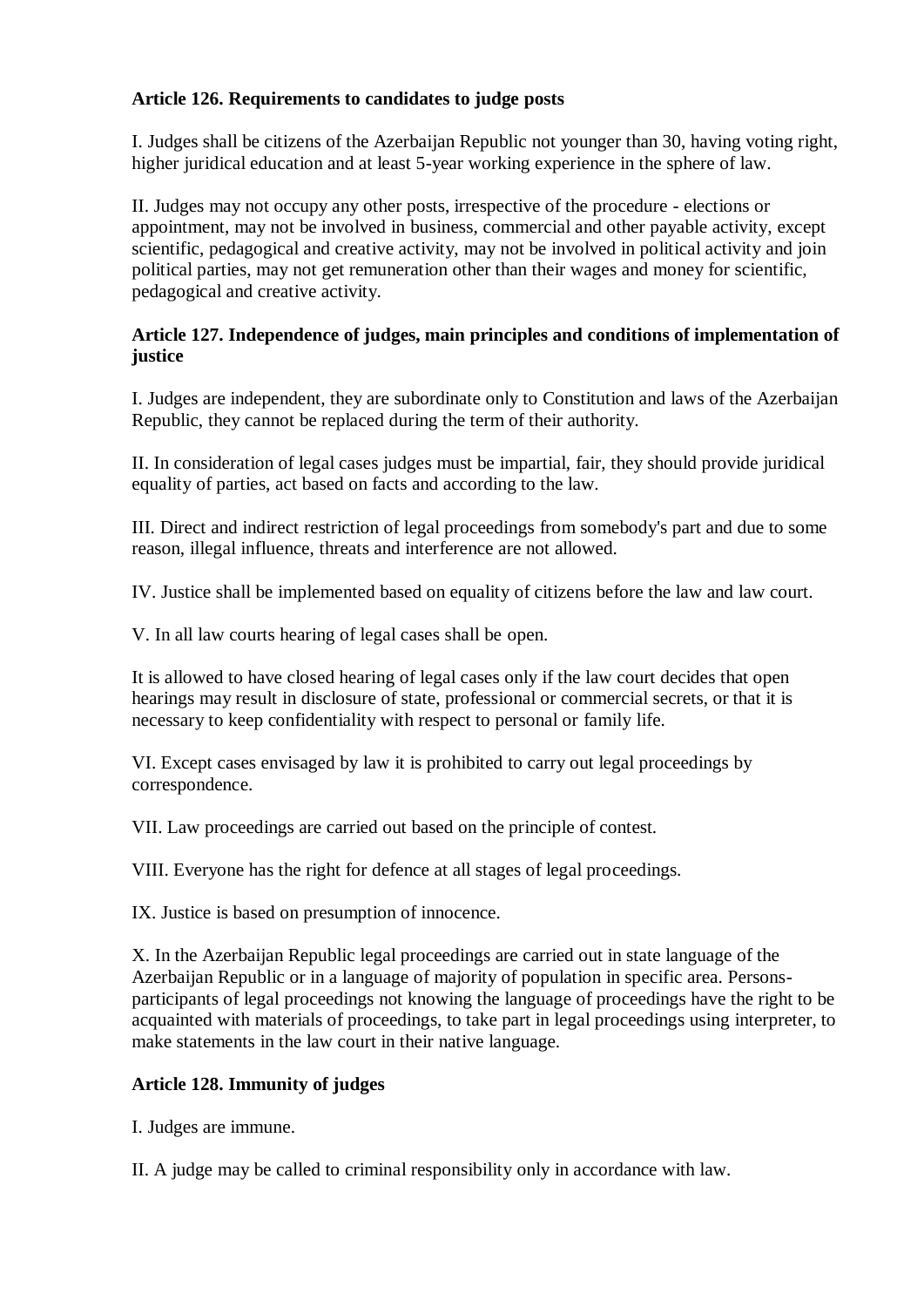III. Authority of judges might be stopped only based on reasons and rules envisaged by the law.

IV. Whenever judges commit crime, the President of the Azerbaijan Republic, based on conclusions of Supreme Court of the Azerbaijan Republic, may make statement in Milli Majlis of the Azerbaijan Republic with the initiative to dismiss judges from their posts. Respective conclusions of Supreme Court of the Azerbaijan Republic must be presented to the President of the Azerbaijan Republic within 30 days after his request.

V. Decision about dismissal of judges of Constitutional Court of the Azerbaijan Republic, Supreme Court of the Azerbaijan Republic and Economic Court of the Azerbaijan Republic is taken by Milli Majlis of the Azerbaijan Republic with majority of 83 votes; decision about dismissal of other judges is taken by Milli Majlis of the Azerbaijan Republic with majority of 63 votes.

## **Article 129. Decisions of law courts and their implementation**

I. Court decisions shall be made on behalf of the state and their implementation shall be mandatory.

II. Failure to execute a court decisions entails liability prescribed by law.

III. A court decision shall be grounded in law and evidence.

# **Article 130. Constitutional Court of the Azerbaijan Republic**

I. Constitutional Court of the Azerbaijan Republic consists of 9 judges.

II. Judges of Constitutional Court of the Azerbaijan Republic are appointed by Milli Majlis of the Azerbaijan Republic on recommendation by the President of the Azerbaijan Republic.

III. Constitutional Court of the Azerbaijan Republic based on inquiry of the President of the Azerbaijan Republic, Milli Majlis of the Azerbaijan Republic, Cabinet of Ministers of the Azerbaijan Republic, Supreme Court of the Azerbaijan Republic, Procurator's Office of the Azerbaijan Republic, Ali Majlis of Nakhchyvan Autonomous Republic takes decisions regarding the following:

1. correspondence of laws of the Azerbaijan Republic, decrees and orders of the President of the Azerbaijan Republic, decrees of Milli Majlis of the Azerbaijan Republic, decrees and orders of Cabinet of Ministers of the Azerbaijan Republic, normative-legal acts of central bodies of executive power to Constitution of the Azerbaijan Republic;

2. correspondence of decrees of the President of the Azerbaijan Republic, decrees of Cabinet of Ministers of the Azerbaijan Republic, normative-legal acts of central bodies of executive power to the laws of the Azerbaijan Republic;

3. correspondence of decrees of Cabinet of Ministers of the Azerbaijan Republic and normativelegal acts of central bodies of executive power to decrees of the President of the Azerbaijan Republic;

4. in cases envisaged by law, correspondence of decisions of Supreme Court of the Azerbaijan Republic to Constitution and laws of the Azerbaijan Republic;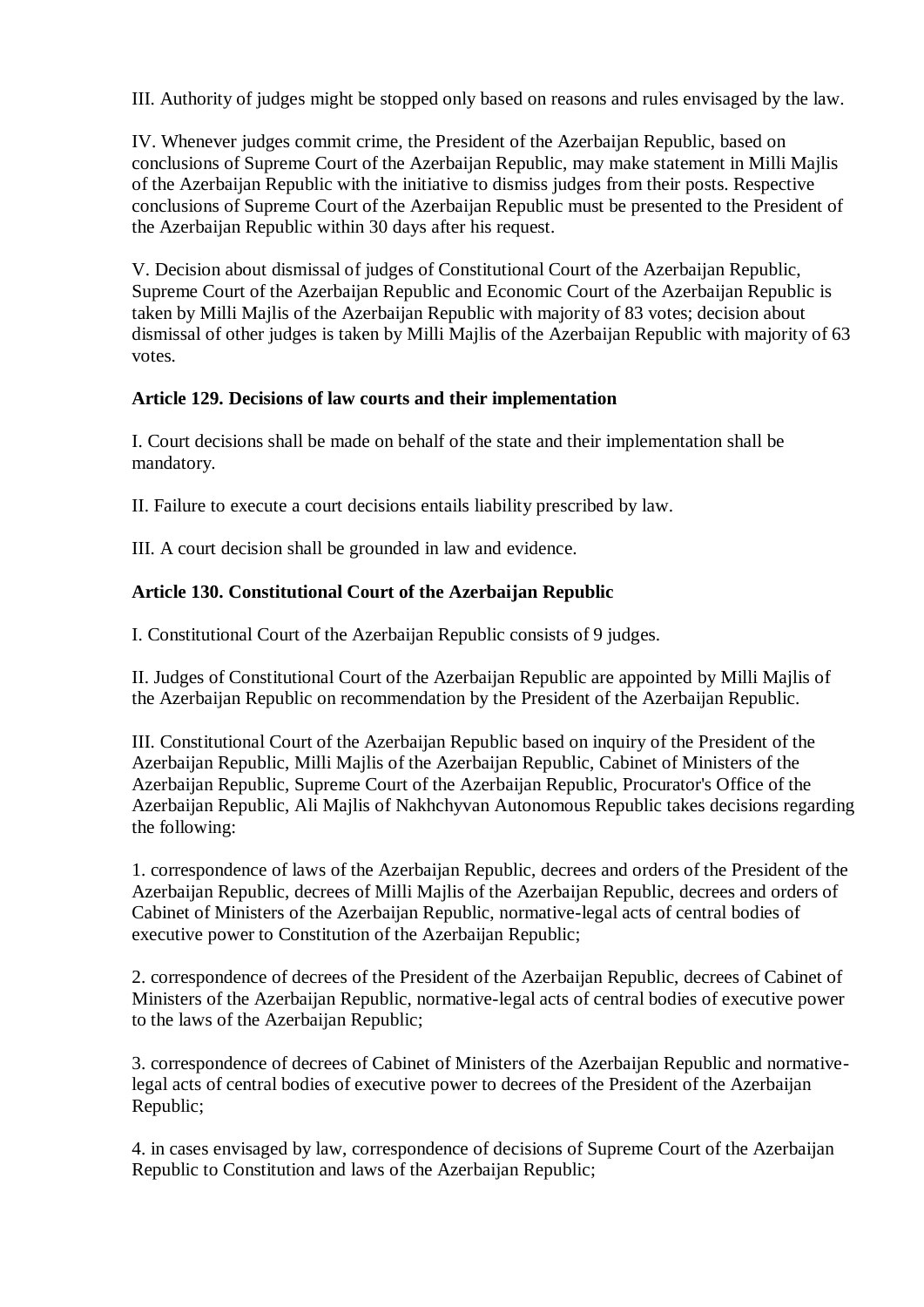5. correspondence of acts of municipalities to Constitution of the Azerbaijan Republic, laws of the Azerbaijan Republic, decrees of the President of the Azerbaijan Republic, decrees of Cabinet of Ministers of the Azerbaijan Republic (in Nakhchyvan Autonomous Republic - also to Constitution and laws of Nakhchyvan Autonomous Republic and decrees of Cabinet of Ministers of Nakhchyvan Autonomous Republic);

6. correspondence of interstate agreements of the Azerbaijan Republic, which have not yet become valid, to Constitution of the Azerbaijan Republic; correspondence of intergovernmental agreements of the Azerbaijan Republic to Constitution and laws of the Azerbaijan Republic;

7. correspondence of Constitution and laws of Nakhchyvan Autonomous Republic, decrees of Ali Majlis of Nakhchyvan Autonomous Republic, decrees of Cabinet of Ministers of Nakhchyvan Autonomous Republic to Constitution of the Azerbaijan Republic; correspondence of laws of Nakhchyvan Autonomous Republic, decrees of Cabinet of Ministers of Nakhchyvan Autonomous Republic to laws of the Azerbaijan Republic; correspondence of decrees of Cabinet of Ministers of Nakhchyvan Autonomous Republic to decrees of the President of the Azerbaijan Republic and decrees of Cabinet of Ministers of the Azerbaijan Republic;

8. settlement of disputes connected with division of authority between legislative, executive and judicial powers.

IV. Constitutional Court of the Azerbaijan Republic gives interpretation of the Constitution and laws of the Azerbaijan Republic based on inquiries of the President of the Azerbaijan Republic, Milli Majlis of the Azerbaijan Republic, Cabinet of Ministers of the Azerbaijan Republic, Supreme Court of the Azerbaijan Republic, Procurator's Office of the Azerbaijan Republic and Ali Majlis of Nakhchyvan Autonomous Republic.

V. Everyone claiming to be the victim of a violation of his/her rights and freedoms by the decisions of legislative, executive and judiciary, municipal acts set forth in the items 1-7 of the Para III of this Article may appeal, in accordance with the procedure provided for by law, to the Constitutional Court of the Republic of Azerbaijan with the view of the restoration of violated human rights and freedoms.

VI. In accordance with the procedure provided for by the laws of Azerbaijan Republic the courts may file the Constitutional Court of Azerbaijan Republic a request on interpretation of the Constitution and the laws of Azerbaijan Republic as regards the matters concerning the implementation of human rights and freedoms.

VII. Ombudsman of Azerbaijan Republic in accordance with the procedure provided for by the laws of the Republic of Azerbaijan for solving the matters indicated in items 1-7, para III of the given Article shall apply to the Constitutional Court of the Republic of Azerbaijan in cases where the rights and freedoms of a person had been violated by legislative acts in force, normative acts of executive power, municipalities as well as the court decisions

VIII. Constitutional Court of the Azerbaijan Republic exercises also other authorities envisaged in the present Constitution.

IX. Constitutional Court of the Azerbaijan Republic takes decisions as regards the questions of its competence. Decisions of Constitutional Court of the Azerbaijan Republic are obligatory all over the territory of the Azerbaijan Republic. The decisions of the Constitutional Court of the Republic of Azerbaijan shall be published.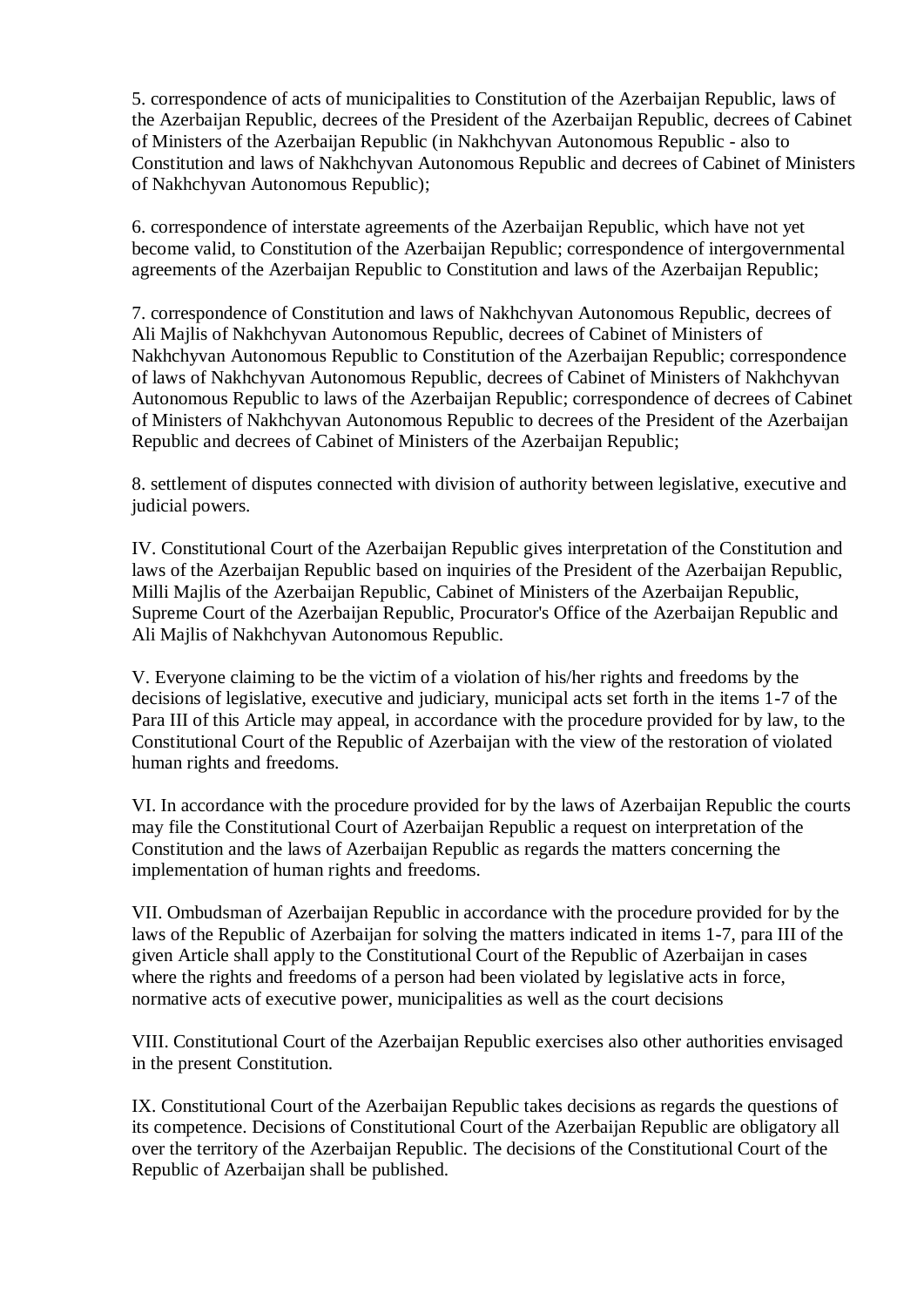X. Laws and other acts, individual provisions of these documents, intergovernmental agreements of the Azerbaijan Republic cease to be valid in term specified in the decision of Constitutional Court of the Azerbaijan Republic, and interstate agreements of the Azerbaijan Republic do not come into force.

## **Article 131. Supreme Court of the Azerbaijan Republic**

I. Supreme Court of the Azerbaijan Republic is the highest judicial body on civil, criminal, administrative and other cases directed to general and specialized law courts; it, via the cassation procedure, shall administer the justice; gives explanations as per practices in activity of law courts in an order envisaged by legislation;.

II. Judges of Supreme Court of the Azerbaijan Republic are appointed by Milli Majlis of the Azerbaijan Republic on recommendation of the President of the Azerbaijan Republic

III. The decisions of the Supreme Court of the Republic of Azerbaijan shall be published.

# **Article 132. Courts of Appeal of Azerbaijan Republic**

I. The Courts of Appeal of Azerbaijan Republic shall be the higher courts considering the issues falling within their competences according to the legislation.

II. Judges of the Courts of Appeal of Azerbaijan Republic shall be appointed by the Milli Majlis of Azerbaijan Republic upon the recommendation of the President of Azerbaijan Republic.

# **Article 133. Procurator's Office of the Azerbaijan Republic**

I. Via procedure and in cases specified by legislation, Procurator's Office of the Azerbaijan Republic exercises control over fulfilment and application of laws; in cases envisaged by legislation it undertakes prosecution and carries out investigation; supports state incrimination in the law court; brings in an action in the law court; remonstrates against decisions of law court.

II. Procurator's Office of the Azerbaijan Republic is an integral centralized body based on subordination of territorial and specialized procurators to General Procurator of the Azerbaijan Republic.

III. General Procurator of the Azerbaijan Republic is appointed to his post and dismissed from it by the President of the Azerbaijan Republic, on consent of Milli Majlis of the Azerbaijan Republic.

IV. Deputies of General Procurator of the Azerbaijan Republic, procurators supervising specialized republican procurator's offices, procurator of Nakhchyvan Autonomous Republic are appointed to their posts and dismissed from their posts by the President of the Azerbaijan Republic on recommendation of General Procurator of the Azerbaijan Republic.

V. Territorial and specialized procurators are appointed to their posts and dismissed by General Procurator of the Azerbaijan Republic on agreement with the President of the Azerbaijan Republic.

#### **Chapter VIII. NAKHCHYVAN AUTONOMOUS REPUBLIC Article 134. Status of Nakhchyvan Autonomous Republic**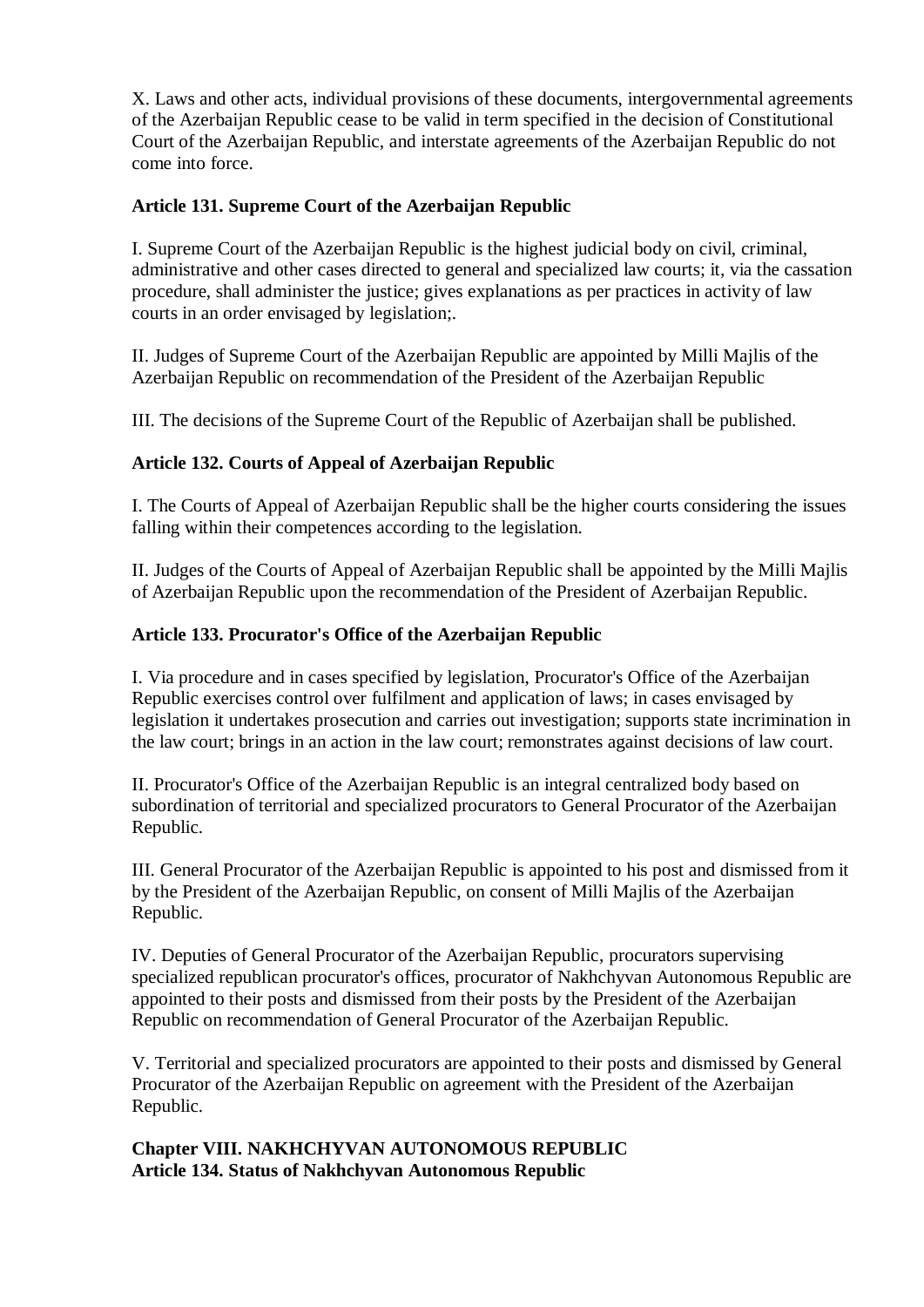I. Nakhchyvan Autonomous Republic is autonomous state within the Azerbaijan Republic.

II. Status of Nakhchyvan Autonomous Republic is defined in the present Constitution.

III. Nakhchyvan Autonomous Republic is an integral part of the Azerbaijan Republic.

IV. Constitution of the Azerbaijan Republic, laws of the Azerbaijan Republic, decrees of the President of the Azerbaijan Republic and decrees of Cabinet of Ministers of the Azerbaijan Republic are obligatory on the territory of Nakhchyvan Autonomous Republic.

V. Constitution and laws of Nakhchyvan Autonomous Republic accepted by Ali Majlis of Nakhchyvan Autonomous Republic shall not contradict respectively to Constitution and laws of the Azerbaijan Republic; decrees accepted by Cabinet of Ministers of Nakhchyvan Autonomous Republic-to Constitution and laws of the Azerbaijan Republic, decrees of the President of the Azerbaijan Republic and decrees of Cabinet of Ministers of the Azerbaijan Republic.

VI. The Constitution of Nakhchyvan Autonomy Republic shall be submitted to the Milli Majlis of Azerbaijan Republic by the President of Azerbaijan Republic and shall by approved by the Constitutional Law.

## **Article 135. Division of powers in Nakhchyvan Autonomous Republic**

I. Legislative power in Nakhchyvan Autonomous Republic is implemented by Ali Majlis of Nakhchyvan Autonomous Republic, executive power - by the Cabinet of Ministers of Nakhchyvan Autonomous Republic, judicial power-by law courts of Nakhchyvan Autonomous Republic.

II. Ali Majlis of Nakhchyvan Autonomous Republic independently settles questions which according to Constitution and laws of the Azerbaijan Republic fall under its competence; Cabinet of Ministers of Nakhchyvan Autonomous Republic independently settles questions which according to Constitution and laws of the Azerbaijan Republic, decrees of the President of the Azerbaijan Republic fall under its competence; law courts of Nakhchyvan Autonomous Republic independently settle questions which according to Constitution and laws of the Azerbaijan Republic fall under their competence.

## **Article 136. The highest official of Nakhchyvan Autonomous Republic**

Chairman of Ali Majlis of Nakhchyvan Autonomous Republic is the highest official of Nakhchyvan Autonomous Republic.

## **Article 137. Ali Majlis of Nakhchyvan Autonomous Republic**

I. Ali Majlis of Nakhchyvan Autonomous Republic consists of 45 members.

II. Term of authority of Ali Majlis of Nakhchyvan Autonomous Republic is 5 years.

III. Ali Majlis of Nakhchyvan Autonomous Republic elects chairman of Ali Majlis of Nakhchyvan Autonomous Republic and his deputies, establishes permanent and other commissions.

## **Article 138. Competence of Ali Majlis of Nakhchyvan Autonomous Republic**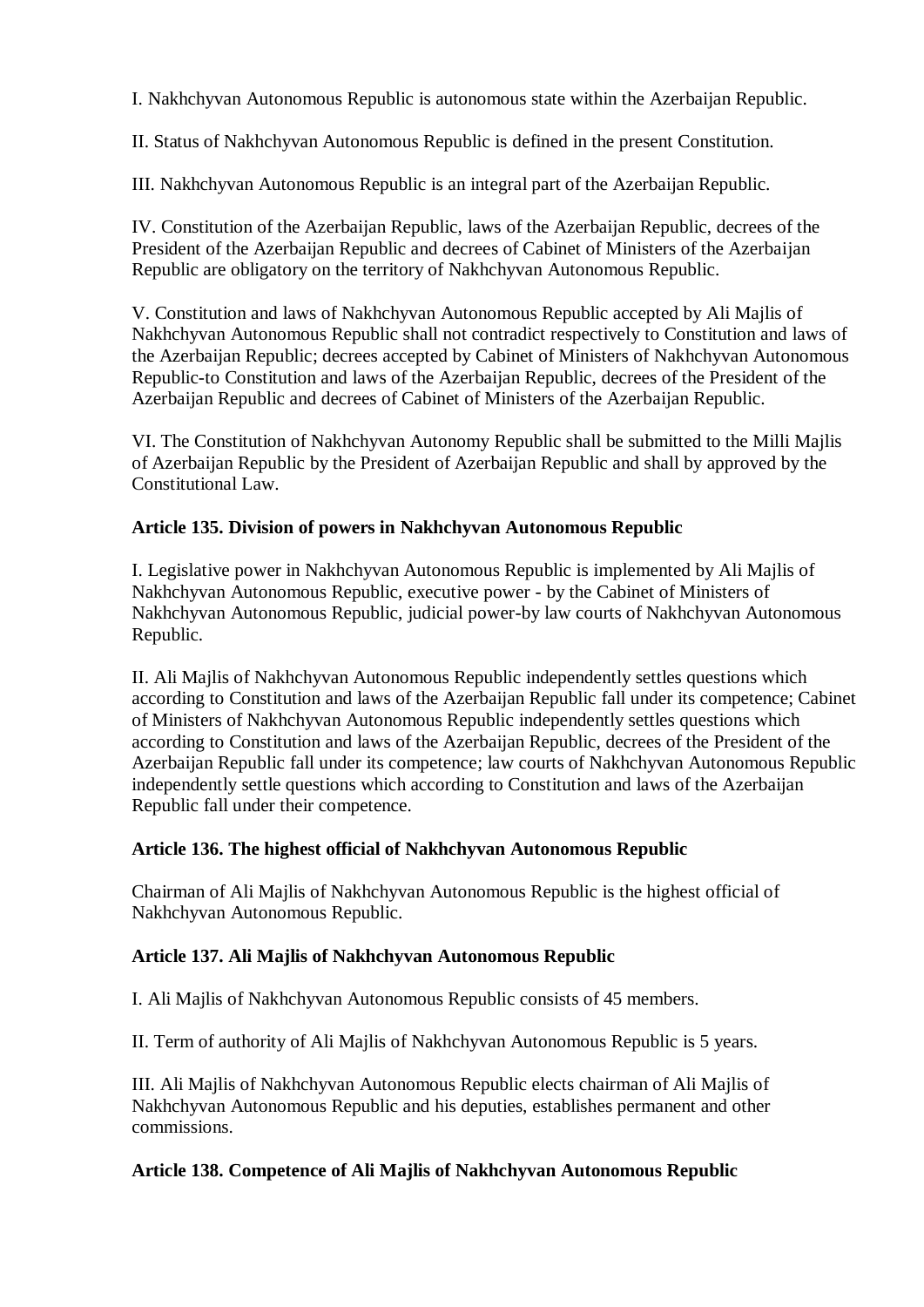I. Ali Majlis of Nakhchyvan Autonomous Republic establishes general procedures concerning the following:

1. elections to Ali Majlis of Nakhchyvan Autonomous Republic;

2. taxes;

3. routes of economic development of Nakhchyvan Autonomous Republic;

4. social maintenance;

5. protection of environment;

6. tourism;

7. protection of health, science, culture.

II. Ali Majlis of Nakhchyvan Autonomous Republic accepts laws related to questions specified in the present Article.

# **Article 139. Questions solved by Ali Majlis of Nakhchyvan Autonomous Republic**

I. Ali Majlis of Nakhchyvan Autonomous Republic takes decisions concerning the following questions:

1. organisation of work in Ali Majlis of Nakhchyvan Autonomous Republic;

2. approval of the budget of Nakhchyvan Autonomous Republic;

3. approval of economic and social programs of Nakhchyvan Autonomous Republic;

4. appointment and dismissal of Prime-minister of Nakhchyvan Autonomous Republic;

5. approval of composition of Cabinet of Ministers of Nakhchyvan Autonomous Republic;

6. decisions concerning vote of confidence in Cabinet of Ministers of Nakhchyvan Autonomous Republic.

II. Ali Majlis of Nakhchyvan Autonomous Republic issues decree concerning questions specified in the present Article.

## **Article 140. Cabinet of Ministers of Nakhchyvan Autonomous Republic**

I. Composition of Cabinet of Ministers of Nakhchyvan Autonomous Republic recommended by Prime-minister of Nakhchyvan Autonomous Republic is approved by Ali Majlis of Nakhchyvan Autonomous Republic.

II. Prime-minister of Nakhchyvan Autonomous Republic is appointed by Ali Majlis of Nakhchyvan Autonomous Republic on recommendation by the President of the Azerbaijan Republic.

III. Cabinet of Ministers of Nakhchyvan Autonomous Republic: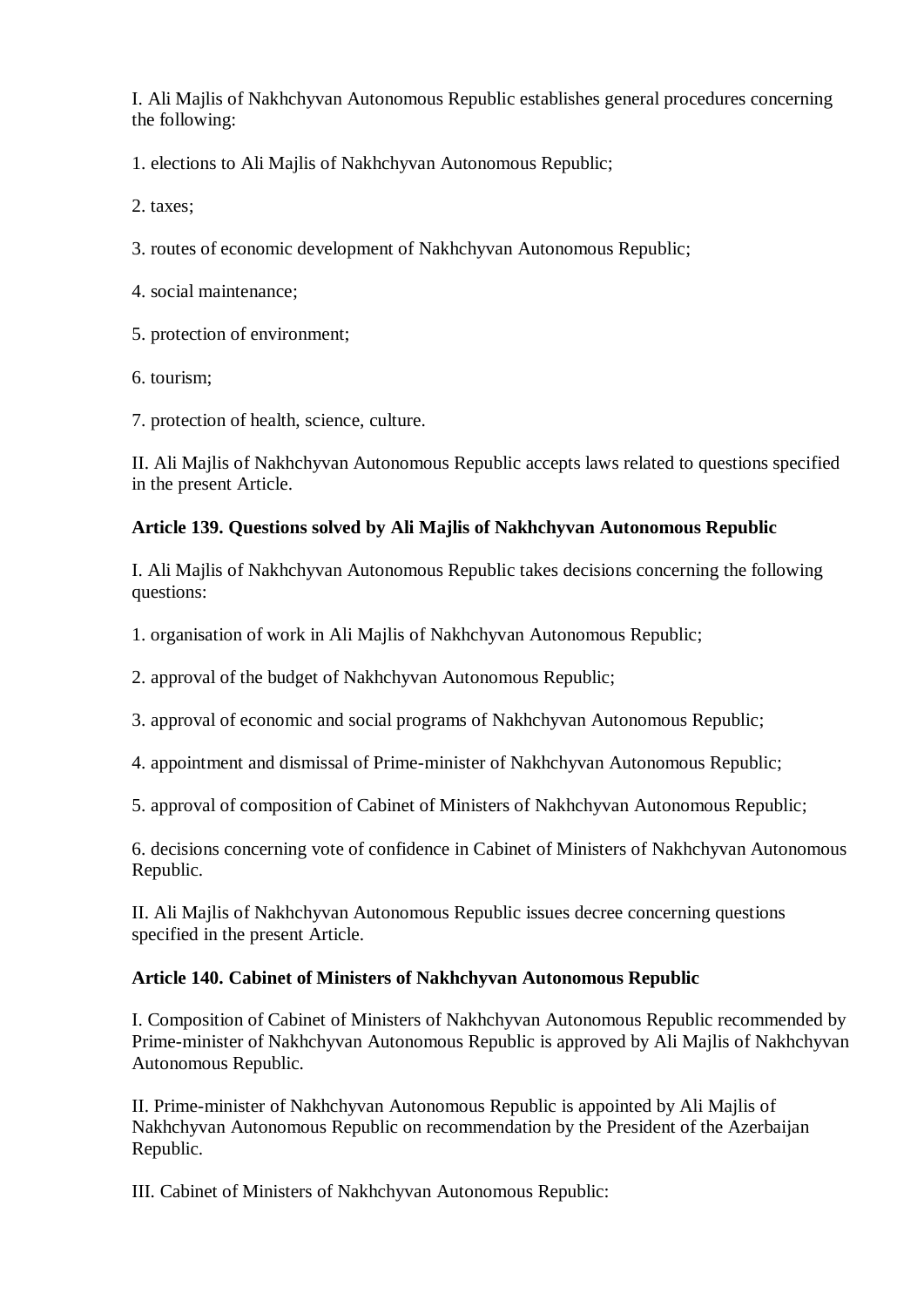· prepares draft of budget of Autonomous Republic and presents it for approval by Ali Majlis of Nakhchyvan Autonomous Republic;

· implements the budget of Autonomous Republic;

· provides implementation of economic programs of Autonomous Republic;

· provides implementation of social programs of Autonomous Republic;

· settles other questions delegated to it by the President of the Azerbaijan Republic.

IV. Cabinet of Ministers of Nakhchyvan Autonomous Republic issues orders and decrees.

#### **Article 141. Local executive power in Nakhchyvan Autonomous Republic**

In Nakhchyvan Autonomous Republic heads of local executive power bodies are appointed by the President of the Azerbaijan Republic on recommendation of the Chairman of Ali Majlis of Nakhchyvan Autonomous Republic.

#### **Chapter IX. MUNICIPALITIES Article 142. Organisation of local self-government**

I. Local self-government is carried out by municipalities.

II. Municipalities are formed based on elections.

III. The foundations of the status of municipalities shall be determined by given Constitution. The regulations of elections to the municipalities shall be determined by law.

## **Article 143. Organisation of work of municipalities**

I. Activity of municipalities is carried out by way of meetings, permanent and other commissions.

II. Meetings of municipalities are summoned by their chairmen.

## **Article 144. Authority of municipalities**

I. The following questions are settled at the meetings of municipalities:

1. recognition of authority of municipality members, loss of their authority and termination of their authority according to legislation;

2. approval of in-house regulations of municipality;

3. elections of the chairman of municipality, his deputies, permanent and other commissions;

4. establishment of local taxes and duties;

5. approval of local budget and reports on its implementation;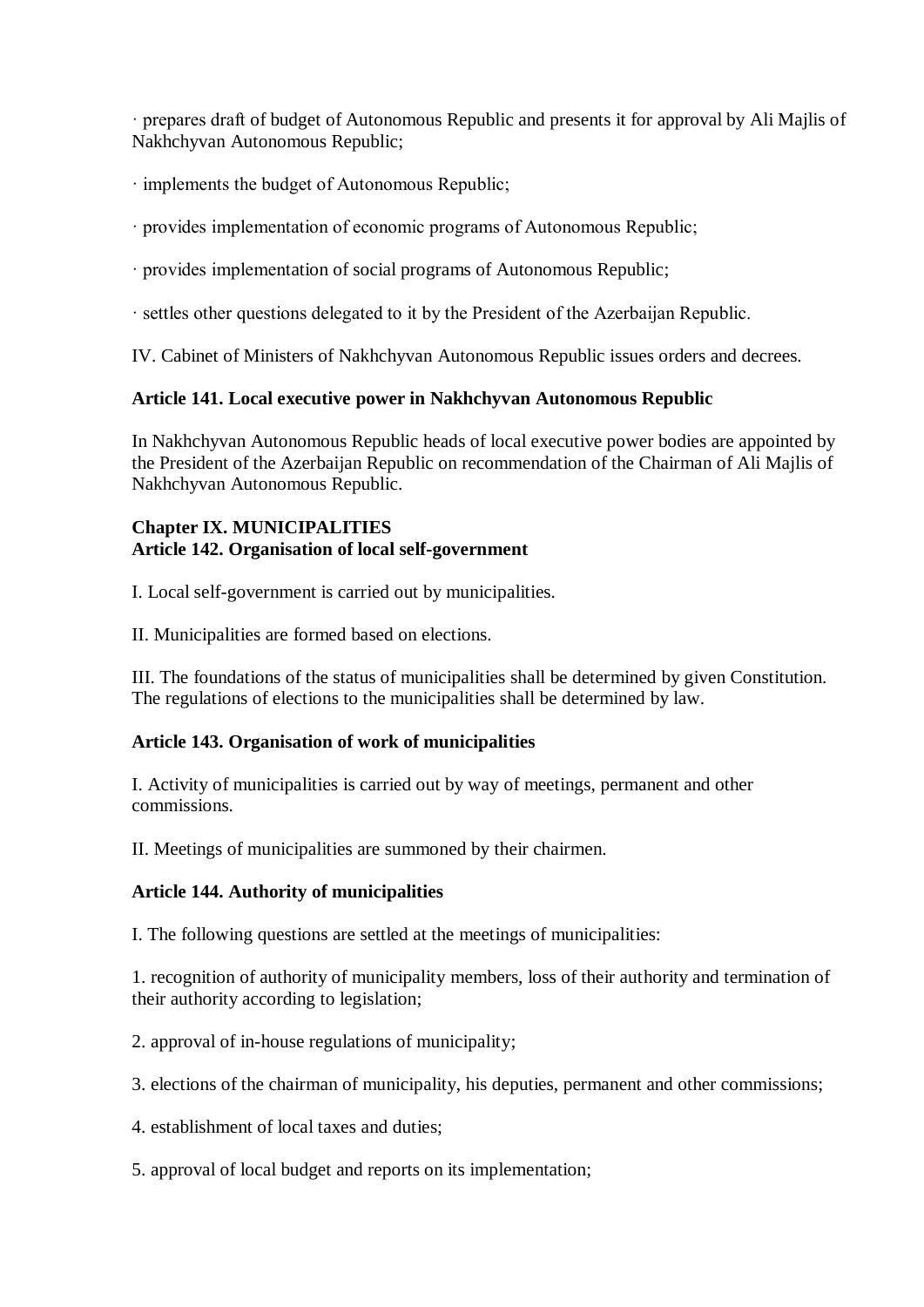6. possession of municipal property, use and disposal thereof;

7. acceptance and implementation of local programs of social protection and social development;

8. acceptance and implementation of local programs of economic development;

9. acceptance and implementation of local ecological programs.

II. Municipalities may be given additional authorities of legislative and executive power. To implement these authorities respective financing is required. Implementation of such authorities will be controlled respectively by legislative and executive power bodies.

# **Article 145. Decisions of municipalities**

I. Concerning the agenda of the meetings of municipality decisions shall be taken.

II. Decisions at the meetings of municipality are taken by simple majority of voting members of municipality.

III. Decisions related to local taxes and duties are taken by majority of two thirds of votes of municipality members.

# **Article 146. Guarantee of inviolability of municipalities**

I. Municipalities are independent to exercise their power; nevertheless it does not exclude their responsibility before the citizens residing in the territory of the municipality. Regulations and order for selection of the municipality members, termination of their power, and regulation for early dissolution of municipalities shall be set forth by law.

II. Independent execution by the municipalities of their powers may not damage the sovereignty of the Azerbaijani state.

III. The state oversees the activities of municipalities.

IV. Municipalities submit reports to the Milli Majlis of the Republic of Azerbaijan in cases and in the manner prescribed by law.

V. Municipalities shall be ensured protection by the court, and ensured reimbursement of additional expenses caused by decisions of the state bodies.

#### **Chapter X. LEGISLATIVE SYSTEM Article 147. Legal force of Constitution of the Azerbaijan Republic**

I. Constitution of the Azerbaijan Republic possesses highest legal power.

II. Constitution of the Azerbaijan Republic possesses direct legal power.

III. Constitution of the Azerbaijan Republic is the basis of legislative system of the Azerbaijan Republic.

## **Article 148. Acts constituting legislative system of the Azerbaijan Republic**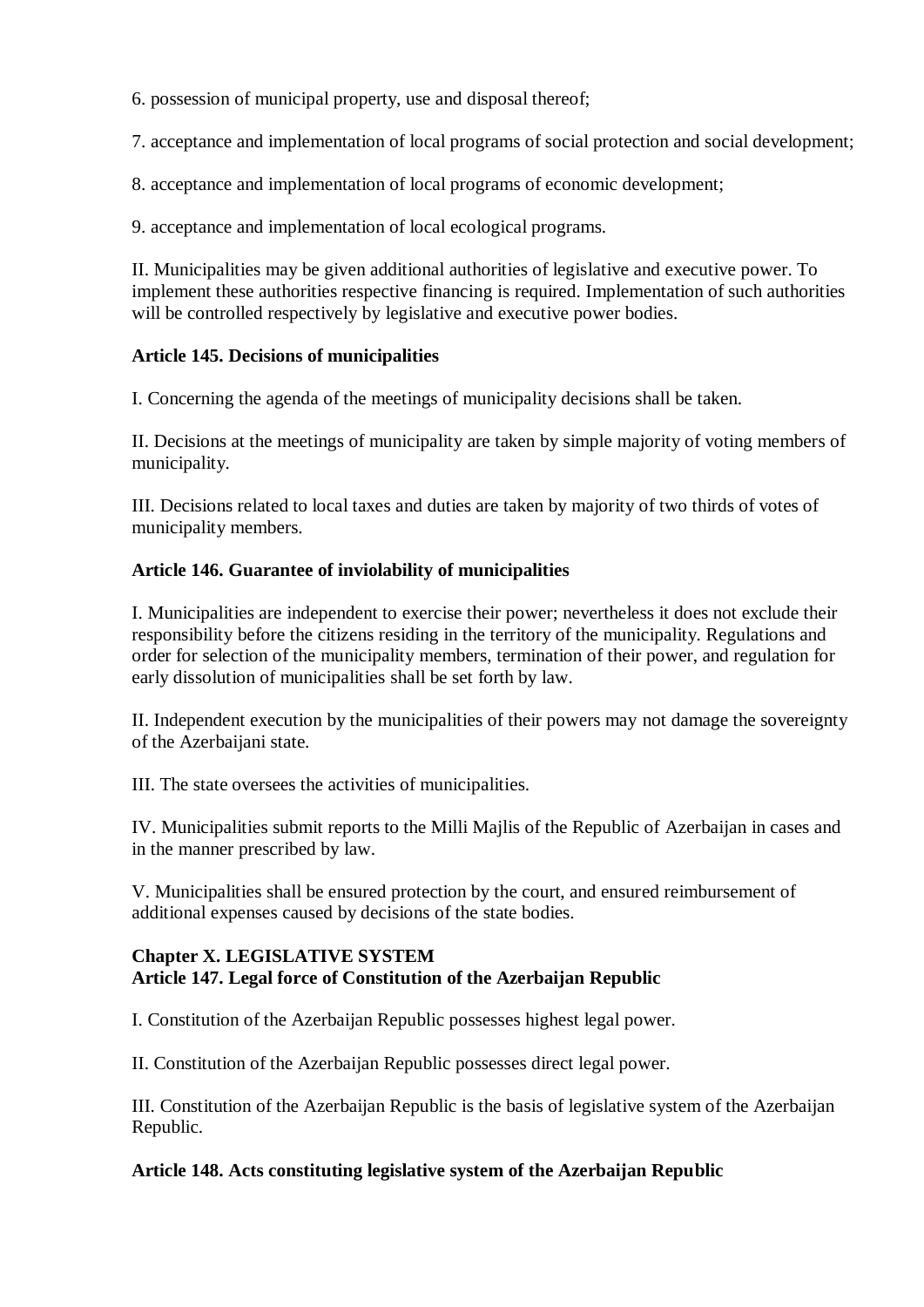I. Legislative system consists of the following normative-legal acts:

1. Constitution;

2. acts accepted by referendum;

3. laws;

4. orders;

5. decrees of Cabinet of Ministers of the Azerbaijan Republic;

6. normative acts of central executive power bodies.

II. International agreements wherein the Azerbaijan Republic is one of the parties constitute an integral part of legislative system of the Azerbaijan Republic.

III. In Nakhchyvan Autonomous Republic Constitution and laws of Nakhchyvan Autonomous Republic, decrees of the Cabinet of Ministers of Nakhchyvan Autonomous Republic also possess legal power.

IV. Legislative system of Nakhchyvan Autonomous Republic should conform to legislative system of the Azerbaijan Republic.

V. Within the limits of their authority local bodies of executive power may accept normative acts not contradicting acts constituting the legislative system.

## **Article 149. Normative-legal acts**

I. Normative-legal acts should be based on law and justice (same attitude to equal interests).

II. Use and implementation of acts taken by referendum is obligatory for citizens, legislative, executive and judicial power bodies, legal entities and municipalities only after their publication.

III. The laws should not contradict the Constitution. Use and implementation of published laws is obligatory for all citizens, legislative, executive and judicial power bodies, legal entities and municipalities.

IV. Decrees of the President of the Azerbaijan Republic should not contradict the Constitution and laws of the Azerbaijan Republic. Use and implementation of published decrees is obligatory for all citizens, executive power bodies, legal entities.

V. Decrees of Cabinet of Ministers of the Azerbaijan Republic should not contradict the Constitution, laws of the Azerbaijan Republic and decrees of the President of the Azerbaijan Republic. Use and implementation of published decrees of the Cabinet of Ministers is obligatory for citizens, central and local executive power bodies, legal entities.

VI. Acts of central bodies of executive power should not contradict the Constitution, laws of the Azerbaijan Republic, decrees of the President of the Azerbaijan Republic, decrees of Cabinet of Ministers of the Azerbaijan Republic.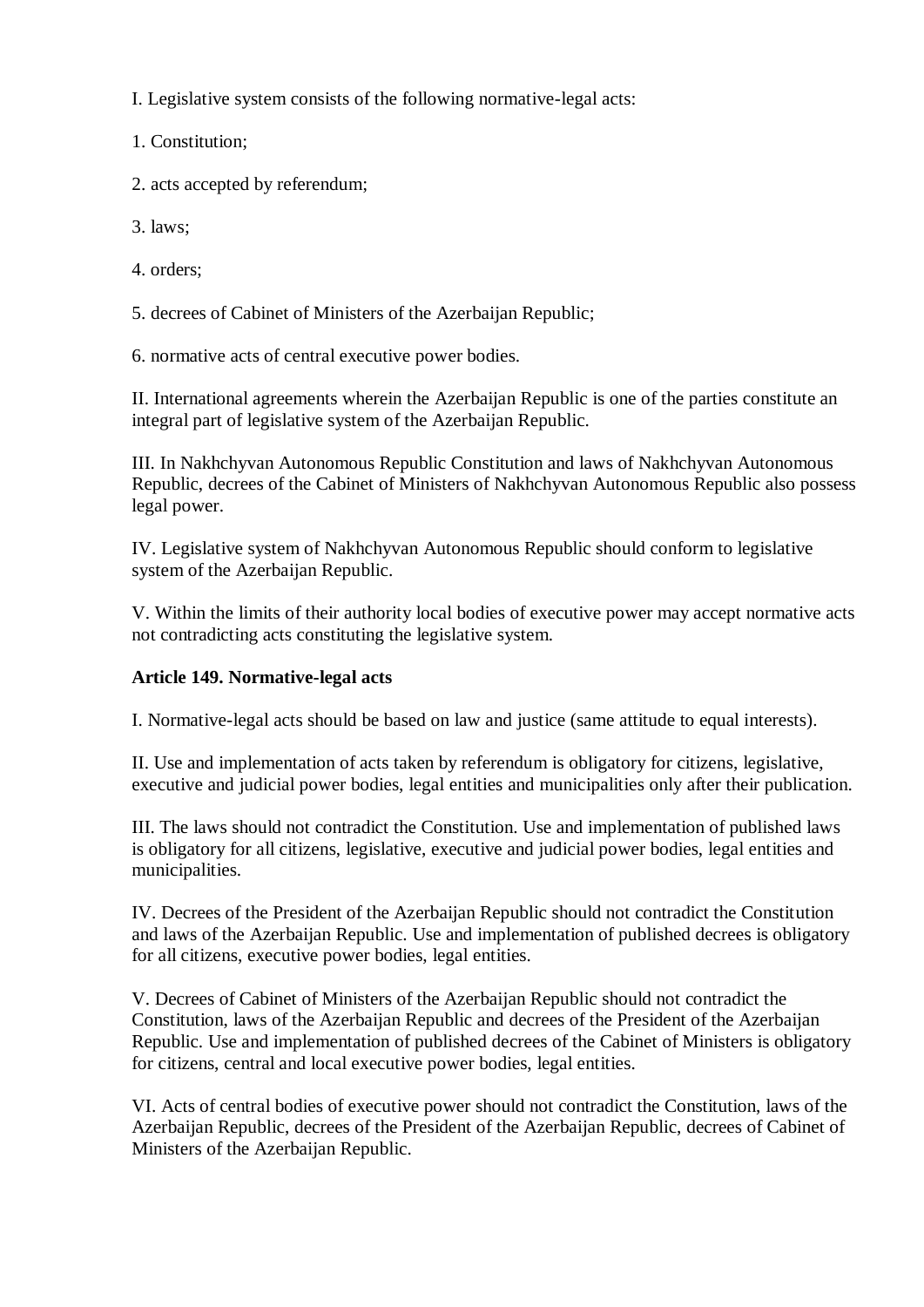VII. Normative-legal acts improving legal situation of physical persons and legal entities, eliminating or mitigating their legal responsibility have reverse power. Other normative-legal acts have no reverse power.

VIII. Normative legal acts shall be published. No one may be forced to execute (to adhere to) a regulation that was not published and held liable for failing to execute (to adhere to) such regulation. An order for publication of regulations shall be set forth by a Constitutional law.

## **Article 150. Acts of municipalities**

I. Acts taken by municipalities should be based on law and fairness (same attitude and equal interests), should not contradict the Constitution and laws of the Azerbaijan Republic, decrees of the President of the Azerbaijan Republic, decrees of Cabinet of Ministers of the Azerbaijan Republic (in Nakhchyvan Autonomous Republic-also to Constitution and laws of Nakhchyvan Autonomous Republic, decrees of Cabinet of Ministers of Nakhchyvan Autonomous Republic).

II. Implementation of act taken by the municipality is obligatory for citizens living on this territory and legal entities located on this territory.

## **Article 151. Legal value of international acts**

Whenever there is disagreement between normative-legal acts in legislative system of the Azerbaijan Republic (except Constitution of the Azerbaijan Republic and acts accepted by way of referendum) and international agreements wherein the Azerbaijan Republic is one of the parties, provisions of international agreements shall dominate.

## **Chapter XI. CHANGES IN CONSTITUTION OF THE AZERBAIJAN REPUBLIC Article 152. Procedure of introduction of changes into Constitution of the Azerbaijan Republic.**

Changes in the text of the Constitution of the Azerbaijan Republic may be made only by way of referendum.

## **Article 153. Procedure of submit of proposals on changes in the text of Constitution of the Azerbaijan Republic**

If proposals about changes in the text of Constitution of the Azerbaijan Republic are presented by Milli Majlis of the Azerbaijan Republic or the President of the Azerbaijan Republic, then Constitutional Court of the Azerbaijan Republic should give its conclusion beforehand.

## **Article 154. Limitations on authority of Constitutional Court of the Azerbaijan Republic**

Constitutional Court of the Azerbaijan Republic shall not take decisions concerning changes in the text of Constitution of the Azerbaijan Republic made by way of referendum.

## **Article 155. Limitations on initiative on introduction of changes into Constitution of the Azerbaijan Republic**

Proposals about changes or abolition in Articles 1, 2, 6, 7, 8 and 21, about restriction or abolition of human and citizen's rights and freedoms envisaged in Chapter III of the present Constitution or to higher degree than it is specified in international treaties Azerbaijan Republic is a party too.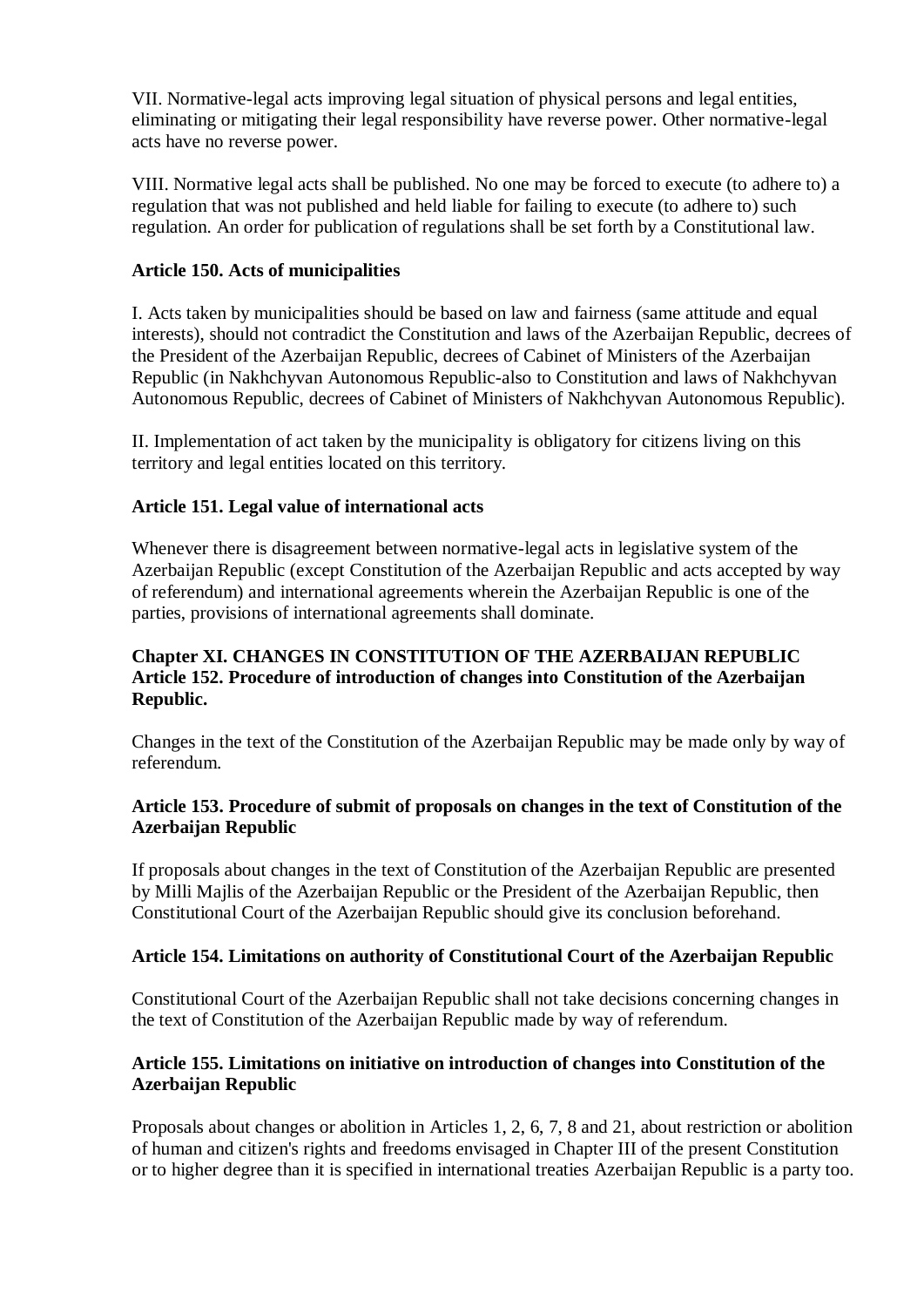Chapter XII. AMENDMENTS TO THE CONSTITUTION OF THE AZERBAIJAN REPUBLIC Article 156. Procedure of introduction of amendments to the Constitution of the Azerbaijan Republic

I. Amendments to the Constitution of the Azerbaijan Republic are taken in the form of Constitutional laws in Milli Majlis of the Azerbaijan Republic, by majority of 95 votes.

II. Constitutional laws on amendments to Constitution of the Azerbaijan Republic are put to the vote in Milli Majlis of the Azerbaijan Republic twice. The second voting shall be held 6 months after the first one.

III. Constitutional laws on amendments to Constitution of the Azerbaijan Republic are submitted to the President of the Azerbaijan Republic for signing in an order envisaged in the present Constitution for laws, both after the first and after the second voting.

IV. Constitutional laws and amendments to the Constitution of the Azerbaijan Republic become valid after they have been signed by the President of the Azerbaijan Republic after the second voting.

V. Constitutional laws on amendments are integral part of Constitution of the Azerbaijan Republic and should not contradict main text of Constitution of the Azerbaijan Republic.

## **Article 157. Initiative on introduction of amendments to Constitution of the Azerbaijan Republic**

Amendments to Constitution of the Azerbaijan Republic may be proposed by the President of the Azerbaijan Republic or at least by 63 deputies of Milli Majlis of the Azerbaijan Republic.

## **Article 158. Limitation on initiative on introduction of additions to the Constitution of Azerbaijan Republic**

There cannot be proposed the introduction of additions to the Constitution of Azerbaijan Republic with respect to provisions envisaged in Chapter I of the present Constitution.

## **TRANSITIONAL CLAUSES**

1. Constitution of the Azerbaijan Republic comes into force after it has been accepted by referendum, from the day of its official publication. Constitution (Main Law) of the Azerbaijan Republic accepted on 21 April, 1978 becomes null and void from the day when the present Constitution came into force.

2. The President of the Azerbaijan Republic elected before the present Constitution of the Azerbaijan Republic came into force shall carry out powers delegated to the President of the Azerbaijan Republic by the present Constitution.

3. Paragraph 5 of Article 101 of the present Constitution is valid for the President of the Azerbaijan Republic elected after the acceptance of the present Constitution.

4. Powers of people's deputies of the Azerbaijan Republic and Milli Majlis formed by Supreme Council of the Azerbaijan Republic expire on a day of the first meeting of newly elected Milli Mailis of the Azerbaijan Republic.